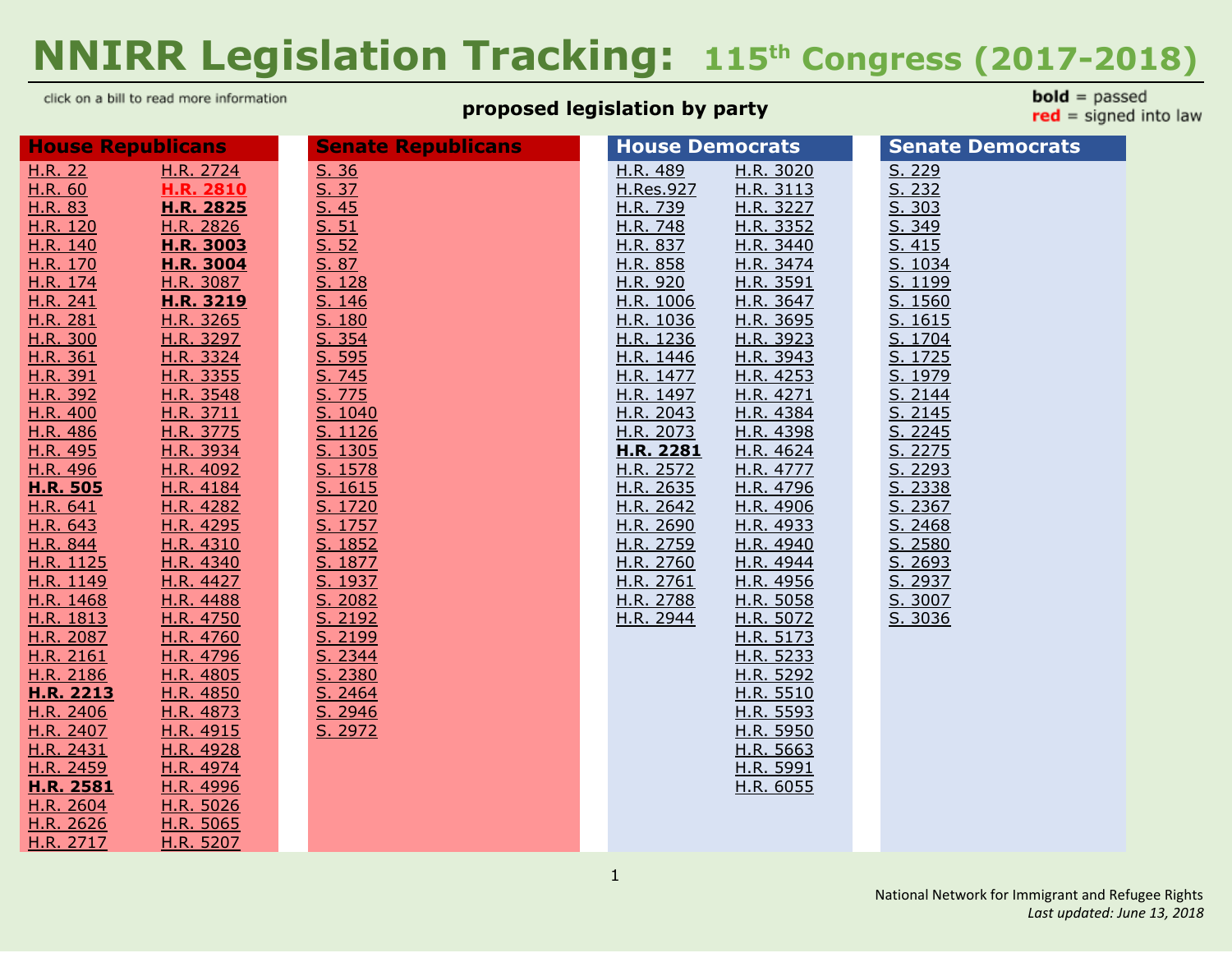| H.R. 5229        |  |
|------------------|--|
| H.R. 5496        |  |
| <b>H.R. 5515</b> |  |
| H.R. 5617        |  |
| H.R. 5648        |  |
| H.R. 5653        |  |
| H.R. 5750        |  |
| H.R. 5954        |  |
|                  |  |

#### **proposed legislation by issue**

(Some bills are broad and encompass many issues. They are listed here in multiple categories.)

#### **Visa Reform**

S. [180](#page-34-3) (R): H1-B and L-1 Visa [Reform](#page-34-3) Act of 2017

S. [232](#page-19-1) (D): A bill to terminate the EB-5 Visa Program and to reallocate the employment creation visas to the other [employment-based](#page-19-1) visa [classifications.](#page-19-1)

S. [354](#page-35-0) (R): Reforming American Immigration for Strong [Employment](#page-35-0) Act or the RAISE Act

S. [775](#page-35-2) (R): Religious Worker Visa [Improvement](#page-35-2) Ac[t](#page-35-2)

S. [1040](#page-19-1) (R): State [Sponsored](#page-19-1) Visa Pilot Program Act of 2017

S. [1578](#page-36-0) / H.R. 3297 (R): A bill to streamline the [application](#page-36-0) process for H-2A employers and for other purposes

[H.R.](#page-9-2) 170 (R): Protect and Grow [American](#page-9-2) Jobs Act

[H.R.](#page-9-4) 241 (R): Timely [Repatriation](#page-9-4) Ac[t](#page-9-4)

[H.R.](#page-10-0) 281 (R): [Family](#page-10-0) Farm Relief Act of 2017

[H.R.](#page-10-3) 392 (R): Fairness for [High-Skilled](#page-10-3) Immigrants Act of 201[7](#page-10-3)

[H.R.](#page-12-2) 641 (R): Better [Agricultural](#page-12-2) Resources Now Act or the BARN Ac[t](#page-12-2)

H.R. [1036](#page-14-4) (D): [American](#page-14-4) Families United Act

H.R. [1125](#page-14-0) (R): Visa [Investigation](#page-14-0) and Social Media Activity Act or the VISA Act of 2017

H.R. [1149](#page-14-1) (R): [Nuclear](#page-14-1) Family Priority Act

H.R. [2087](#page-17-0) (R): Defending the Agricultural Industry's [Requirements](#page-17-0) Year-round Act of 2017 or the DAIRY Act of 2017

H.R. [2431](#page-18-1) (R): Michael Davis, Jr. and Danny Oliver in Honor of State and Local Law [Enforcement](#page-18-1) Act or the Davis-Oliver Ac[t](#page-18-1)

H.R. [2459](#page-18-2) (R): [Transnational](#page-18-2) Criminal Organization Exploitation Threat Assessment Act

H.R. [2626](#page-19-1) (R): Strong Visa [Integrity](#page-19-1) Secures America Act

H.R. [2635](#page-19-2) (D): Filipino Veterans Family [Reunification](#page-19-2) Act of 201[7](#page-19-2)

H.R. [2717](#page-20-0) (R): Stopping Trained in America Ph.D.s From Leaving the [Economy](#page-20-0) Act of 2017 or the STAPLE Act

H.R. [2724](#page-20-1) (R): Border Security and Immigration [Enforcement](#page-20-1) Act of 2017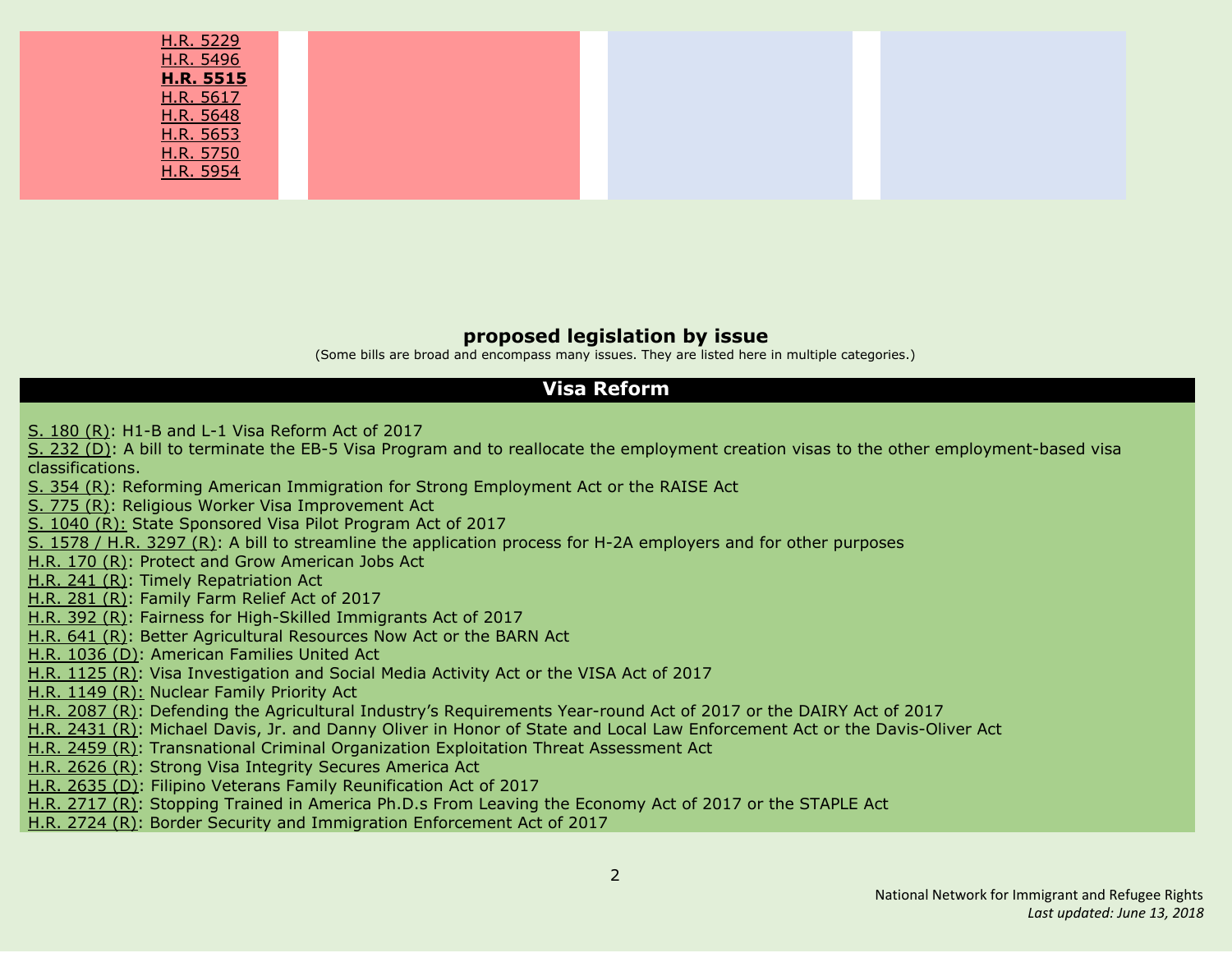H.R. [3265](#page-23-0) (R): To amend the Immigration and Nationality Act to permit certain E-2 [nonimmigrant](#page-23-0) investors to adjust status to lawful permanent [resident](#page-23-0) status H.R. [3647](#page-24-4) (D): Save America Comprehensive Immigration Act of 2017 H.R. [3775](#page-25-0) (R): Immigration and National Interest Act of 2017 S. [1704](#page-37-2) (D): Veterans Visa and Protection Act of 2017 S. [1720](#page-37-1) (R): RAISE Act S. [1877](#page-38-2) (R): Startup Act H.R. [4092](#page-25-2) (R): AG Act S. [2082](#page-39-0) (R): A bill to terminate the Diversity Immigrant Visa Program H.R. [4340](#page-26-3) (R): American LAWS Act H.R. [4427](#page-27-0) (R): Protecting America and American Workers Act H.R. [4488](#page-27-1) (R): Preserving Opportunities for Childhood Arrivals Act S. [2344](#page-40-0) (R): Immigration innovation S. [2380](#page-41-0) (R ): Criminal Alien Gang Member Removal Act S. [2972](#page-42-0) (R): [Prioritizing](#page-42-0) Help to Business Act H.R. [4624](#page-27-5) (D): Notario Victim Relief Act H.R. [4750](#page-27-2) (R): TPS Act H.R. [4760](#page-27-3) (R): Securing America's Future Act of 2018 H.R. [4777\(](#page-28-4)D):Visa Transparency Anti-Trafficking Act of 2018 H.R. [4873](#page-28-3) (R): DACA Compromise Act of 2018 H.R. [4944](#page-29-5) (D): Reuniting Families Act H.R. [4956](#page-29-6) (D): Keeping Salvadoran Families Together Act H.R. [4974](#page-30-0) (R): To amend the Immigration and Nationality Act H.R. [4996](#page-30-1) (R): Protecting Our Communities from Gang Violence Act of 2018 H.R. [5026](#page-30-2) (R): To amend the Immigration and Nationality Act H.R. [5058](#page-30-4) (D): To amend the Immigration and Nationality Act H.R. [5065](#page-30-3) (R): To amend the Immigration and Nationality Act H.R. [5496](#page-31-5) (R): To amend the Immigration and Nationality Act H.R. [5173](#page-30-6) (D): AMIGOS Act H.R. [5515](#page-32-2) (R): House [Amendment](#page-32-2) 653 H.R. [5593](#page-32-0) (D): Protect Patriot [Spouses](#page-32-0) Act H.R. [5750](#page-33-4) (R): E-bonding for [Immigration](#page-33-4) Integrity Act of 2018

#### **Relief + Legalization**

- S. [1034](#page-19-4) / H.R. 2690 (D): [Agricultural](#page-19-4) Worker Program Act of 201[7](#page-19-4)
- [H.R.](#page-8-1) 60 (R): Encourage New Legalized [Immigrants](#page-8-1) to Start Training Act or ENLIST Act
- [H.R.](#page-9-1) 140 (R): Birthright [Citizenship](#page-9-1) Act of 201[7](#page-9-1)
- H.R. [2604](#page-19-0) (R): TPS [Reform](#page-19-0) Act of 2017

H.R. [2759](#page-20-2) (D): [Naturalization](#page-20-2) at Training Sites Act of 2017 or the NATS Act

H.R. [2760](#page-20-3) (D): [Immigrant](#page-20-3) Veterans Eligibility Tracking System (I-VETS) Ac[t](#page-20-3)

H.R. [2826](#page-21-2) (R): Refugee Program Integrity [Restoration](#page-21-2) Act of 201[7](#page-21-2)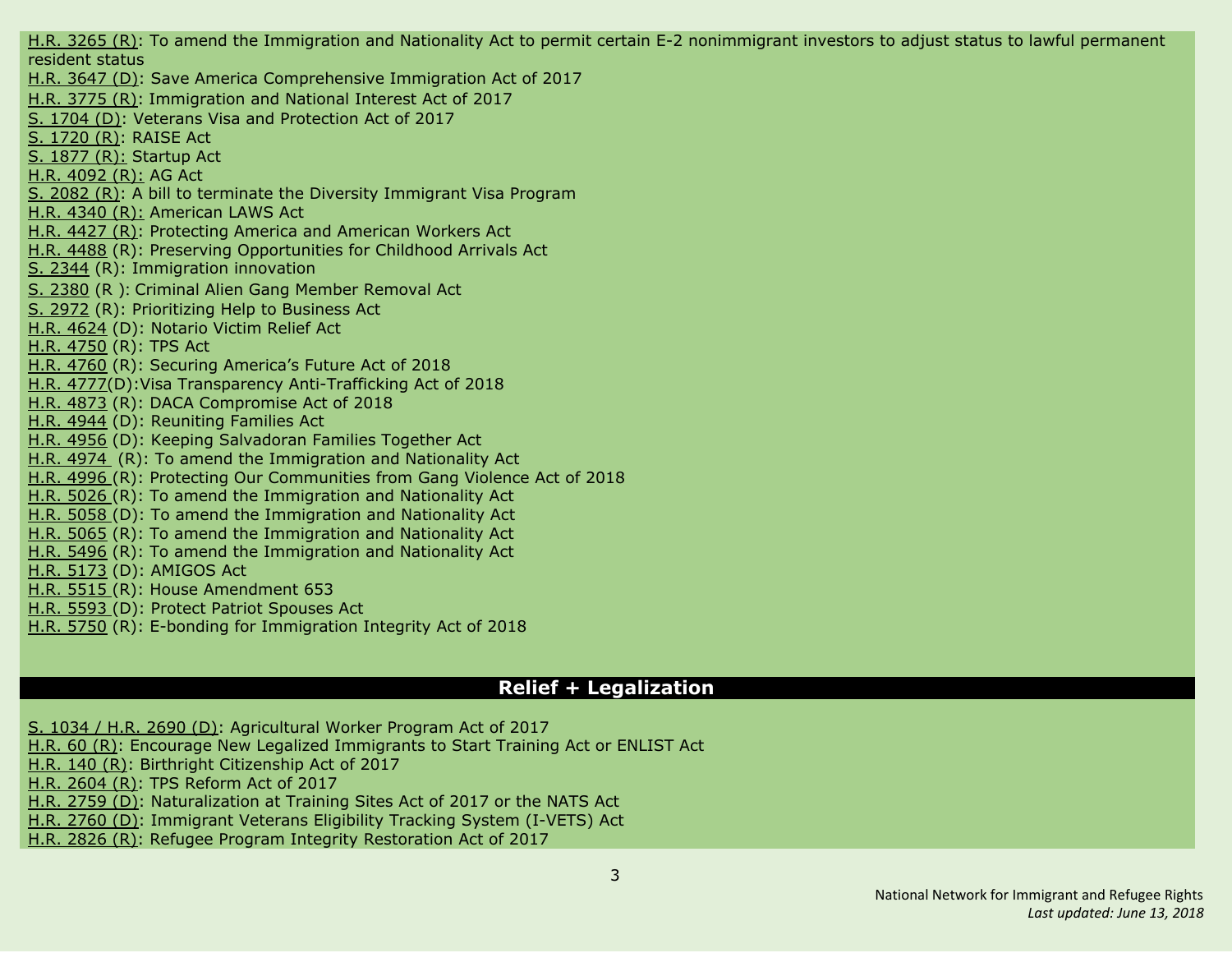H.R. [3265](#page-23-0) (R): To amend the Immigration and Nationality Act to permit certain E-2 [nonimmigrant](#page-23-0) investors to adjust status to lawful permanent [resident](#page-23-0) status H.R. [3352](#page-23-4) (D): To amend the [Immigration](#page-23-4) and Nationality Act to provide that an applicant for citizenship who served honorably in the Armed Forces of the United States is not [automatically](#page-23-4) barred from becoming a citizen of the United States for having committed certain crimes, and for other [purposes](#page-23-4) H.R. [3647](#page-24-4) (D): Save America Comprehensive Immigration Act of 2017 H.R [4184](#page-25-3) (R): ESPERER (Extending Status Protection for Eligible Refugees) Act of 2017 H.R. [4253](#page-25-6) (D): American Promise Act of 2017 H.R. [4340](#page-26-3) (R): American LAWS Act H.R. [4384](#page-26-5) (D): ASPIRE TPS Act of 2016 S. [2144](#page-39-3) (D): SECURE Act H.R. [4873](#page-28-3) (R): DACA Compromise Act of 2018 H.R. [4750](#page-27-2) (R): TPS Act S. [2199](#page-39-2) (R): Border Security and Deferred Action Recipient Relief Act S. [2367](#page-40-4) (D): USA Act of 2018 H.R. [4933](#page-29-3) (D): Fair TPS Act H.R. [5223](#page-31-1) (D): Adoptee Citizenship Act of 2018 H.R. [6055](#page-33-3) (D): Keep Our [Cities](#page-33-3) Safe Act of 2018

#### **Childhood Arrivals + DREAMers**

S. [229](#page-35-3) (D): Protect DREAMer [Confidentiality](#page-35-3) Act of 2017

S. [128](#page-12-4) [/H.R.](#page-12-0) 496 (R): Bar Removal of [Individuals](#page-12-0) who Dream and Grow our Economy Act or the BRIDGE Act S. 1615 [\(R/D\)](#page-37-0): A bill to authorize the [cancellation](#page-37-0) of removal and adjustment of status of certain individuals who are long-term United States [residents](#page-37-0) and who entered the United States as children and for other purposes [H.R.](#page-13-3) 858 (D): DREAMers, [Immigrants,](#page-13-3) and Refugees (DIRe) Legal Aid Ac[t](#page-13-3) H.R. [1468](#page-15-0) (R): [Recognizing](#page-15-0) America's Children Act [S.1852](#page-38-1) (R): SUCCEED Act H.R. [3440](#page-23-5) (D): Dream Act of 2017 H.R. [3591](#page-24-3) (D): American Hope Act of 2017 [H.R.3695](#page-24-5) (D): Protect DREAMer Confidentiality Act of 2017 H.R. [4282](#page-26-0) (R): Protecting UACs Through Enhanced Sponsor Vetting Act of 2017 H.R. [4488](#page-27-1) (R): Preserving Opportunities for Childhood Arrivals Act H.R. [4760](#page-27-3) (R): Securing America's Future Act of 2018 H.R. [4796](#page-28-0) (R/D): Uniting and Securing America (USA) Act of 2018 H.R. [4873](#page-28-3) (R): DACA Compromise Act of 2018 H.R. [5233](#page-31-1) (D): Adoptee Citizenship Act of 2018 H.R. [5950](#page-33-1) (D): HELP [Separated](#page-33-1) Children Act S. [2199](#page-39-2) (R): Border Security and Deferred Action Recipient Relief Act S. [2367](#page-40-4) (D): USA Act of 2018 S. [2464](#page-41-1) (R ): Three-Year Border and DACA Extension Act S. [2468](#page-42-1) (D): Fair Day In Court For Kids Act of 2018 S. [2937](#page-33-1) (D): HELP [Separated](#page-33-1) Children Act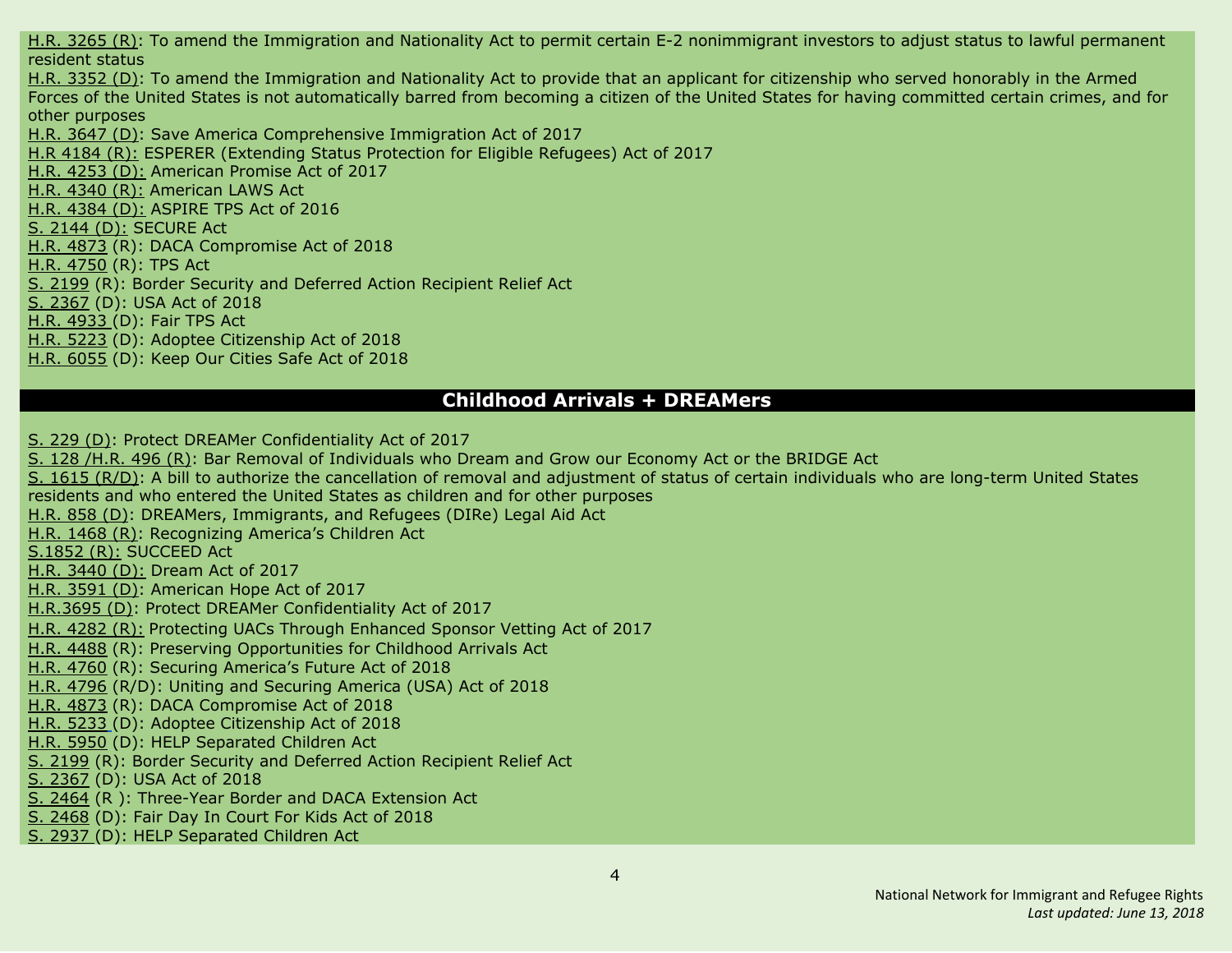#### **Country Specific**

[H.R.](#page-9-0) 120 (R): [Unaccompanied](#page-9-0) Alien Children Assistance Control Act

H.R. [1813](#page-16-0) (R): Border Wall [Funding](#page-16-0) Act of 2017

H.R. [2161](#page-17-1) (R): [Venezuelan](#page-17-1) Refugee Assistance Act

H.R. [2635](#page-19-2) (D): Filipino Veterans Family [Reunification](#page-19-2) Act of 201[7](#page-19-2)

H.R. [2642](#page-19-3) (D): Indonesian Family Refugee Protection Act

H.R. [3087](#page-22-1) (R): Tibetan Refugee [Assistance](#page-22-1) Act of 2017

H.R. [3324](#page-23-1) (R): To include New Zealand in the list of foreign states whose nationals are eligible for [admission](#page-23-1) into the United States as E-1 and E-2 [nonimmigrants](#page-23-1) if United States nationals are treated similarly by the Government of New Zealand

S. [2245](#page-40-1) (D): KIWI Act

H.R. [5173](#page-30-6) (D): AMIGOS Act

H.R. [5072](#page-30-5) (D): Liberian Refugee Immigration Fairness Act of 201[8](#page-23-1)

#### **Border Security**

#### S. [146](#page-12-1) / **[H.R.](#page-12-1) 505 (R): Border Security Technology [Accountability](#page-12-1) Act of 201[7](#page-12-1)**

S. [1199](#page-36-4) / **H.R. [2281](#page-36-4) (D)**: Border Enforcement Security Task Force [Reauthorization](#page-36-4) Act of 2017 [H.R.](#page-36-4) 22 (R): Support More Assets, Resources, and [Technology](#page-36-4) on the Border Act or the SMART Act of 201[7](#page-36-4) [H.R.](#page-11-3) 454 / H.R. 278 (R): Finish the [Fence](#page-11-3) Act of 2017 H.R. [1813](#page-16-0) (R): Border Wall [Funding](#page-16-0) Act of 2017 H.R. [2186](#page-17-2) (R): EL [CHAPO](#page-17-2) Act H.R. [2459](#page-18-2) (R): [Transnational](#page-18-2) Criminal Organization Exploitation Threat Assessment Act H.R. [2810](#page-21-0) (R): National Defense [Authorization](#page-21-0) Act for Fiscal Year 2018 **H.R. [3219](#page-22-2) (R): Department of Defense [Appropriations](#page-22-2) Act, 2018** H.R. [3355](#page-23-2) (R): Department of Homeland Security [Appropriations](#page-23-2) Act, 2018 H.R. [3474](#page-24-2) (D): Border Security and Accountability Act of 2017 H.R. [3548](#page-24-0) (R): Border Security for America Act of 2017 H.R. [3647](#page-24-4) (D): Save America Comprehensive Immigration Act of 2017 H.R. [3711](#page-24-1) (R): Legal Workforce Act S. [1757](#page-38-0) (R): Building America's Trust Act H.R. [3943](#page-25-5) (D): Protecting the Property Rights of Border Landowners Act H.R. [4295](#page-26-1) (R): CLEAR Act of 2017 H.R. [4760](#page-27-3) (R): Securing America's Future Act of 2018 H.R. [4796](#page-28-0) (R/D): Uniting and Securing America (USA) Act of 2018 S. [2192](#page-39-1) (R):SECURE Act of 2017 S. [2199](#page-39-2) (R): Border Security and Deferred Action Recipient Relief Act H.R. [4940](#page-29-4) (D): Border and Port Security Act S. [2338](#page-40-3) (D): Border Patrol Agent Pay Reform Technical Amendments Act of 2018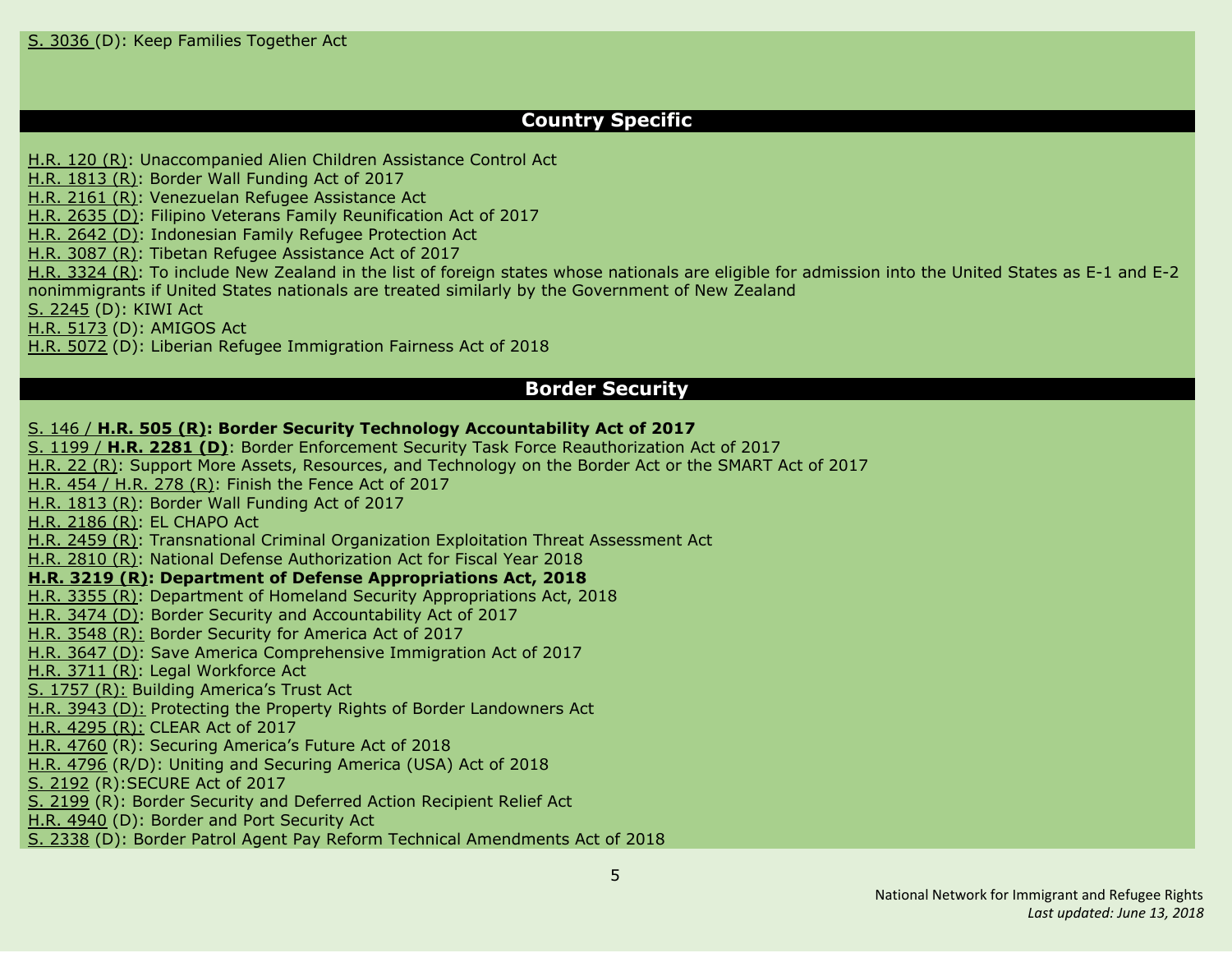S. [2367](#page-40-4) (D): USA Act of 2018 H.R. [4915](#page-29-0) (R): SLAP Act of 2018 S. [2464](#page-41-1) (R): Three-Year Border and DACA Extension Act H.R. [5991\(](#page-33-2)D): [DATA](#page-33-2) Act

#### **Detention, Sentencing, + Deportation**

S. 36 [\(R\)](#page-34-0): Keep Our [Communities](#page-34-0) Safe Act of 2017 S. 37 / [H.R.](#page-9-3) 174 / H.R. 300 (R): [Sarah's](#page-9-3) La[w](#page-9-3) S. [45](#page-10-1) / **H.R. [3004](#page-10-1) (R): Stop Illegal [Reentry](#page-10-1) Act or Kate's La[w](#page-10-1)** S. 51 [\(R\)](#page-34-1): Taking Action [Against](#page-34-1) Drunk Drivers Act S. 52 [\(R\)](#page-34-2): A bill to make aliens associated with a criminal gang [inadmissible,](#page-34-2) deportable, and ineligible for various forms of relief S. 349 / H.R. [1006](#page-14-3) (D): To clarify the rights of all persons who are held or detained at a port of entry or at any [detention](#page-14-3) facility overseen by U.S. Customs and Border Protection or U.S. Immigration and Customs [Enforcement](#page-14-3) S. [2693](#page-42-3) (D): Immigration Court [Improvement](#page-42-3) Act of 201[8](#page-14-3) S. [2937](#page-33-1) (D): HELP [Separated](#page-33-1) Children Act S. [3036](#page-42-4) (D): Keep Families [Together](#page-42-4) Ac[t](#page-14-3) [H.R.](#page-10-2) 391 (R): Asylum Reform and Border [Protection](#page-10-2) Act of 201[7](#page-10-2) [H.R.](#page-11-0) 486 (R): [Grant's](#page-11-0) Law [H.R.](#page-11-1) 495 (R): [Protection](#page-11-1) of Children Act of 201[7](#page-11-1) [H.R.](#page-12-3) 643 (R): Visa Overstay [Enforcement](#page-12-3) Act of 2017 [H.R.](#page-13-0) 844 (R): Terrorist [Deportation](#page-13-0) Act of 201[7](#page-13-0) [H.R.](#page-13-3) 858 (D): DREAMers, Immigrants, and Refugees (DIRe) Legal Aid Act [H.Res.927](#page-14-2) (D): Condemning the Trump administration's zero tolerance policy H.R. [2043](#page-16-1) (D): Fair Day in [Court](#page-16-1) Ac[t](#page-16-1) H.R [2431](#page-18-1) (R): Michael Davis, Jr. and Danny Oliver in Honor of State and Local Law Enforcement Act or the Davis-Oliver Act H.R. [2572](#page-18-4) (D): [Protect](#page-18-4) Family Values at the Border Act **H.R. [3003](#page-22-0) (R): No [Sanctuary](#page-22-0) for Criminals Ac[t](#page-22-0)** H.R. [3227](#page-23-3) (D): [Justice](#page-23-3) is Not for Sale Act of 2017 H.R. [3355](#page-23-2) (R): Department of Homeland Security [Appropriations](#page-23-2) Act, 2018 H.R. [3647](#page-24-4) (D): Save America Comprehensive Immigration Act of 2017 H.R. [3923](#page-25-4) (D): Dignity for Detained Immigrants Act of 2017 H.R [4184](#page-25-3) (R): ESPERER (Extending Status Protection for Eligible Refugees) Act of 2017 H.R. [4253](#page-25-6) (D): American Promise Act of 2017 H.R. [4760](#page-27-3) (R): Securing America's Future Act of 2018 H.R. [5510](#page-31-3) (D): Reentry and [Reunification](#page-31-3) Act H.R. [5648](#page-32-4) (R): INA [Jurisdiction](#page-32-4) Act of 2018 H.R. [5653](#page-32-5) (R): Criminal Alien Removal [Certification](#page-32-5) Act of 2018 H.R. [5950](#page-33-1) (D): HELP [Separated](#page-33-1) Children Act H.R. [5954](#page-33-0) (R): [Anti-terrorism](#page-33-0) Clarification Act of 2018

#### **Immigrant + Refugee Rights** - expanding and curtailing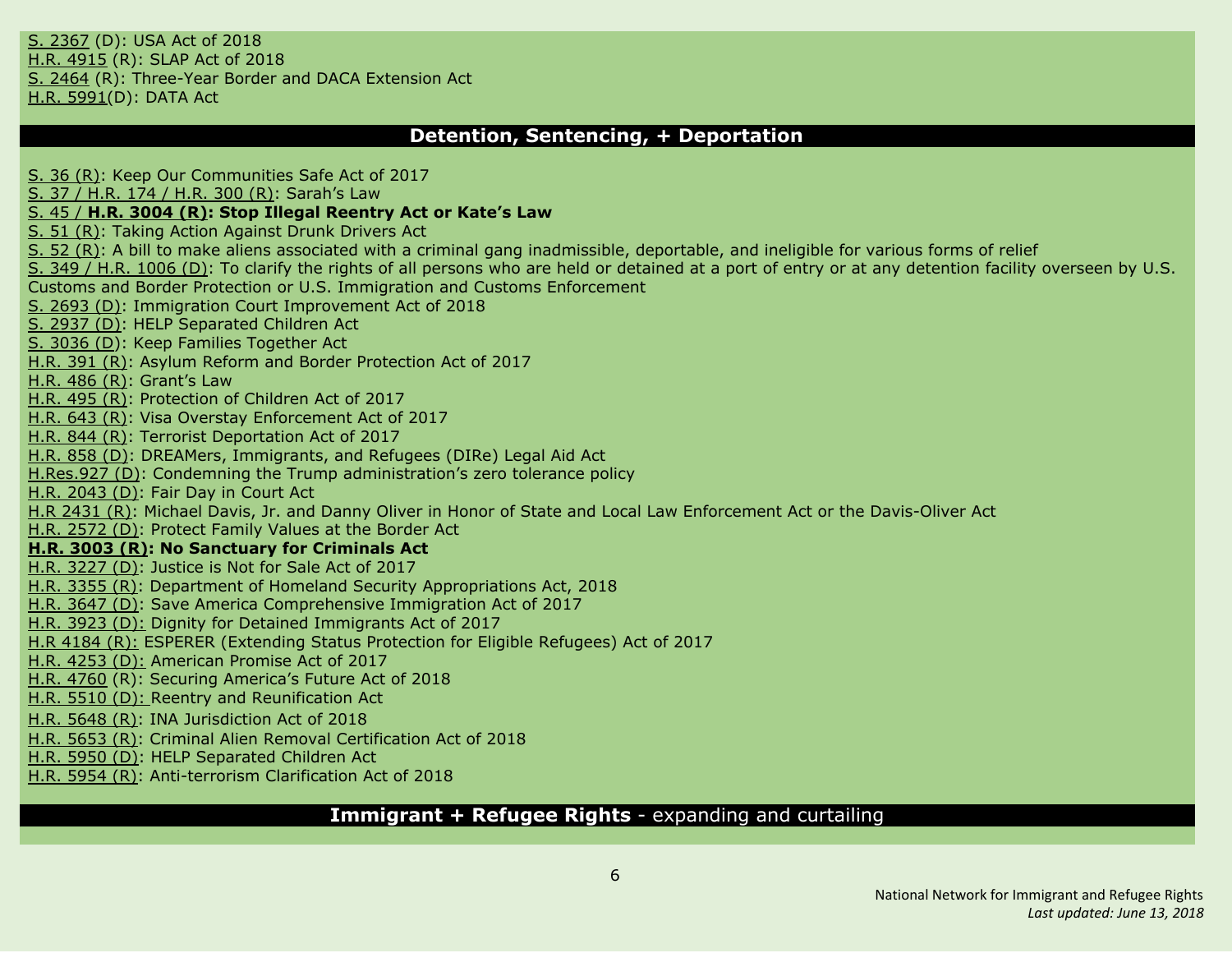#### *LEGAL RIGHTS*

S. 349 / H.R. [1006](#page-14-3) (D): To clarify the rights of all persons who are held or detained at a port of entry or at any [detention](#page-14-3) facility overseen by U.S. Customs and Border Protection or U.S. Immigration and Customs [Enforcement](#page-14-3)

[H.R.](#page-11-2) 489 (D): No [Religious](#page-11-2) Registry Act of 2017

H.R. [2406](#page-17-4) (R): ICE [Authorization](#page-17-4) Act of 2017

H.R. [2431](#page-18-1) (R): Michael Davis, Jr. and Danny Oliver in Honor of State and Local Law [Enforcement](#page-18-1) Act or the Davis-Oliver Act

[S.1725](#page-37-3) (D): I-VETS Act

H.R. [3923](#page-25-4) (D): Dignity for Detained Immigrants Act of 2017

H.R. [3934](#page-25-1) (R): No Social Security for Illegal Immigrants Act of 2017

S. [2580](#page-42-2) (D): Every Person Counts

H.R. [5292](#page-31-2) (D): 2020 Census Accountability Act

*ACCESS TO SERVICES and ASSISTANCE*

[H.R.](#page-13-3) 858 (D): DREAMers, [Immigrants,](#page-13-3) and Refugees (DIRe) Legal Aid Ac[t](#page-13-3)

H.R. [2043](#page-16-1) (D): Fair Day in [Court](#page-16-1) Ac[t](#page-16-1)

#### **H.R. [2581](#page-18-3) (R): Verify First Act**

H.R. [2761](#page-21-3) (D): Healthcare [Opportunities](#page-21-3) for Patriots in Exile (HOPE) Act

H.R. [2788](#page-21-4) (D): HEAL for [Immigrant](#page-21-4) Women and Families Act of 2017

H.R. [2944](#page-21-5) (D): To Offer [Refugees](#page-21-5) College Help (TORCH) Ac[t](#page-21-5)

H.R. [3113](#page-22-4) (D): To require the chief election officials of the States to provide voter registration forms at certain naturalization proceedings, and for other purposes

H.R. [3591](#page-24-3) (D): American Hope Act of 2017

H.R [4184](#page-25-3) (R): ESPERER (Extending Status Protection for Eligible Refugees) Act of 2017

H.R. [4253](#page-25-6) (D): American Promise Act of 2017

H.R. [4310](#page-26-2) (R ): ASSURE Act

S. [2367](#page-40-4) (D): USA Act of 2018

H.R. [5229](#page-31-4) (R): Tuition Fairness For Citizens Act

S. [2468](#page-42-1) (D): Fair Day In Court For Kids Act of 2018

*ASYLUM SEEKERS and REFUGEES*

[H.R.](#page-10-2) 391 (R): Asylum Reform and Border [Protection](#page-10-2) Act of 2017

H.R. [2826](#page-21-2) (R): Refugee Program Integrity [Restoration](#page-21-2) Act of 2017

H.R. [3775](#page-25-0) (R): Immigration and National Interest Act of 2017

S. [1720](#page-37-1) (R): RAISE Act

S. [2145](#page-39-4) (D): A bill to prohibit the United States Government from barring refugees from entering the United States based on their country of origin.

H.R. [4850\(](#page-28-2)R): Asylum Protection Act of 2018

S. [2275](#page-40-2) (D): Liberian Refugee Immigration Fairness Act of 2018

#### **Immigration Enforcement Agencies**

S. [595](#page-17-3) / **H.R. [2213](#page-17-3) (R)**: Boots on the Border Act and **Anti-Border Corruption Reauthorization Act of 2017**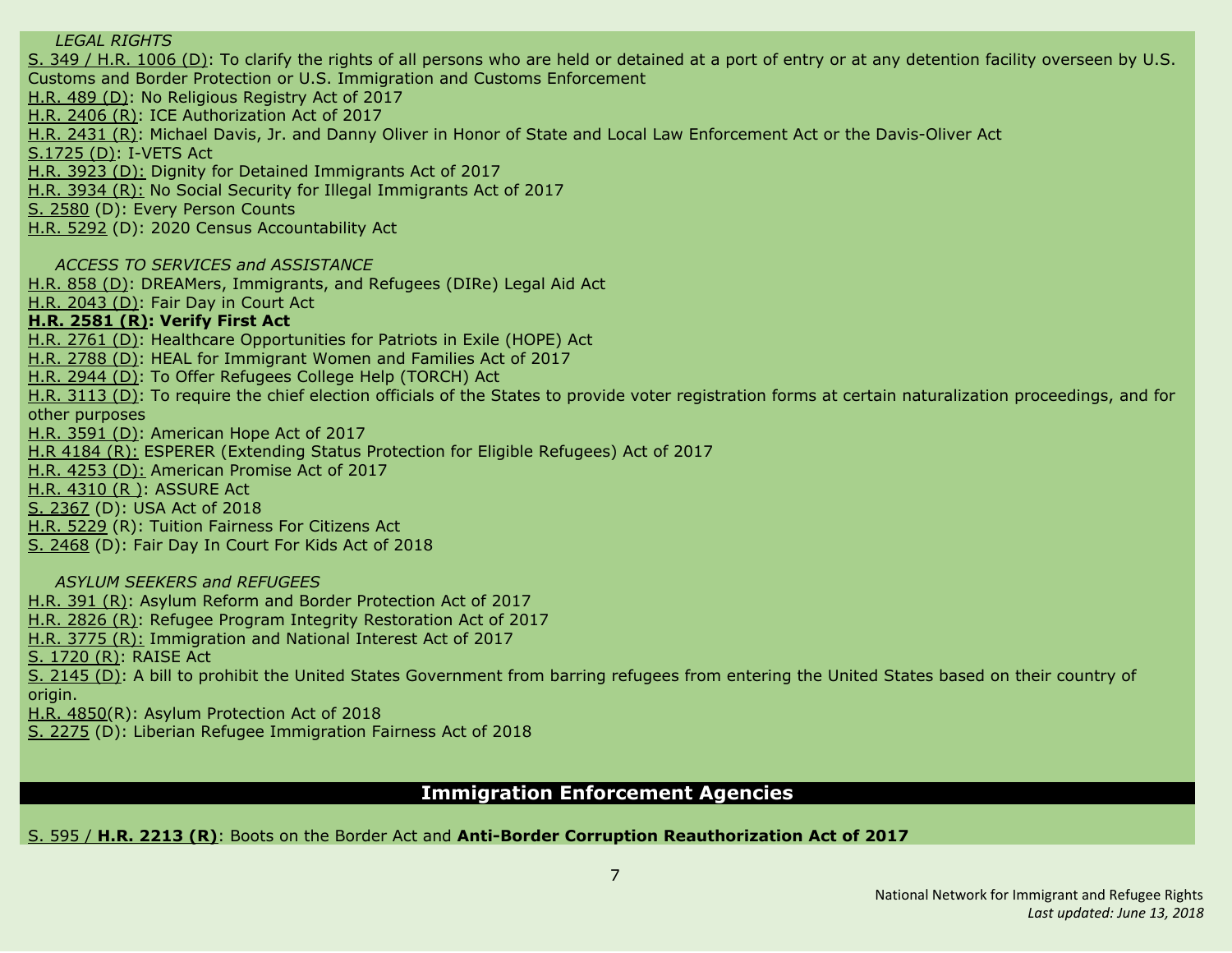S. [1305](#page-36-3) (R): CBP [HiRe](#page-36-3) Ac[t](#page-36-3) S. [1560](#page-36-5) (D): A bill to ensure the integrity of border and immigration [enforcement](#page-36-5) efforts by requiring U.S. Customs and Border Protection and U.S. Immigration and Customs Enforcement to administer law enforcement polygraph [examinations](#page-36-5) to all applicants for law enforcement positions and to require post-hire polygraph examinations for law enforcement personnel as part of periodic [reinvestigations.](#page-36-5) H.R. [1497](#page-16-3) (D): ICE Body [Camera](#page-16-3) Act of 201[7](#page-16-3) H.R. [2073](#page-16-2) (D): To amend Section 287 of the [Immigration](#page-16-2) and Nationality Act to prohibit immigration officers or agents of the Department of [Homeland](#page-16-2) Security from wearing clothing or other items bearing the word 'police' H.R. [2406](#page-17-4) (R): ICE [Authorization](#page-17-4) Act of 2017 H.R. [2407](#page-18-0) (R): USCIS [Authorization](#page-18-0) Act of 201[7](#page-18-0) **H.R. [2826](#page-21-2) (R): DHS [Authorization](#page-21-2) Act of 2017** H.R. [3020](#page-22-3) (D): Border Enforcement [Accountability,](#page-22-3) Oversight, and Community Engagement Act of 2017 H.R. [3355](#page-23-2) (R): Department of Homeland Security [Appropriations](#page-23-2) Act, 2018 H.R. [3647](#page-24-4) (D): Save America Comprehensive Immigration Act of 2017 H.R. [3548](#page-24-0) (R): Border Security for America Act of 2017 H.R. [4295](#page-26-1) (R): CLEAR Act of 2017 H.R. [4398](#page-27-4) (D): Safe Emergency Response Act H.R. [4760](#page-27-3) (R): Securing America's Future Act of 2018 H.R. [4915](#page-29-0) (R ): SLAP Act of 2018 H.R. [4928](#page-29-1) (R ): To Amend Title 28

#### **Sanctuary Policies**

S. 87 / [H.R.](#page-10-4) 400 (R): Stop [Dangerous](#page-10-4) Sanctuary Cities Act

S. 303 / H.R. [1236](#page-15-1) (D): PROTECT [Immigration](#page-15-1) Act of 201[7](#page-15-1)

S. [415](#page-35-5) (D): To nullify the effect of [Executive](#page-35-5) Order 1376[8](#page-35-5)

S. [745](#page-35-1) (R): A bill to [reauthorize](#page-35-1) the State Criminal Alien Assistance Program, and for other purpose[s](#page-35-1)

S. [1126](#page-36-2) (R): Securing Our Border and Protecting [Communities](#page-36-2) Ac[t](#page-36-2)

[H.R.](#page-8-2) 83 (R): Mobilizing Against [Sanctuary](#page-8-2) Cities Act

[H.R.](#page-13-1) 748 (D): [Safeguarding](#page-13-1) Sanctuary Cities Act of 2017

H.R. [1446](#page-15-2) (D): No State Resources for Immigration [Enforcement](#page-15-2) (NSRIE) Act

#### **H.R. [3003](#page-22-0) (R): No [Sanctuary](#page-22-0) for Criminals Act**

H.R. [4805](#page-28-1) (R ): No Federal Funding to Benefit Sanctuary Cities Act

H.R. [5617](#page-32-3) (R): No [Enforcement,](#page-32-3) No Grant for Sanctuary Cities Act of 2018

H.R. [5663](#page-32-1) (R): Make [Sanctuary](#page-32-1) Cities pay for the Wall Act of 2018

#### **Responding to Executive Orders**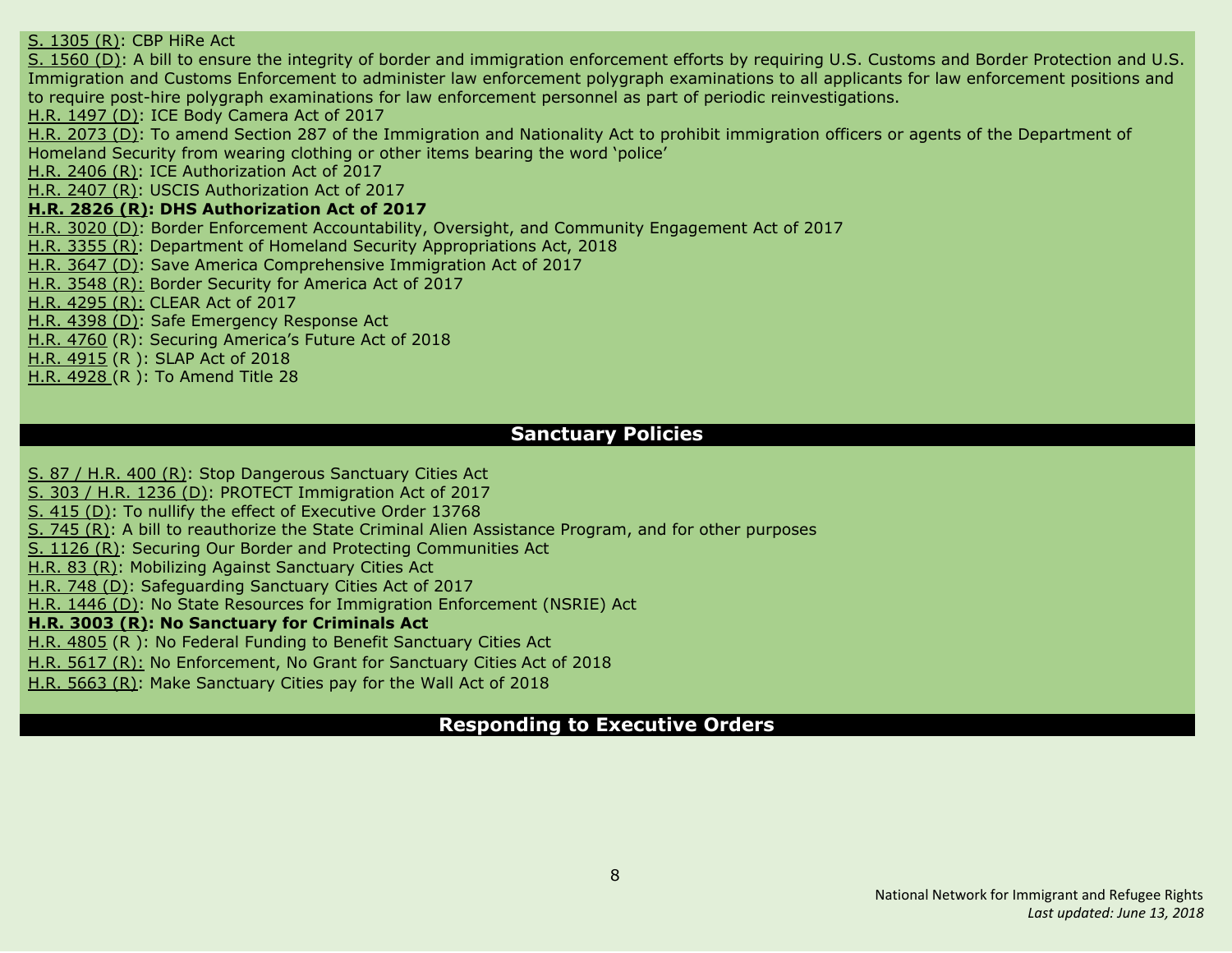S. [415](#page-35-5) (D): To nullify the effect of [Executive](#page-35-5) Order 1376[8](#page-35-5) [H.R.](#page-11-2) 489 (D): No [Religious](#page-11-2) Registry Act of 2017 [H.R.](#page-12-5) 739 (D): This [Land](#page-12-5) Is Our Land Ac[t](#page-12-5) [H.R.](#page-13-2) 837 (D): Build [Bridges](#page-13-2) Not Walls Ac[t](#page-13-2) [H.R.](#page-13-4) 920 (D): Protecting Our Border Communities Act of 2017 H.R. [1477](#page-15-3) (D): No [Taxpayer](#page-15-3) Funding for the Wall Act H.R. [3548](#page-24-0) (R): Border Security for America Act of 2017 S. [1979](#page-38-4) (D): A bill to block the implementation of certain presidential actions that restrict individuals from certain countries from entering the United States. H.R. [4271](#page-26-4) (D): To block the implementation of certain presidential actions that restrict individuals from certain countries from entering the United States.

# <span id="page-8-0"></span>**H.R. 22 Support More Assets, Resources, and Technology on the Border Act or the SMART Act of 2017**

Sponsored by: Representative Ted Poe (R-TX-2)

"The Department of Defense (DOD) shall: (1) deploy up to an additional 10,000 members of the National Guard along the U.S.-Mexico border as requested by border states, and (2) provide funds to the governor of a state who submits a state border control activities plan that is approved by DOD and that specifies how personnel of the National Guard of such state are to be used in border control activities. National Guard personnel may be ordered to carry out border control activities. The bill authorizes: (1) DHS to deploy smart border technologies if necessary to achieve and maintain such operational control; and (2) DOD to transfer specified eligible equipment returned from DOD operations to federal, state, and local agencies, with preference to agencies that will use such equipment primarily to strengthen border security. The bill requires DHS: (1) if such a joint resolution of disapproval on operational control passes, to appoint an additional 1,500 Border Patrol agents; (2) make grants to sheriffs' departments along the border in Texas, Arizona, New Mexico, and California to hire additional deputies; and (3) establish the biometric entry and exit data system required under the Intelligence Reform and Terrorism Prevention Act of 2004."

#### <span id="page-8-1"></span>**H.R. 60 Encourage New Legalized Immigrants to Start Training Act or ENLIST Act**

Sponsored by: Representative Jeff Denham (R-CA-10)

"This bill authorizes the enlistment in the Armed Forces of aliens unlawfully present in the United States on December 31, 2012, who: (1) have been continuously present in the United States since such date; (2) were younger than 15 years of age when they initially entered the United States; and (3) are otherwise eligible for original enlistment in a regular component of the Army, Navy, Air Force, Marine Corps, or Coast Guard… The Department of Homeland Security shall adjust the status of an alien enlisted under such authority to the status of an alien lawfully admitted for permanent residence under provisions of the Immigration and Nationality Act applicable to aliens who entered the United States prior to January 1, 1972."

## <span id="page-8-2"></span>**H.R. 83 Mobilizing Against Sanctuary Cities Act**

#### Sponsored by: Representative Lou Barletta (R-PA-11)

"This bill prohibits a state or local government from receiving federal financial assistance for a minimum of one year if it restricts or prohibits a government entity or official from: (1) sending to or receiving from the responsible federal immigration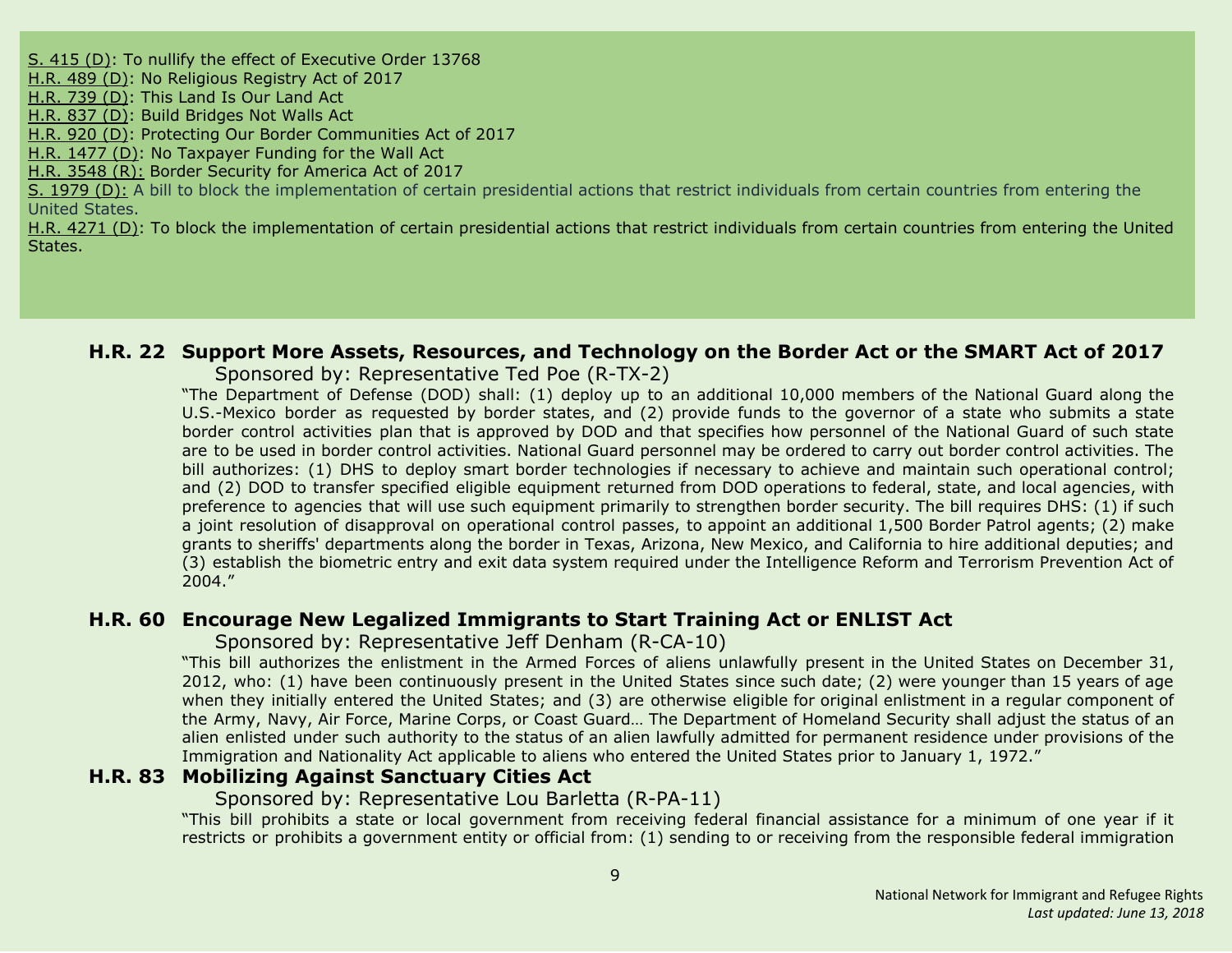agency information regarding an individual's citizenship or immigration status, or (2) maintaining or exchanging information about an individual's status."

● An [article](http://www.huffingtonpost.com/entry/gop-sanctuary-cities-funds_us_58730858e4b02b5f85898d46) about H.R. 83 from *HuffPost*

#### <span id="page-9-0"></span>**H.R. 120 Unaccompanied Alien Children Assistance Control Act**

Sponsored by: Representative Michael C. Burgess (R-TX-26)

This bill directs the President to reduce foreign assistance allocations for Mexico, Guatemala, Honduras, or El Salvador by an amount equal to the number of unaccompanied alien children who are nationals or citizens of any of those countries placed in federal custody in the preceding fiscal year because of their immigration status multiplied by \$15,000.

#### <span id="page-9-1"></span>**H.R. 140 Birthright Citizenship Act of 2017**

Sponsored by: Representative Steve King (R-IA-4)

"This bill amends the Immigration and Nationality Act to consider a person born in the United States "subject to the jurisdiction" of the United States for citizenship at birth purposes if the person is born in the United States of parents, one of whom is: (1) a U.S. citizen or national, (2) a lawful permanent resident alien whose residence is in the United States, or (3) an alien performing active service in the U.S. Armed Forces."

#### <span id="page-9-2"></span>**H.R. 170 Protect and Grow American Jobs Act**

#### Sponsored by: Representative Darrell Issa (R-CA-49)

This bill amends the Immigration and Nationality Act to revise the definition of "exempt H-1B nonimmigrant" to eliminate the masters or higher degree requirement and raise the annual salary threshold requirement from \$60,000 to \$100,000. The intention is to discourage US companies from hiring people in the H1-B program because they will be required to pay them a higher salary.

#### <span id="page-9-3"></span>**H.R. 174 Sarah's Law**

**+ H.R. 300 + S. 37** Sponsored by: Representative Steve King (R-IA-4) Representative David Young (R-IA-3) Senator Joni Ernst (R-IA)

"This bill amends the Immigration and Nationality Act to require the detention of an alien: (1) who was not inspected and admitted into the United States, who held a revoked nonimmigrant visa (or other nonimmigrant admission document), or who is deportable for failing to maintain nonimmigrant status; and (2) who has been charged in the United States with a crime that resulted in the death or serious bodily injury of another person."

## <span id="page-9-4"></span>**H.R. 241 Timely Repatriation Act**

#### Sponsored by: Representative Ted Poe (R-TX-2)

"This bill directs the Department of Homeland Security (DHS) to publish a report every six months listing: (1) countries that have refused or unreasonably delayed repatriation of an alien who is a national of that country (the report must include the total number of such aliens) and countries that have an excessive repatriation failure rate, and (2) each country that was included in both the report preceding the current report and the current report (DHS may exclude a country if the total number of nonrepatriations outstanding is less than 10 for the preceding three-year period). The Department of State, with respect to a listed country: (1) may not issue visas to attendants, servants, and personal employees of such country's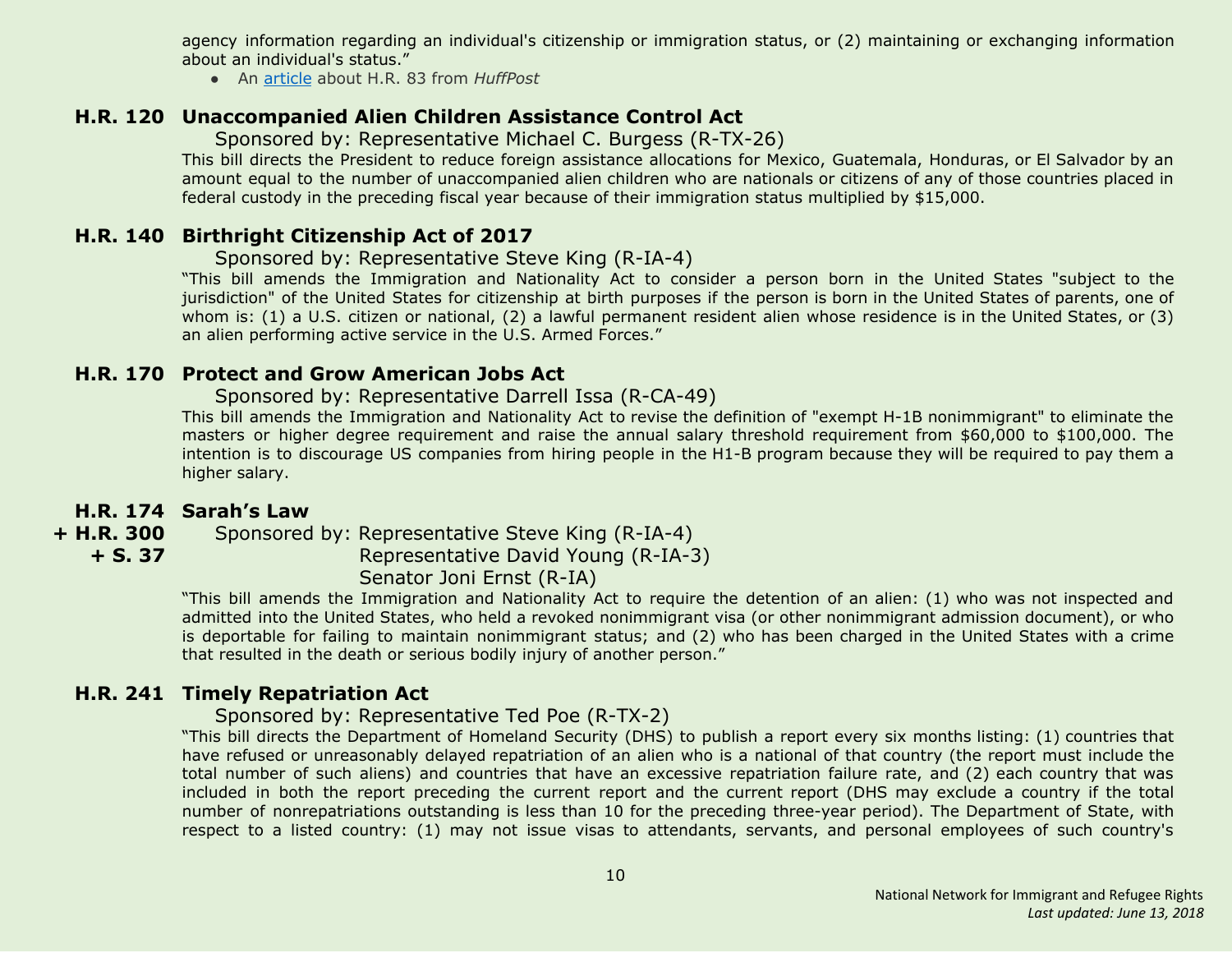officials and employees who receive nonimmigrant status; and (2) shall reduce the number of visas available for such country's diplomats and officials/employees by 10% for each six months that a country is listed."

#### <span id="page-10-0"></span>**H.R. 281 Family Farm Relief Act of 2017**

Sponsored by: Representative Elise M. Stefanik (R-NY-21)

This bill directs the Department of Agriculture (USDA) to establish a process for receiving H-2A nonimmigrant visas (temporary agricultural workers) which shall ensure that that petitioners may file such petitions over the Internet or in paper form. (Administration of the H-2A program is transferred from the Department of Labor to USDA.) The bill: (1) includes year-round livestock workers, including dairy workers, in the H-2A category with a maximum three-year period of admissions, which may be renewed three months after the end of each such period; and (2) revises H-2A certification provisions.

• [Farmworker](https://www.farmworkerjustice.org/sites/default/files/FactSheetHR281-Jan2017.pdf) Justice's factsheet on why they oppose H.R. 281

## <span id="page-10-1"></span>**H.R. 3004 Establishing Mandatory Minimums for Illegal Reentry Act of 2017 or Kate's Law**

**+ S. 45** Sponsored by: Representative Bob Goodlatte (R-VA-6)

Senator Ted Cruz (R-TX)

#### *H.R. 3004 passed the House on June 29 (vote: 257-167)*

"This bill amends the Immigration and Nationality Act to increase penalties applicable to aliens who unlawfully reenter the United States after being removed." Kate's Law has been introduced in previous years.

- "The [Trouble](https://www.theatlantic.com/politics/archive/2015/09/kates-law-mandatory-sentencing/403990/) with Kate's Law," September 2015 article from the *Atlantic*
- "'Kate's Law' and the [License](http://www.huffingtonpost.com/samanta-honigman/kates-law-and-the-license_b_9789508.html) to Hate," April 2016 article from *HuffPost*
- Read an article published by the American [Immigration](http://immigrationimpact.com/2017/06/30/house-passes-anti-immigrant-bills/) Council after the passage of H.R. 3003 and H.R. 3004

## <span id="page-10-2"></span>**H.R. 391 Asylum Reform and Border Protection Act of 2017**

Sponsored by: Representative Jason Chaffetz (R-UT-3)

This bill raises the standard to establish credible fear of persecution claims in asylum interviews, limits humanitarian and public interest parole authority, and prohibits DHS from using parole authority for an alien who is ineligible for refugee status. It also revises the definition of an "unaccompanied child." This bill was originally introduced to the 114<sup>th</sup> Congress.

- Tahirih Justice Center's [statement](http://www.tahirih.org/wp-content/uploads/2017/02/TJC-Chaffetz-bill.pdf) on why they oppose H.R. 391
- Human Rights First's press [release](http://www.humanrightsfirst.org/press-release/house-should-reject-bills-undermine-us-protection-refugees) on why they oppose H.R. 391

## <span id="page-10-3"></span>**H.R. 392 Fairness for High-Skilled Immigrants Act of 2017**

Sponsored by: Representative Jason Chaffetz (R-UT-3)

This bill amends the Immigration and Nationality Act to: (1) eliminate the per country numerical limitation for employment-based immigrants, and (2) increase the per country numerical limitation for family based immigrants from 7% to 15% of the total number of family-sponsored visas. The Chinese Student Protection Act of 1992 is amended to eliminate the provision requiring the reduction of annual Chinese immigrant visas to offset status adjustments under such Act.

## <span id="page-10-4"></span>**H.R. 400 Stop Dangerous Sanctuary Cities Act**

**+ S. 87** Sponsored by: Representative Diane Black (R-TN-6) Senator Pat Toomey (R-PA)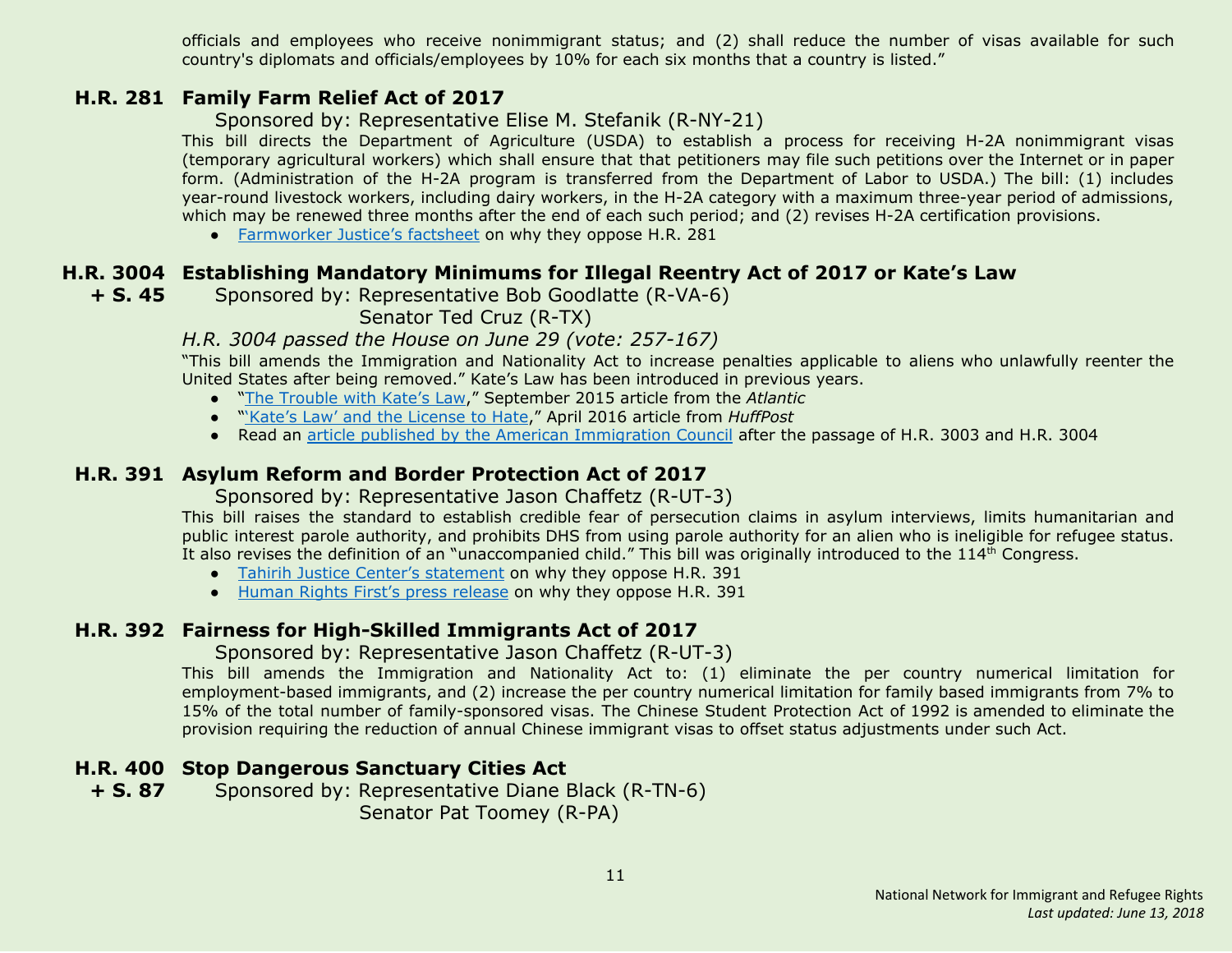"This bill prohibits a sanctuary jurisdiction from receiving grants under certain Economic Development Assistance Programs and the Community Development Block Grant Program. A sanctuary jurisdiction is a state or political subdivision that has a statute, policy, or practice in effect that prohibits or restricts: (1) information sharing about an individual's immigration status, or (2) compliance with a lawfully issued detainer request or notification of release request. A state or political subdivision that complies with a detainer is deemed to be an agent of the Department of Homeland Security and is authorized to take actions to comply with the detainer. The bill limits the liability of a state or political subdivision, or an officer or employee of such state or political subdivision, for actions in compliance with the detainer."

- "Why I changed my mind on ['sanctuary'](http://www.politico.com/agenda/story/2017/03/changed-position-sanctuary-cities-trump-000386) cities," March 2017 article from *Politico*
- "Why [Sanctuary](http://www.npr.org/sections/codeswitch/2017/01/29/512002076/why-sanctuary-cities-are-safer) Cities Are Safer," January 2017 article from NPR: Codeswitch

#### <span id="page-11-3"></span>**H.R. 454 Finish the Fence Act of 2017**

#### **+ H.R. 278** Sponsored by: Representative Dennis A. Ross (R-FL-15)

"This bill amends the Illegal Immigration Reform and Immigrant Responsibility Act of 1996 with respect to construction of border fencing and road improvements to direct the Department of Homeland Security (DHS) to complete the required 700-mile southwest border fencing by December 31, 2017. The Secure Fence Act of 2006 is amended to direct DHS, in consultation with state and local officials along the U.S.-Mexico border, to achieve operational control over U.S. international land and maritime borders by December 31, 2017."

#### <span id="page-11-0"></span>**H.R. 486 Grant's Law**

#### Sponsored by: Representative Andy Biggs (R-AZ-5)

"This bill amends the Immigration and Nationality Act to require mandatory detention of any alien who is unlawfully present in the United States and arrested for inadmissible or deportable crimes. The bill transfers release authority from the Department of Justice to the Department of Homeland Security (DHS). DHS may release the alien to an appropriate authority for proceedings related to the arrest, but DHS must resume custody for any period that the alien is not in custody of the appropriate authority. If the alien is not convicted of crimes for which the alien was arrested, DHS must continue to detain the alien until removal proceedings are completed."

● A February 2017 [article](http://www.phoenixnewtimes.com/content/printView/9061789) from the *Phoenix New Times* discusses H.R. 486 and an identical law proposed in the Arizona state legislature

## <span id="page-11-2"></span>**H.R. 489 No Religious Registry Act of 2017**

#### Sponsored by: Representative Suzan K. DelBene (D-WA-1)

"This bill prohibits U.S. government officers or employees from collecting information or utilizing a registry or database to classify or surveil on the basis of religious affiliation: (1) U.S. nationals, (2) aliens lawfully present in the United States, or (3) aliens who apply for a visa or seek admission to the United States or on whose behalf a petition under the immigration laws is submitted. The bill also prohibits studies related to the collection of such information or the establishment or utilization of such a registry or database."

• An [action](https://www.fcnl.org/updates/oppose-the-creation-of-a-religious-registry-472) call to support H.R. 489 from the Friends Committee on National Legislation

#### <span id="page-11-1"></span>**H.R. 495 Protection of Children Act of 2017**

Sponsored by: Representative John R. Carter (R-TX-31)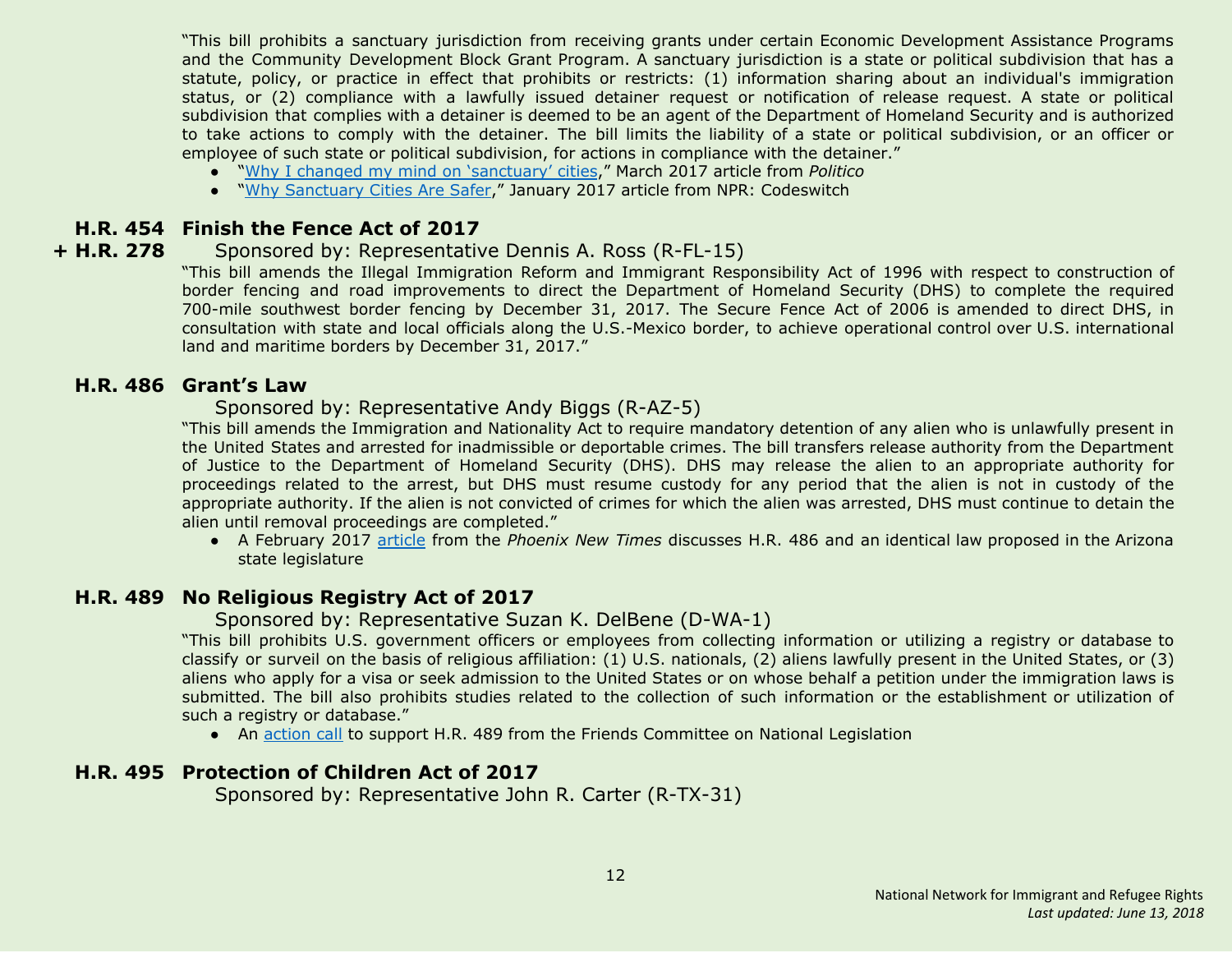"To amend the William Wilberforce Trafficking Victims Protection Reauthorization Act of 2008 to provide for the expedited removal of unaccompanied alien children who are not victims of a severe form of trafficking in persons and who do not have a fear of returning to their country of nationality or last habitual residence, and for other purposes."

#### <span id="page-12-0"></span>**H.R. 496 Bar Removal of Individuals who Dream and Grow our Economy Act or the BRIDGE Act**

<span id="page-12-4"></span>**+ S. 128** Sponsored by: Representative Mike Coffman (R-CO-6)

Senator Lindsey Graham (R-SC)

"This bill amends the Immigration and Nationality Act to provide that the Department of Homeland Security (DHS): (1) shall grant a three-year provisional protected presence to a qualifying alien, (2) may not remove the alien from the United States unless such protected presence is rescinded, and (3) shall provide such alien with employment authorization."

**●** First Focus [Campaign](https://campaignforchildren.org/news/press-release/senate-reintroduces-bipartisan-bridge-act-to-protect-immigrant-youth/) for Children's press release on H.R. 496

#### <span id="page-12-1"></span>**H.R. 505 Border Security Technology Accountability Act of 2017**

**+ S. 146** Sponsored by: Representative Martha McSally (R-AZ-2)

Senator John McCain (R-AZ)

#### *H.R. 505 passed the House on January 31, 2017 (voice vote)*

"This bill amends the Homeland Security Act of 2002 to require the Department of Homeland Security (DHS) to: (1) ensure that each border security technology acquisition program that is determined to be a major acquisition program has an acquisition program baseline approved by the relevant acquisition decision authority; (2) document that each such program is meeting the cost, schedule, and performance thresholds specified in such baseline in compliance with relevant departmental acquisition policies and the Federal Acquisition Regulation; and (3) have a plan for each such program to meet program implementation objectives by managing contractor performance."

#### <span id="page-12-2"></span>**H.R. 641 Better Agricultural Resources Now Act or the BARN Act**

Sponsored by: Representative Rick W. Allen (R-GA-12)

"This bill revises the H-2A nonimmigrant agricultural worker visa program, including with respect to: (1) agricultural labor and services, (2) application requirements, (3) wages, (4) period of authorized nonimmigrant status, (5) housing, (6) legal assistance, and (7) violations."

• [Farmworker](https://www.farmworkerjustice.org/sites/default/files/FJ-BARN%20ActSummary6-12-15.pdf) Justice's fact sheet on why they oppose H.R. 641

#### <span id="page-12-3"></span>**H.R. 643 Visa Overstay Enforcement Act of 2017**

#### Sponsored by: Representative Lou Barletta (R-PA-11)

"This bill amends the Immigration and Nationality Act to subject any alien who remains in the United States after any visa or status under which the alien is lawfully present has expired to: (1) a fine or imprisonment for up to six months, or both, for a first offense; and (2) a fine or imprisonment for up to two years, or both, for any subsequent offense. Such penalties shall be waived if the overstay was due to medical necessity, public safety, or national security. An alien convicted of a first offense may not be admitted to the United States for 5 years or granted a visa for 10 years. An alien convicted of a subsequent offense may not be admitted to the United States at all or granted a visa."

## <span id="page-12-5"></span>**H.R. 739 This Land is Our Land Act**

Sponsored by: Representative Adriano Espaillat (D-NY-13)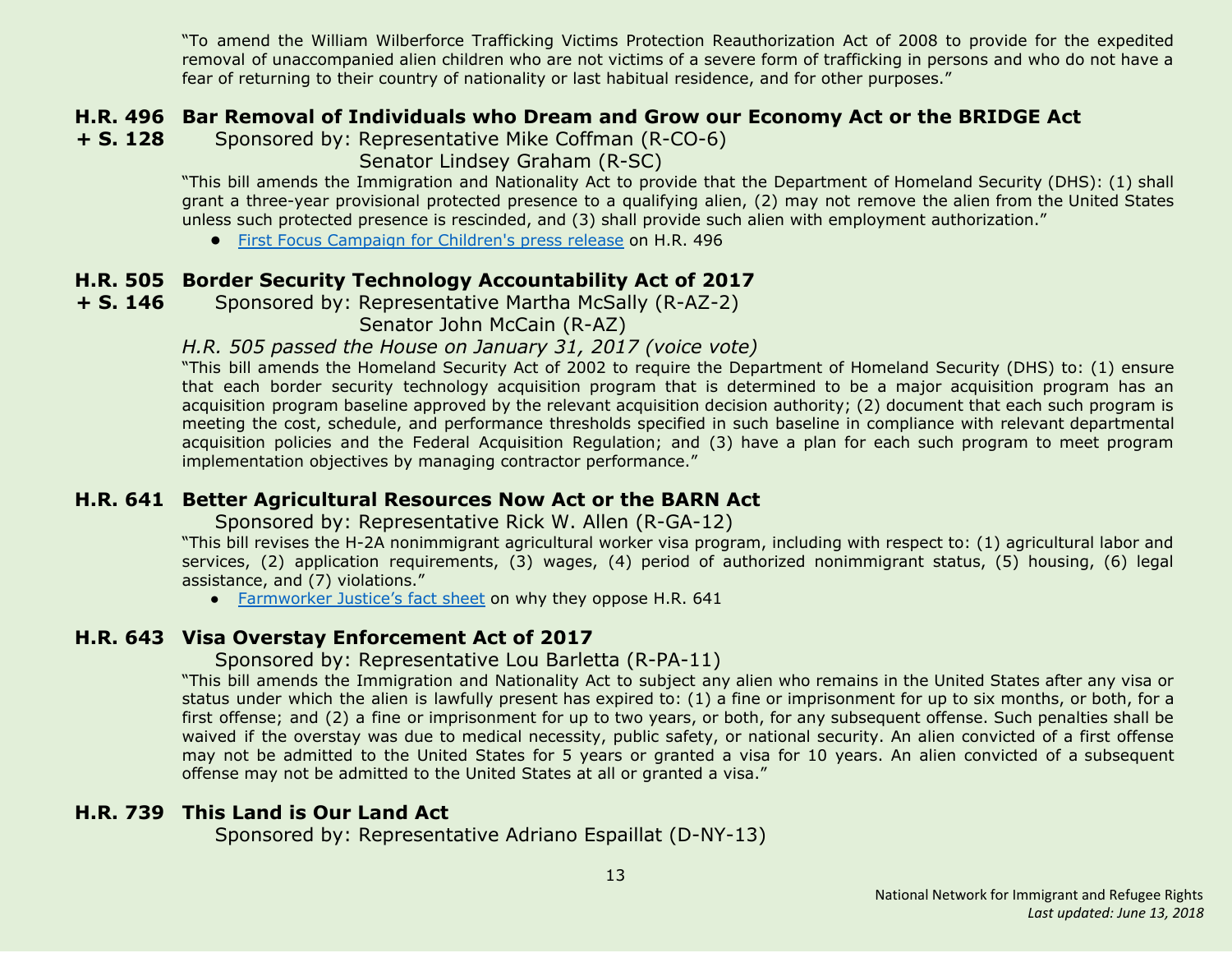"The Secretary of Homeland Security may not construct any new border barriers, including walls or fences, on Federal land under the jurisdiction of the Secretary of the Interior or the Secretary of Agriculture within 100 miles of the international land borders of the United States that are not in existence as of the date of the enactment of this Act."

• In February 2017, a coalition of [organization's](https://www.aclu.org/sites/default/files/field_document/2017-02-27_coalition_letter_border_wall_hr_837_hr_739.pdf) wrote a letter supporting H.R. 739 and H.R. 837 and opposing the border wall

#### <span id="page-13-1"></span>**H.R. 748 Safeguarding Sanctuary Cities Act of 2017**

Sponsored by: Representative Mike Quigley (D-IL-5)

"This bill prohibits reducing or withholding federal financial assistance that a state or local government would otherwise receive because such state or local government has in place any policy that limits or restricts compliance with a detainer."

## <span id="page-13-2"></span>**H.R. 837 Build Bridges Not Walls Act**

Sponsored by: Representative Michelle Lujan Grishman (D-NM-1)

"The Executive order entitled "Border Security and Immigration Enforcement Improvements" signed by the President on January 25, 2017, or any other substantially similar Executive order, memorandum, or other action by the President to use taxpayer dollars or fees to construct a continuous wall or fence between the United States and Mexico, shall have no force or effect."

**●** In February 2017, a coalition of [organization's](https://www.aclu.org/sites/default/files/field_document/2017-02-27_coalition_letter_border_wall_hr_837_hr_739.pdf) wrote a letter supporting H.R. 739 and H.R. 837 and opposing the border wall

## <span id="page-13-0"></span>**H.R. 844 Terrorist Deportation Act of 2017**

Sponsored by: Representative Jeff Duncan (R-SC-3)

"This bill amends the Immigration and Nationality Act (INA) to make an alien, other than a lawful permanent resident, who is identified in the terrorist screening database inadmissible or deportable on terrorist grounds. An identified alien shall be ineligible for asylum, withholding or cancellation of removal, voluntary departure, adjustment of status, or acquisition of legal permanent residency through the registry provisions. DHS shall revise specified regulations implementing the United Nations Convention Against Torture and Other Forms of Cruel, Inhuman or Degrading Treatment or Punishment to: (1) exclude identified aliens from the protection of such regulations, and (2) make such aliens ineligible for withholding or deferral of removal under INA."

## <span id="page-13-3"></span>**H.R. 858 DREAMers, Immigrants, and Refugees (DIRe) Legal Aid Act**

Sponsored by: Representative J. Luis Correa (D-CA-46)

"This bill directs the Department of Justice to make grants to nonprofit legal services providers with immigration law expertise to provide immigration-related legal services and advice to an alien who: (1) is present in the United States as a lawful permanent resident; (2) has received a grant of deferred action under the Deferred Action for Childhood Arrivals program, has been admitted as a refugee (or the alien's spouse or parent has been so admitted), or has been determined to be qualified for such admission; and (3) has been ordered removed, is in removal proceedings, or is at risk of being denied U.S. entry or admission."

## <span id="page-13-4"></span>**H.R. 920 Protecting Our Border Communities Act of 2017**

Sponsored by: Representative Zoe Lofgren (D-CA-19)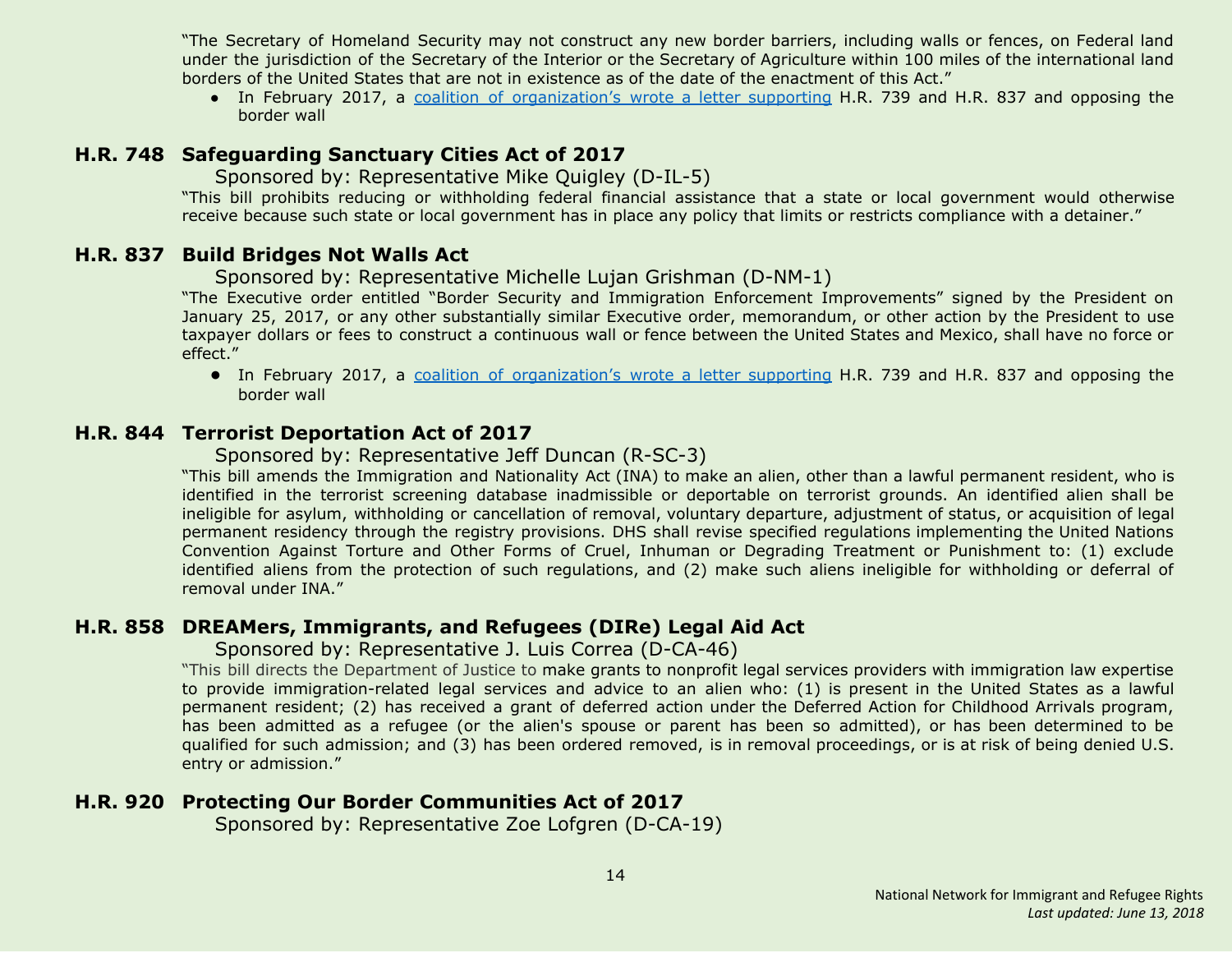"This bill states that: (1) beginning on January 25, 2017, Executive Order 13767, entitled "Border Security and Immigration Enforcement Improvements," is null and void, shall have no force and effect, and may not be implemented or enforced; and (2) no federal funds may be used to implement or enforce any of the policy changes set forth in such order. Among the order's provisions concerning border security and immigration enforcement along the southern border of the United States are directives concerning physical barriers, detention facilities, additional Border Patrol agents, requirements for reporting on foreign aid to Mexico, and parole and asylum procedures."

#### <span id="page-14-2"></span>**H. Res.927 Condemning the Trump administration's zero tolerance policy**

Sponsored by Representative Rosa DeLauro (D-CT-3)

#### <span id="page-14-3"></span>**H.R. 1006 To clarify the rights of all persons who are held or detained at a port of entry or at any + S. 349 detention facility overseen by U.S. Customs and Border Protection or U.S. Immigration and**

# **Customs Enforcement.**

Sponsored by: Representative Pramila Jayapal (D-WA-7)

Senator Kamala D. Harris (D-CA)

"To clarify the rights of all persons who are held or detained at a port of entry or at any detention facility overseen by U.S. Customs and Border Protection or U.S. Immigration and Customs Enforcement" including the right to counsel and that detention "(1) shall be limited to the briefest term and least restrictive conditions practicable and consistent with the rationale for such holding or detention; and (2) shall include access to food, water, and restroom facilities."

#### <span id="page-14-4"></span>**H.R. 1036 American Families United Act**

#### Sponsored by: Representative Beto O'Rourke (D-TX-16)

"This bill amends the Immigration and Nationality Act (INA) to revise waiver of inadmissibility requirements, including by waiving inadmissibility for: (1) certain persons who entered the United States before age 16 who have earned a degree from a U.S. institution of higher education, (2) false claims of U.S. citizenship by persons under age 18 or lacking mental competence to knowingly misrepresent a claim, and (3) false claims of U.S. citizenship if inadmissibility would create family separation hardship for the alien (including a self-petitioner under the Violence Against Women Act) or for a U.S. citizen or lawful permanent resident family member. The bill: (1) authorizes parents of U.S. citizens or lawful permanent residents to apply for a waiver of inadmissibility for unlawful presence, (2) places a three-year limit on immigration-related misrepresentations rendering aliens inadmissible, and (3) revises the definition "conviction" for INA purposes."

● American Families United's statement [celebrating](http://www.americanfamiliesunited.org/i601) H.R. 1036

## <span id="page-14-0"></span>**H.R. 1125 Visa Investigation and Social Media Activity Act or the VISA Act of 2017**

Sponsored by: Representative Jim Banks (R-IN-3)

This bill seeks to implement advanced analytics software and other methods for "additional background checks and other screening requirements for the approval" of a petition or a visa application. These screening requirements would include background checks, review of social media activity, interviews, and translation requirement. It also states that DHS personnel will be assigned to consular posts.

## <span id="page-14-1"></span>**H.R. 1149 Nuclear Family Priority Act**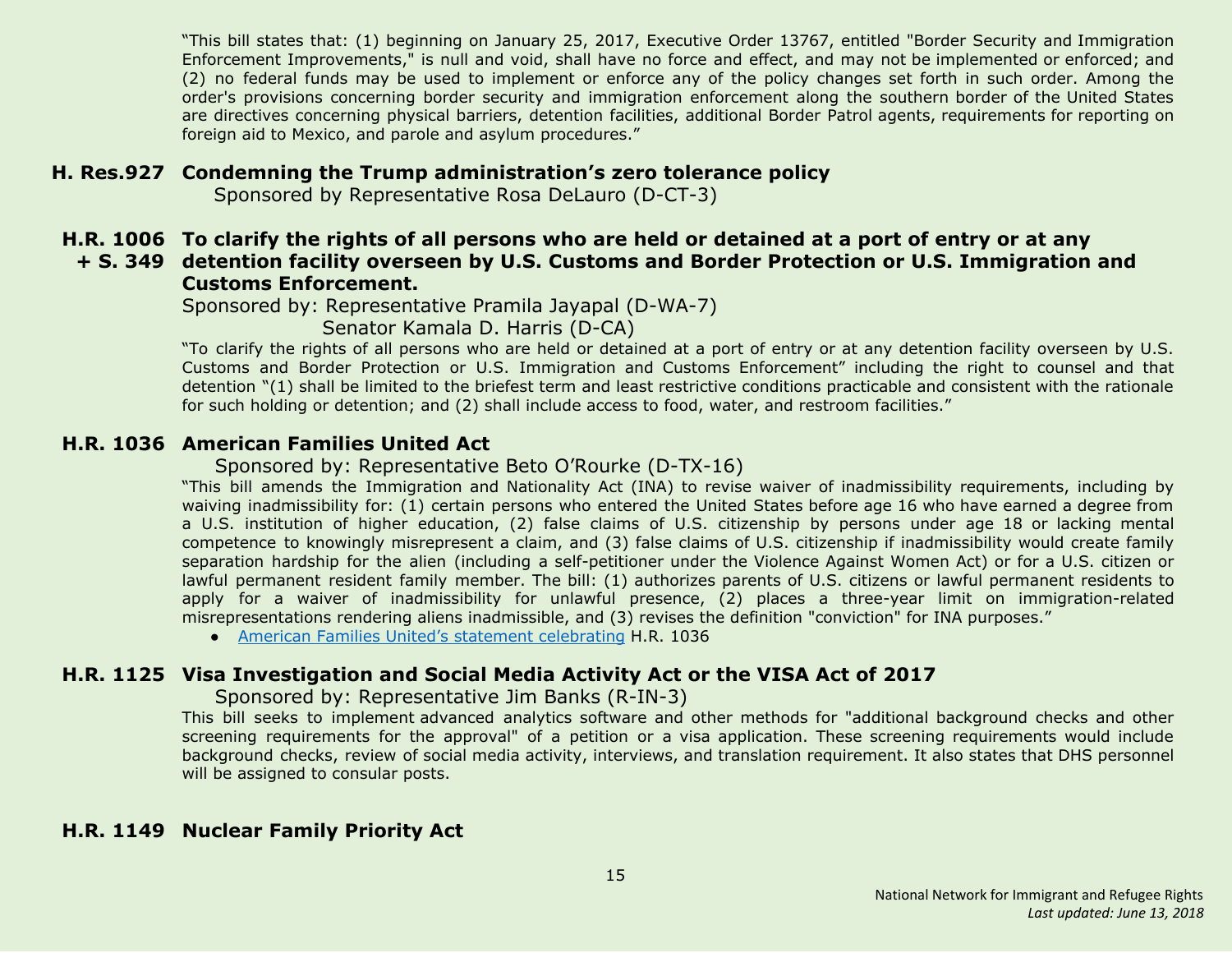#### Sponsored by: Representative Jody B. Hice (R-GA-10)

This bill amends the Immigration and Nationality Act to eliminate parents from the definition of "immediate relatives" with respect to those aliens not subject to worldwide immigration levels or numerical limitations. Existing family-sponsored immigration categories are replaced with a single preference allocation for spouses and children of permanent resident aliens. This bill: (1) reduces the number of, and revises the calculation for, fiscal year-family sponsored immigrant entrants; and (2) establishes a nonimmigrant visa category for an alien who is a parent of a U.S. citizen at least 21 years old.

#### <span id="page-15-1"></span>**H.R. 1236 Protecting the Rights Of Towns against federal Enforcement contrary to Constitutional Tenets + S. 303 for Immigration Act or the PROTECT Immigration Act of 2017**

Sponsored by: Representative Mike Quigley (D-IL-5)

Senator Cory A. Booker (D-NJ)

To amend Section 287(g) of the Immigration and Nationality Act to read as follows: "Except as provided in paragraphs (10) and (11) of section 103(a), in section 274(c), and in section 439 of the Antiterrorism and Effective Death Penalty Act of 1996 (8 U.S.C. 1252c), the authority to inquire about or verify immigration or citizenship status and to investigate, apprehend, arrest, or detain an individual for a violation of this Act or any regulation authorized by this Act is restricted to immigration officers and authorized employees of the Department of Homeland Security and subject to limits set forth in other provisions of law."

#### <span id="page-15-2"></span>**H.R. 1446 No State Resources for Immigration Enforcement (NSRIE) Act**

Sponsored by: Representative Nydia M. Velazquez (D-NY-7)

To amend Section 287(g) of the Immigration and Nationality Act to read as follows: "The Secretary of Homeland Security may not enter into a written agreement with a State, or any political subdivision of a State, pursuant to which any officer or employee of the State or subdivision is authorized to carry out a function of an immigration officer in relation to the investigation, apprehension, or detention of aliens in the United States (including the transportation of such aliens across State lines to detention centers)."

## <span id="page-15-0"></span>**H.R. 1468 Recognizing America's Children Act**

Sponsored by: Representative Carlos Curbelo (R-FL-26)

"To authorize the cancellation of removal and adjustment of status of aliens who are long-term United States residents and who entered the United States as children." Requirements for this categorization include that the "alien has been physically present in the United States for a continuous period since January 1, 2012; (B) the alien was younger than 16 years of age on the date the alien initially entered the United States," and if 18 years of age or older "has earned a high school diploma" or alternative or equivalent award, "has been admitted to an institution of higher education in the United States" or "has a valid work authorization."

● "Legal Status for ['Dreamers'](https://www.bna.com/legal-status-dreamers-n57982085106) sought in House GOP bill," March 2017 article from *Bloomberg BNA* that notes such a bill would likely be accompanied by approval for increased border militarization

## <span id="page-15-3"></span>**H.R. 1477 No Taxpayer Funding for the Wall Act**

#### Sponsored by: Representative Gwen Moore (D-WI-4)

The bill states that "no Federal department or agency, including the Department of Homeland Security, may obligate or expend any Federal funds (including any funds previously appropriated for such purpose or any fee revenue generated by the Department of Homeland Security or any other Federal department or agency)" to build the wall, and "a State that has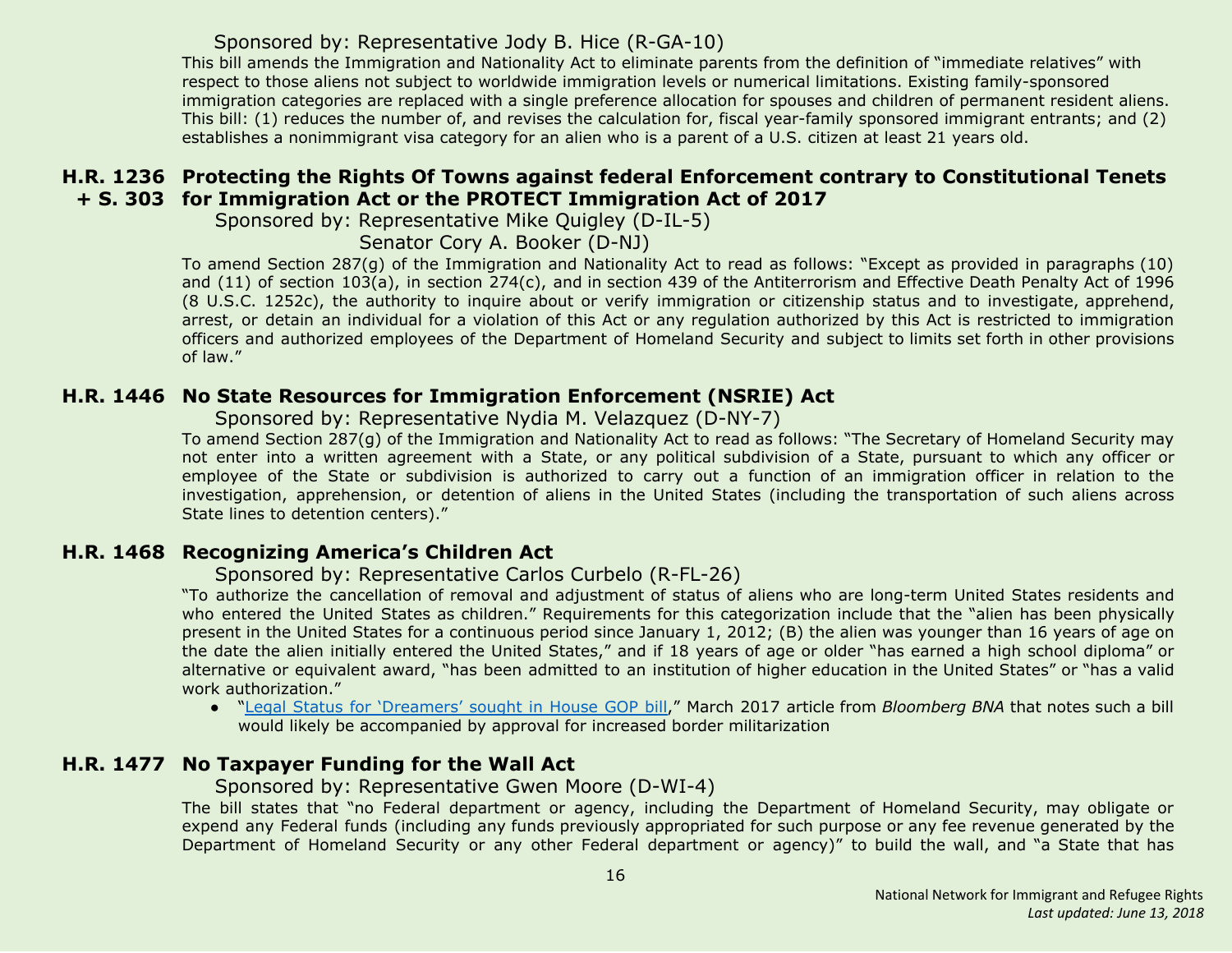received or receives any Federal funding in the form of a grant from the Department of Homeland Security or any other Federal department or agency may not use such funding to carry out section 102 of the Illegal Immigration Reform and Immigrant Responsibility Act of 1996 (8 U.S.C. 1103 note) or any other related provision of law, or to otherwise build a border fence, related physical barriers or infrastructure, or wall along the southern border of the United States, including to carry out any activities related to such construction."

#### <span id="page-16-3"></span>**H.R. 1497 ICE Body Camera Act of 2017**

Sponsored by: Representative Yvette D. Clarke (D-NY-9)

"Director of U.S. Immigration and Customs Enforcement (ICE) shall ensure that all deportation officers of Enforcement and Removal Operations of ICE wear body cameras when such officers are engaged in field operations or removal proceedings… A recording made by a body camera worn by a deportation officer during an enforcement action shall be provided, in the case of any administrative proceeding (including a removal proceeding), civil action, or criminal prosecution to which such recording pertains, to each party to the proceeding, action, or prosecution."

● "Dems back body [cameras](http://thehill.com/latino/323676-dems-back-body-cameras-for-ice-agents) for ICE agents," March 2017 article from *The Hill*

#### <span id="page-16-0"></span>**H.R. 1813 Border Wall Funding Act of 2017**

#### Sponsored by: Representative Mike D. Rogers (R-AL-3)

"To amend the Electronic Fund Transfer Act to impose a fee for remittance transfers to certain foreign countries" which will "be submitted to the Treasury to be expended for the purpose of improving border security." The foreign countries that this applies to are: "shall apply to designated recipients located in Mexico, Guatemala, Belize, Cuba, the Cayman Islands, Haiti, the Dominican Republic, the Bahamas, Turks and Caicos, Jamaica, El Salvador, Honduras, Nicaragua, Costa Rica, Panama, Colombia, Venezuela, Aruba, Curacao, the British Virgin Islands, Anguilla, Antigua and Barbuda, Saint Kitts and Nevis, Montserrat, Guadeloupe, Dominica, Martinique, Saint Lucia, Saint Vincent and the Grenadines, Barbados, Grenada, Guyana, Suriname, French Guiana, Ecuador, Peru, Brazil, Bolivia, Chile, Paraguay, Uruguay, or Argentina."

#### <span id="page-16-1"></span>**H.R. 2043 Fair Day in Court for Kids Act of 2017**

#### Sponsored by: Representative Zoe Lofgren (D-CA-19)

The bill includes the requirement that "The Department of Homeland Security (DHS) shall provide an alien in removal proceedings with all relevant documents in its possession … DHS shall ensure that aliens have access to counsel inside all immigration detention and border facilities … DOJ shall appoint counsel, at government expense if necessary, for an unaccompanied alien child or a particularly vulnerable individual."

● The [ACLU's](https://www.aclu.org/fact-sheet/fair-day-court-kids-act-factsheet) fact sheet on Fair Day in Court for Kids Act, which Rep. Lofgren introduced in 2016 as well

#### <span id="page-16-2"></span>**H.R. 2073 To amend section 287 of the Immigration and Nationality Act to prohibit immigration officers or agents of the Department of Homeland Security from wearing clothing or other items bearing the word "police".**

Sponsored by: Representative Nydia M. Velazquez (D-NY-7)

This bill provides that Section 287(i) of the Immigration and Nationality Act is amended to read: "Immigration officers or agents of the Department of Homeland Security, including officers and agents of U.S. Immigration and Customs Enforcement and U.S. Customs and Border Protection, shall not wear any clothing, accessories, or other items on their person bearing the word 'police' while performing duties under the immigration laws."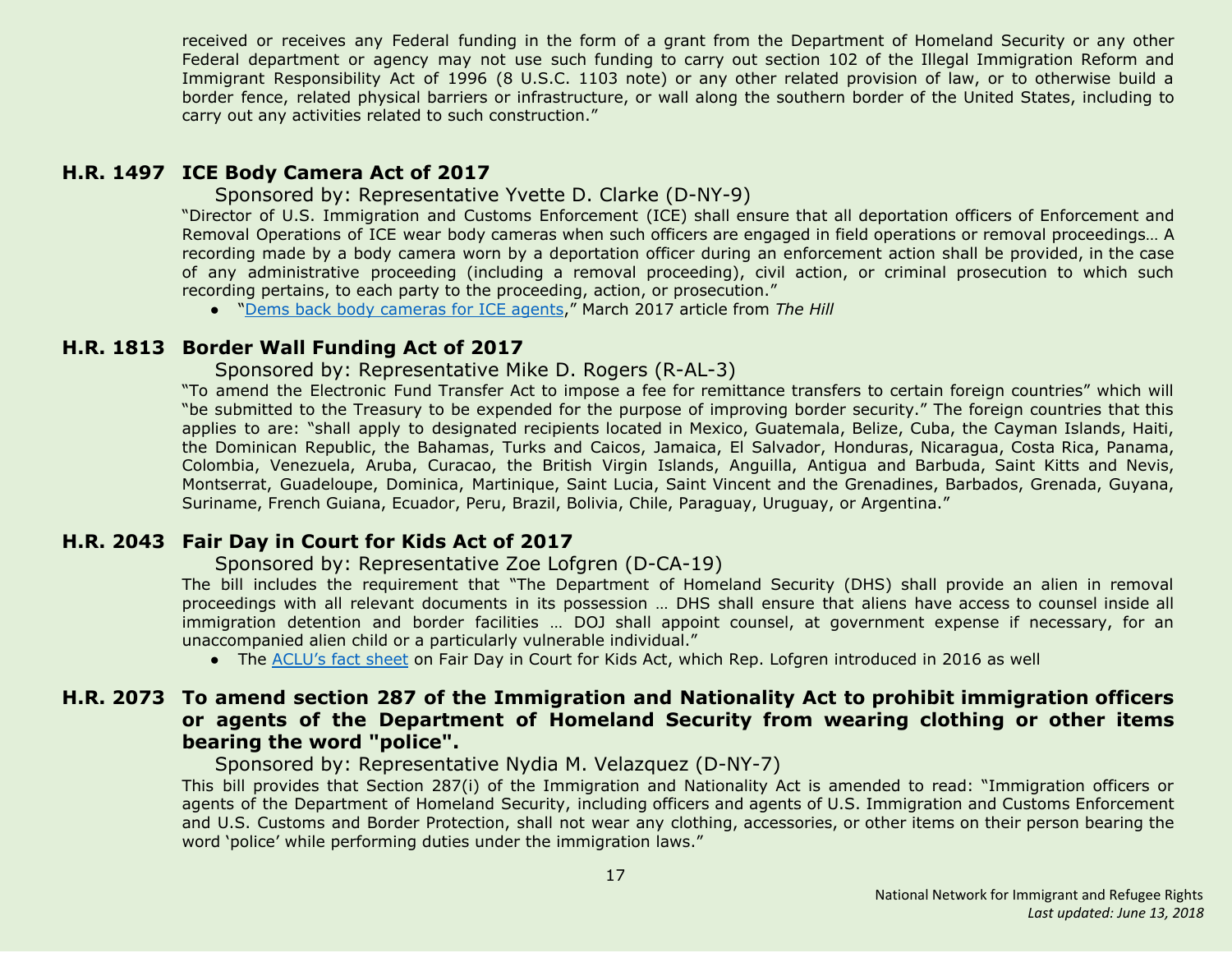## <span id="page-17-0"></span>**H.R. 2087 Defending the Agricultural Industry's Requirements Year-round Act of 2017 or the DAIRY Act of 2017**

Sponsored by: Representative Sean P. Duffy (R-WI-7)

This House bill would significantly expand the H-2A temporary foreign agricultural worker program by including year-round dairy farm jobs. The bill would allow employers to obtain H-2A workers on 18-month temporary work visas which employers could renew endlessly, broadening the program to include year-round jobs.

● [Farmworker](https://www.farmworkerjustice.org/sites/default/files/Dairy%20Act.pdf) Justice's factsheet on why they oppose the DAIRY Act

#### <span id="page-17-1"></span>**H.R. 2161 Venezuelan Refugee Assistance Act**

#### Sponsored by: Representative Carlos Curbelo (R-FL-26)

"This bill provides for the status adjustment to permanent resident of a qualifying Venezuelan national who: (1) was physically present in the United States on January 1, 2013, (2) has been physically present in the United States for at least on year and is physically present in the United States on the date the status adjustment application is filed, (3) has not been convicted of specified crimes and was never involved in the persecution of others, and (4) applies for adjustment before January 1, 2021."

#### <span id="page-17-2"></span>**H.R. 2186 EL CHAPO Act**

#### Sponsored by: Representative Mo Brooks (R-AL-5)

"Notwithstanding any other provision of law, any illegally obtained profits resulting from any criminal drug trafficking enterprise led by Joaquin Archivaldo Guzman Loera (commonly known as "El Chapo"), which are criminally forfeited to the United States Government as a result of the conviction of Mr. Guzman Loera in Federal district court, shall be reserved for security measures along the border between the United States and Mexico, including the completion of a wall along such border, for the purpose of stemming the flow of illegal narcotics into the United States and furthering the Nation's security."

#### <span id="page-17-3"></span>**H.R. 2213 Anti-Border Corruption Reauthorization Act of 2017**

Sponsored by: Representative Martha McSally (R-AZ-2)

#### *H.R. 2213 passed the House on June 7, 2017 (vote: 282-137)*

This bill amends the Anti-Border Corruption Act of 2010 "to authorize certain polygraph waiver authority." It amends the act by striking subsection (b) to allow the Commissioner of CBP to waive the polygraph test normally required in the CBP hiring process if the applicant is "a current, full-time law enforcement officer," or "an individual who is a member of the Armed Forces or a veteran."

#### **+ S. 595 Boots on the Border Act of 2017**

#### Sponsored by: Senator Jeff Flake (R-AZ)

This bill is like H.R. 2213 but also applies to members of the National Guard and "transition members of the Armed Forces."

- Blog post by [immigration](http://www.thinkimmigration.org/2017/06/01/dangerous-exceptions/) lawyer Oliver Nieblas Pradis on the need for polygraph tests
- Article from [Immigration](http://immigrationimpact.com/2017/05/17/eliminating-polygraph-test-corruption-border-agencies/) Impact opposing H.R. 2213 and S. 595
- Blog post by the Southern Border [Communities](http://www.southernborder.org/stop_congress_from_watering_down_cbp_hiring_requirements) Coalition opposing H.R. 2213 and S. 595
- [LULAC's](http://lulac.org/news/pr/Opposition-Trump_attempts_deportation_force/) press release opposing efforts to expedite the hiring of Trump's deportation force

## <span id="page-17-4"></span>**H.R. 2406 U.S. Immigration and Customs Enforcement Authorization Act of 2017**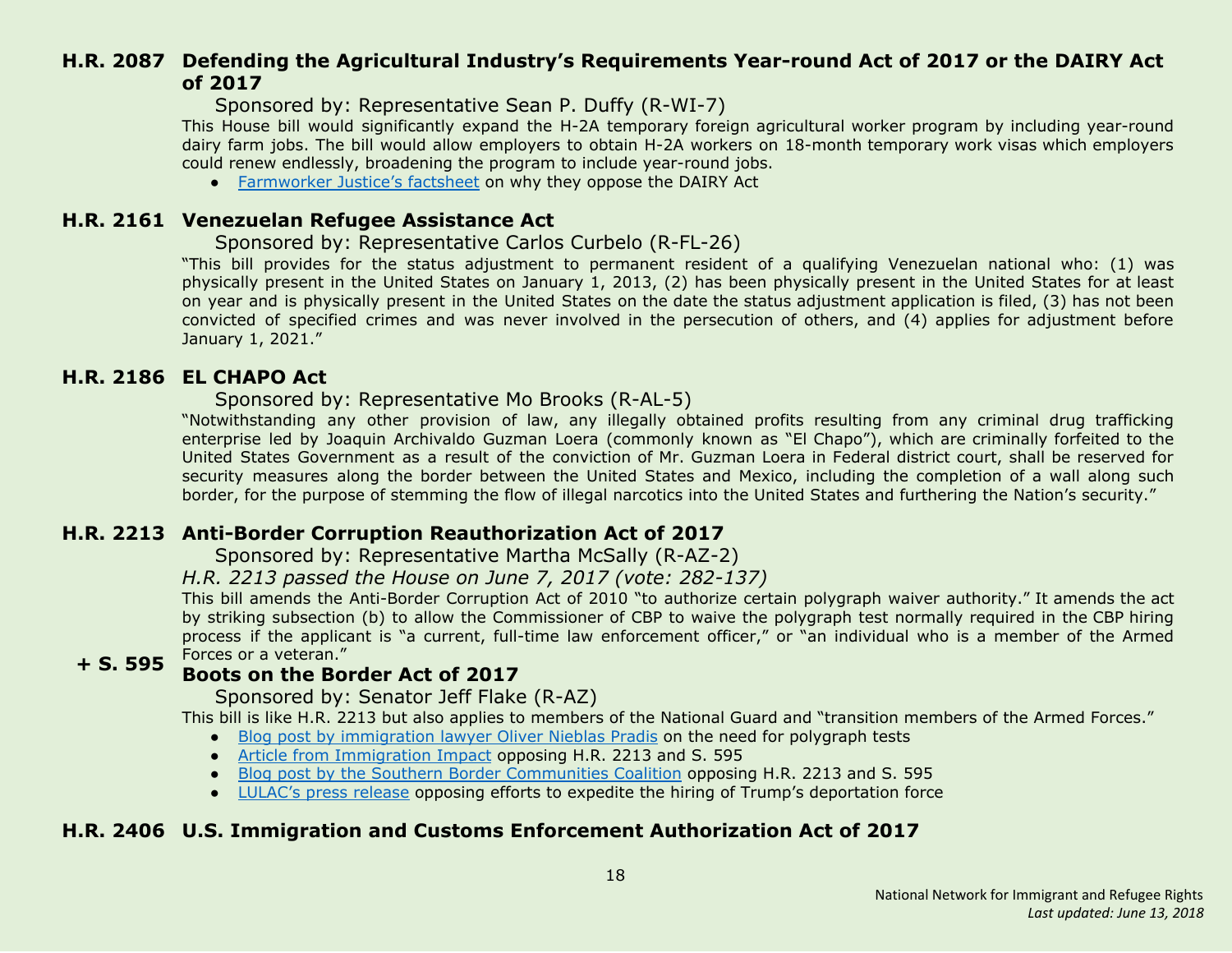## Sponsored by: Representative Bob Goodlatte (R-VA-6)

Among many things, this bill codifies ICE's authority to issue detainers and make arrests without a warrant; increases the number of ICE detention enforcement officers by 2,500, increases the number of deportation officers by 10,000, and increases the number of USCIS trial attorneys by 60; ensures that all agents are heavily armed; prohibits the existence of an Office of Public Advocacy within ICE; provides for ICE's access to all departmental databases; and initiates a pilot program for electronic processing of field operations.

- American Immigration Lawyer's [Association's](http://www.aila.org/advo-media/aila-correspondence/2017/aila-statement-to-house-judiciary-committee) statement to the House Judiciary Committee condemning H.R. 2406, along with H.R. 2407 and H.R. 2431
- The ACLU's [statement](https://www.aclu.org/letter/aclu-opposes-hr-2406-immigration-and-customs-enforcement-ice-authorization-act) opposing H.R. 2406
- Statement from the Friend's [Committee](https://www.fcnl.org/updates/fcnl-opposes-two-enforcement-only-immigration-bills-825) on National Legislation opposing H.R. 2406 and H.R. 2407

## <span id="page-18-0"></span>**H.R. 2407 U.S. Citizen and Immigration Services Authorization Act of 2017**

#### Sponsored by: Representative Bob Goodlatte (R-VA-6)

Among many things, this bill codifies the use of the e-verify system initially proposed in the Illegal Immigration and Immigrant Responsibility Act of 1996 as well as the Systematic Alien Verification for Entitlements Program.

- **●** American Immigration Lawyer's [Association's](http://www.aila.org/advo-media/aila-correspondence/2017/aila-statement-to-house-judiciary-committee) statement to the House Judiciary Committee condemning H.R. 2407, along with H.R. 2406 and H.R. 2431
- **●** Statement from the Friend's [Committee](https://www.fcnl.org/updates/fcnl-opposes-two-enforcement-only-immigration-bills-825) on National Legislation opposing H.R. 2407 and H.R. 2406

## <span id="page-18-1"></span>**H.R. 2431 Michael Davis, Jr. and Danny Oliver in Honor of State and Local Law Enforcement Act**

Sponsored by: Representative Raul Labrador (R-ID-1)

This bill includes measures to increase criminalization, militarization, deportation, sentencing, and visa requirements. To read about the bill, see this article from the National [Immigration](http://immigrationforum.org/blog/house-considering-bill-increasing-immigration-enforcement-h-r-2431/) Forum.

● American Immigration Lawyer's [Association's](http://www.aila.org/advo-media/aila-correspondence/2017/aila-statement-to-house-judiciary-committee) statement to the House Judiciary Committee condemning H.R. 2431, along with H.R. 2406 and H.R. 2407

## <span id="page-18-2"></span>**H.R. 2459 Transnational Criminal Organization Exploitation Threat Assessment Act**

Sponsored by: Representative Peter T. King (R-NY-2)

This bill states that the "Secretary of Homeland Security… shall conduct a threat assessment of the exploitation by transnational criminal organization of the unaccompanied alien children services program."

## <span id="page-18-4"></span>**H.R. 2572 Protect Family Values at the Border Act**

#### Sponsored by: Representative Lucille Roybal-Allard (D-CA-40)

"The Department of Homeland Security (DHS) shall: (1) consider safety and family concerns in any action related to the repatriation or prosecution of individuals apprehended for immigration violations, and (2) provide related training for U.S. Customs and Border Protection (CBP) and cooperating entity personnel. DHS, with certain exceptions, shall certify every 180 days that it has deported or otherwise removed an apprehended individual from the United States through an entry or exit point on the southern border only during daylight hours."

● This bill seeks to address deportation practices. Read the [Washington](https://www.wola.org/analysis/unsafe-deportation-practices-that-put-migrants-at-risk/) Office on Latin America's analysis of unsafe deportation practices that put people at risk

## <span id="page-18-3"></span>**H.R. 2581 Verify First Act**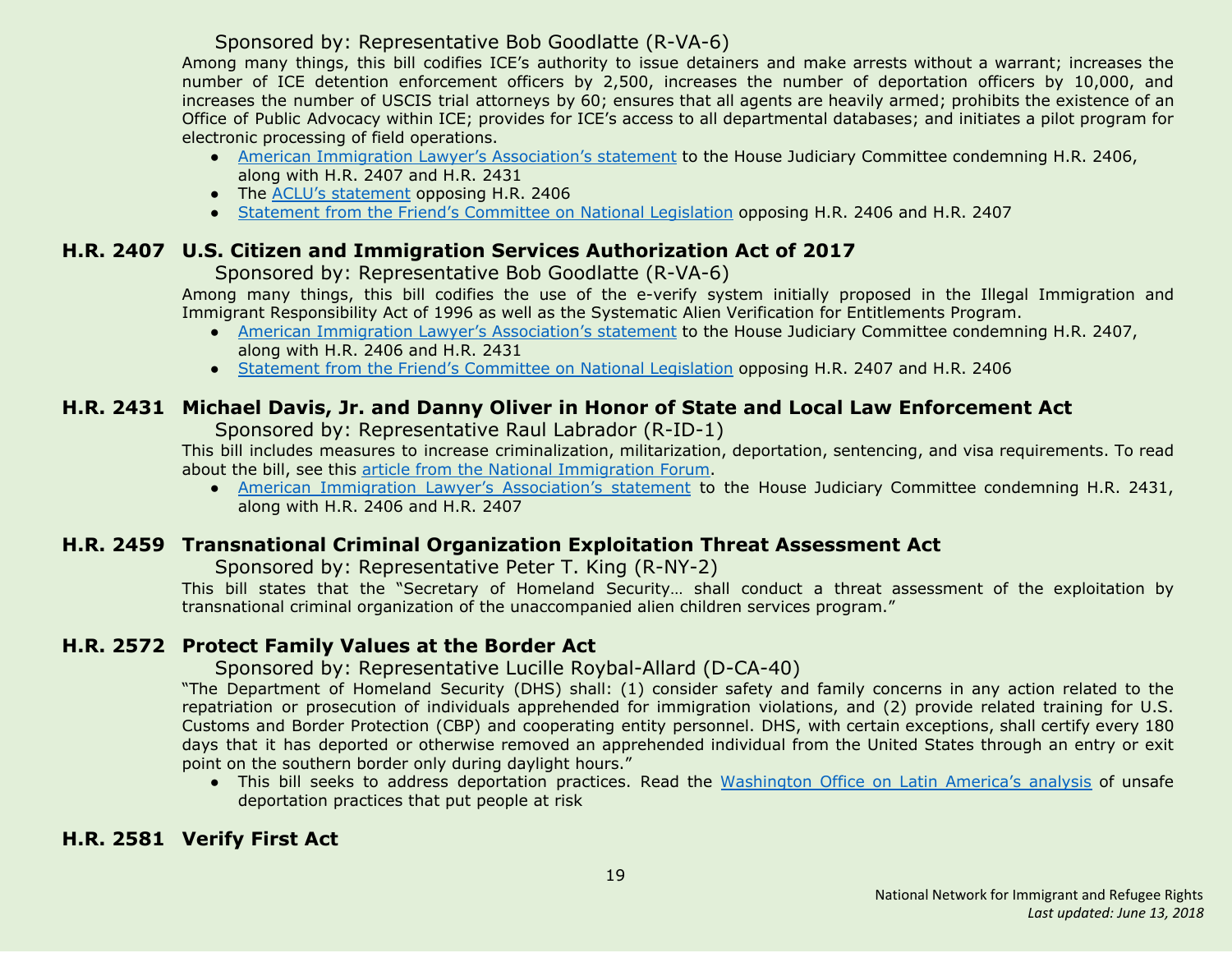Sponsored by: Representative Lou Barletta (R-PA-11)

*H.R. 2581 passed the House on June 13, 2017 (vote: 238-184)*

"This bill amends the Internal Revenue Code to prohibit advance payments of the premium assistance tax credit from being made to an individual unless the Department of the Treasury has received confirmation from the Department of Health and Human Services that the Social Security Administration or the Department of Homeland Security has verified the individual's status as a citizen or national of the United States or an alien lawfully present in the United States. The verification process must include the appropriate use of information related to citizenship or immigration status, such as Social Security numbers (but not individual taxpayer identification numbers). The bill is contingent on the enactment of the American Health Care Act of 2017 (AHCA)."

● Latino [Rebels](http://www.latinorebels.com/2017/06/15/verify-first-act-would-require-u-s-citizenship-or-legal-status-proof-to-access-health-care-subsidies/) article on H.R. 2581 from June 15, 2017

## <span id="page-19-0"></span>**H.R. 2604 TPS Reform Act of 2017**

Sponsored by: Representative Mo Brooks (R-AL-5)

"This bill amends the Immigration and Nationality Act to revise the criteria for designation of a foreign state as eligible to have its citizens be given temporary protected status (TPS) in the United States. Such revisions include the following: (1) such a foreign state shall be designated by an Act of Congress rather than by the Department of Justice; (2) such Act must find that an environmental disaster in such a foreign state is immediately life-threatening; (3) such Act may provide for early termination of a foreign state's designation; (4) such Act shall include an estimate of the number of a foreign state's nationals who are TPS eligible, their U.S. immigration status, and a time period for the effectiveness of the designation of not more than 18 months; and (5) an alien lacking lawful immigration status shall be ineligible for TPS."

## <span id="page-19-1"></span>**H.R. 2626 Strong Visa Integrity Secures America Act**

Sponsored by: Representative Will Hurd (R-TX-23)

"This bill amends the Homeland Security Act of 2002 to require the Department of State to assign, in a risk-based manner, State Department employees to at least 30 visa-issuing diplomatic and consular posts based upon the following criteria:

- the number of nationals of a country in which such posts are located who were identified in U.S. terrorist databases,
- such a country's counterterrorism cooperation with the United States,
- the adequacy of border and immigration control of such country,
- terrorist organization activity in such country, and
- the number of negative security advisory opinions regarding nationals of such country."

## <span id="page-19-2"></span>**H.R. 2635 Filipino Veterans Family Reunification Act of 2017**

Sponsored by: Representative Colleen Hanabusa (D-HI-1)

"This bill amends the Immigration and Nationality Act to exempt from worldwide or numerical limitations on immigrant visas the sons and daughters of Filipino World War II veterans who were naturalized under the Immigration Act of 1990 or other specified federal law."

## <span id="page-19-3"></span>**H.R. 2642 Indonesian Family Refugee Protection Act**

 Sponsored by: Representative Carolyn B. Maloney (D-NY-12) "To allow certain Indonesian citizens to file a motion to reopen their asylum claims."

## <span id="page-19-4"></span>**H.R. 2690 Agricultural Worker Program Act of 2017**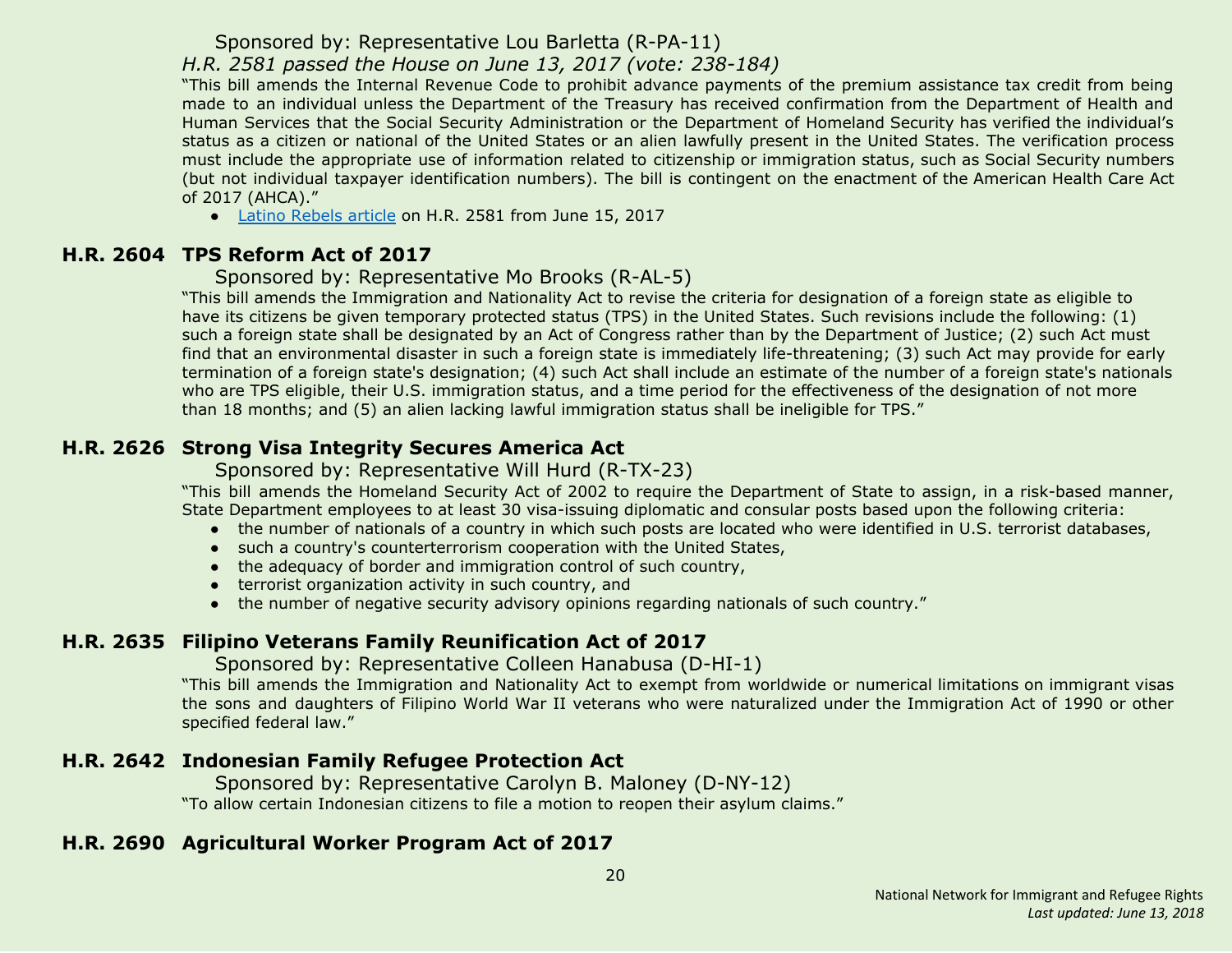#### **+ S. 1034** Sponsored by: Representative Luis V. Gutierrez (D-IL-4) Senator Dianne Feinstein (D-CA)

"Under the *Agricultural Worker Program Act,* farmworkers who have worked in agriculture for at least 100 days in each of the past two years may earn lawful "blue card" status. Farmworkers who maintain blue card status for the next three or five years, depending on the total hours worked in agriculture, would be eligible to adjust to a green card or legal permanent residency."

- **●** This press [release](https://www.feinstein.senate.gov/public/index.cfm/press-releases?id=A7920354-F4C1-48CB-95CF-9F25298EEDFB) from the office of Dianne Feinstein includes a list of immigrant and farmworker organizations that support the bill
- **●** Read [Farmworker](https://www.farmworkerjustice.org/sites/default/files/press_downloads/FJStatementAgWorkerFeinstein-5-3-17_final.pdf) Justice's statement supporting the Agricultural Worker Program Act of 2017 as well as their [fact](https://www.farmworkerjustice.org/sites/default/files/Feinstein%20Ag%20Worker%20Bill%20Fact%20Sheet%20-5-3-17.pdf) [sheet](https://www.farmworkerjustice.org/sites/default/files/Feinstein%20Ag%20Worker%20Bill%20Fact%20Sheet%20-5-3-17.pdf) on the bill

## <span id="page-20-0"></span>**H.R. 2717 Stopping Trained in America Ph.D.s From Leaving the Economy Act of 2017 or the STAPLE Act**

Sponsored by: Representative Erik Paulsen (R-MN-3)

"This bill amends the Immigration and Nationality to exempt from: (1) direct numerical limitations aliens who have earned a Ph.D. degree in science, technology, engineering, or mathematics (STEM) from a U.S. institution of higher education and who have an offer of employment from a U.S. employer in a field related to such degree; and (2) H1-B visa (specialty occupation) numerical limitations aliens who have a U.S. STEM Ph.D. and with respect to whom the petitioning employer requires such an education."

## <span id="page-20-1"></span>**H.R. 2724 Border Security and Immigration Enforcement Act of 2017**

Sponsored by: Representative Dana Rohrabacher (R-CA-48)

"To amend the Immigration and Nationality Act to replace the diversity visa program with a new program under which an immigrant visa can be obtained by paying a fee of \$1,000,000, and for other purposes."

## <span id="page-20-2"></span>**H.R. 2759 Naturalization at Training Sites Act of 2017 or the NATS Act**

Sponsored by: Representative Juan Vargas (D-CA-51)

"This bill directs the Department of Defense, and the Department of Homeland Security with respect to the Coast Guard, to establish a naturalization office with trained personnel at each initial military training site of the Armed Forces. The military department concerned shall: (1) identify members of the Armed Forces who are not U.S. citizens and inform them of the availability of naturalization services at such offices; and (2) pending establishment of a naturalization office at all initial military training sites, assign new non-citizen members of the Armed Forces to an initial military training site that has such an office."

## <span id="page-20-3"></span>**H.R. 2760 Immigrant Veterans Eligibility Tracking System (I-VETS) Act**

Sponsored by: Representative Juan Vargas (D-CA-51)

"This bill directs the Department of Homeland Security (DHS) to:

- identify aliens, when they apply for an immigration benefit or are placed in an immigration enforcement proceeding, who are serving, or have served, as a member of a regular or reserve component of the Armed Forces on active duty or as a member of a reserve component in an active status; and
- annotate all DHS immigration and naturalization records relating to an identified alien to reflect such identification and afford an opportunity to track the outcomes for such aliens."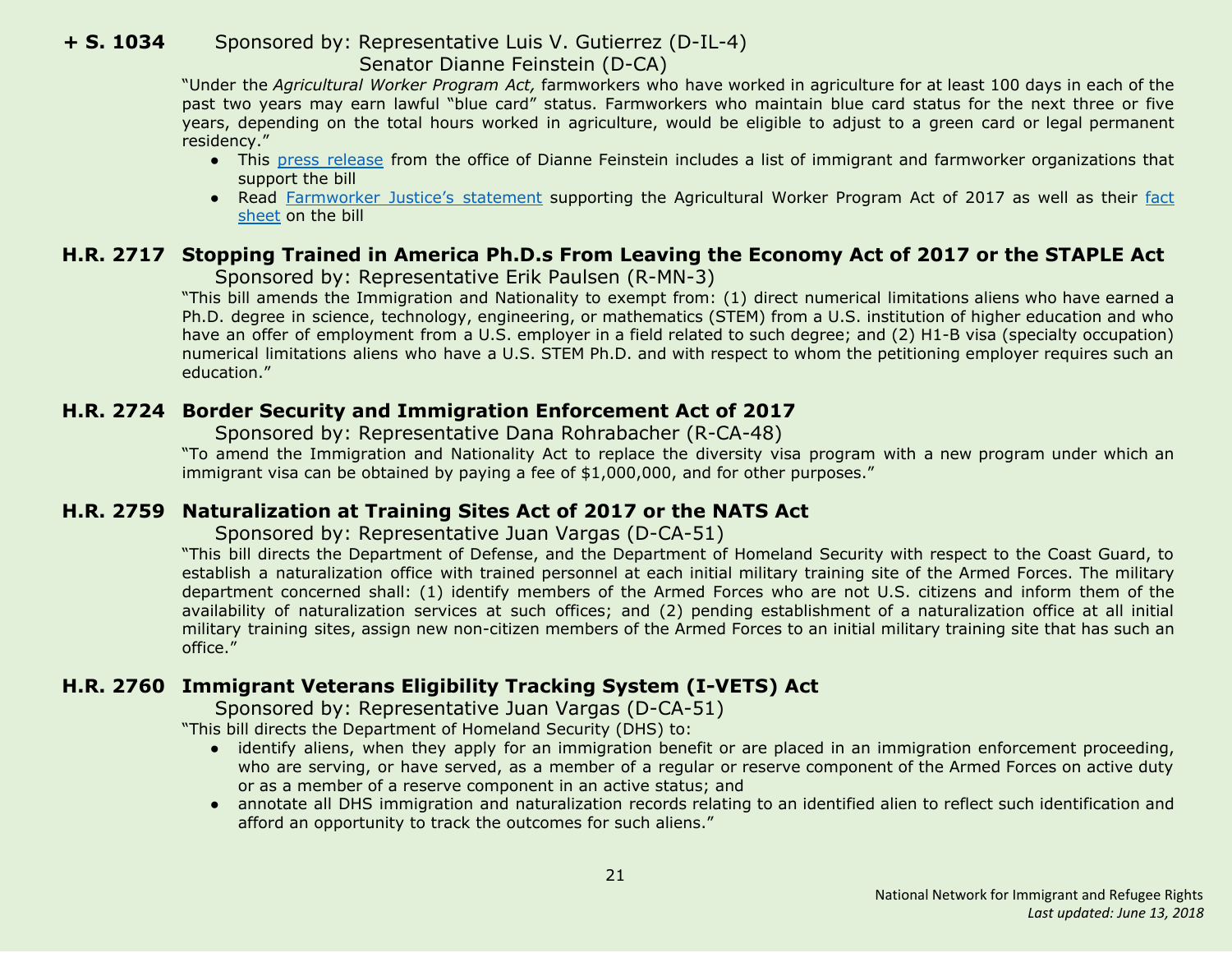## <span id="page-21-3"></span>**H.R. 2761 Healthcare Opportunities for Patriots in Exile (HOPE) Act**

Sponsored by: Representative Juan Vargas (D-CA-51)

"This bill amends the Immigration and Nationality Act to authorize the Department of Homeland Security to parole into the United States an alien veteran who: (1) is seeking temporary admission to receive health care from the Department of Veterans Affairs, and (2) resides permanently abroad after having been removed or voluntarily departed from the United States."

## <span id="page-21-4"></span>**H.R. 2788 HEAL for Immigrant Women and Families Act of 2017**

Sponsored by: Representative Michelle Lujan Grisham (D-CA-NM)

"To expand access to health care services, including sexual, reproductive, and maternal health services, for immigrant women, men, and families by removing legal barriers to health insurance coverage, and for other purposes."

## <span id="page-21-0"></span>**H.R. 2810 National Defense Authorization Act for Fiscal Year 2018**

Sponsored by: Representative Mac Thornberry (R-TX-13)

#### *H.R. 2810 passed the House on July 14, 2017 (vote: 344-81)*

At \$696 billion, this spending bill for national defense programs exceeds Trump's budget request and breaks longstanding caps on national defense spending. Of note is an amendment that stripped from the bill a provision that would have prohibited Pentagon funds from being used to construct a border wall.

● To understand more how border wall funding can be attached to a bill for national defense funding, read this June 19, 2017 [article](https://www.usnews.com/opinion/economic-intelligence/articles/2017-07-19/congress-slyly-diverts-pentagon-money-to-fund-donald-trumps-border-wall) from U.S. News

*H.R. 2810 passed the Senate on September 18, 2017 (vote: 89-8) H.R. 2810 signed by President on 12/12/2017*

#### <span id="page-21-1"></span>**H.R. 2825 DHS Authorization Act of 2017**

 Sponsored by: Representative Michael McCaul (R-TX-10) *H.R. 2825 passed the House on July 20, 2017 (vote: 386-41)* This bill was the first reauthorization of the Department of Homeland Security since it was created in 2002.

## <span id="page-21-2"></span>**H.R. 2826 Refugee Program Integrity Restoration Act of 2017**

Sponsored by: Representative Raul R. Labrador (R-ID-1)

This bill includes provisions to remove the President's ability to adjust the number of annually admitted refugees; terminates refugee status if a person returns to their country absent changed conditions; gives priority to religious minorities whose claims are based on religious persecution; makes it more difficult to adjust refugee status to permanent resident; gives states the power to object to resettlement in their state; and provides for increased background checks of applicants, including social media.

- American Immigration Lawyers [Association's](http://www.aila.org/advo-media/aila-correspondence/2017/house-judiciary-committee-on-markup-of-hr-2826) statement opposing H.R. 2826
- A letter from 127 [non-governmental](https://www.hias.org/sites/default/files/2017.6.20_-_ngo_sign-on_letter_refugee_program_integrity_restoration_act.pdf) organizations opposing H.R. 2826

## <span id="page-21-5"></span>**H.R. 2944 To Offer Refugees College Help (TORCH Act)**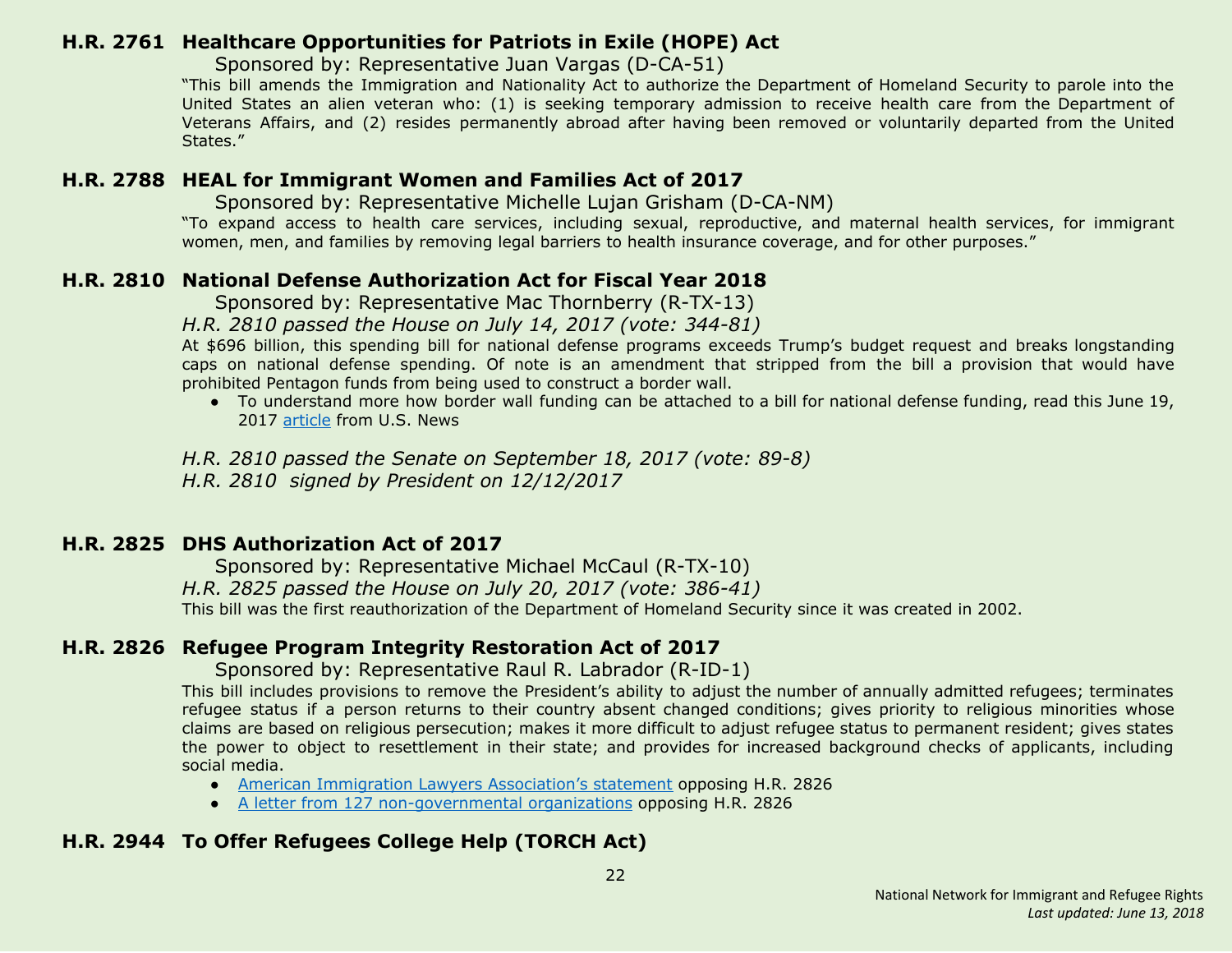#### Sponsored by: Representative Jared Huffman (D-CA)

"To amend the Higher Education Act of 1965 to provide for in-State tuition rates for refugees and asylees."

#### <span id="page-22-0"></span>**H.R. 3003 No Sanctuary for Criminals Act**

Sponsored by: Representative Bob Goodlatte (R-VA-6)

*H.R. 3003 passed the House on June 29, 2017 (vote: 228-195)*

"Notwithstanding any other provision of Federal, State, or local law, no Federal, State, or local government entity, and no individual, may prohibit, or in any way restrict, a Federal, State, or local government entity, official, or other personnel from undertaking any of the following law enforcement activities as they relate to information regarding the citizenship or immigration status, lawful or unlawful, the inadmissibility or deportability, or the custody status, of any individual: (1) Making inquiries to any individual in order to obtain such information regarding such individual or any other individuals. (2) Notifying the Federal Government regarding the presence of individuals who are encountered by law enforcement officials or other personnel of a State or political subdivision of a State." The bill also states that any State or political subdivision of the State that does not comply will not be eligible for certain grant programs. It also clarifies the "authority of ICE detainers," provides for the indefinite detention of undocumented people during deportation proceedings, and states that people detained with a prior order of removal cannot receive bond.

● Read an article published by the American [Immigration](http://immigrationimpact.com/2017/06/30/house-passes-anti-immigrant-bills/) Council after the passage of H.R. 3003 and H.R. 3004

## <span id="page-22-3"></span>**H.R. 3020 Border Enforcement Accountability, Oversight, and Community Engagement Act of 2017**

Sponsored by: Representative Beto O'Rourke (D-TX-16)

"To increase transparency, accountability, and community engagement within U.S. Customs and Border Protection, provide independent oversight of border security activities, improve training for U.S. Customs and Border Protection agents and officers, and for other purposes."

## <span id="page-22-1"></span>**H.R. 3087 Tibetan Refugee Assistance Act of 2017**

Sponsored by: Representative James Sensenbrenner (R-WI)

"Notwithstanding the numerical limitations specified in sections 201 and 202 of the Immigration and Nationality Act (8 U.S.C. 1151 and 1152), there shall be made available to qualified displaced Tibetans described in subsection (b) of this section 3,000 immigrant visas in the 3-fiscal-year period beginning with fiscal year 2017"

## <span id="page-22-4"></span>**H.R. 3113 To require the chief election officials of the States to provide voter registration forms at certain naturalization proceedings, and for other purposes**

Sponsored by: Representative Brendan F. Boyle (D-PA-13)

## <span id="page-22-2"></span>**H.R. 3219 Department of Defense Appropriations Act, 2017**

Sponsored by: Representative Kay Granger (R-TX-12)

*Passed the House on July 27, 2017*

While this bill is related to defense spending, the House Rules Committee attached a self-executing amendment that provides \$1.6 billion dollars for border wall funding.

● Read a [letter](https://grijalva.house.gov/news-and-press-releases/grijalva-and-vela-lead-letter-opposing-funding-and-construction-of-border-wall/) from Representatives Raúl Grijalva (D-AZ) and Filemon Vela (D-TX) opposing the wall funding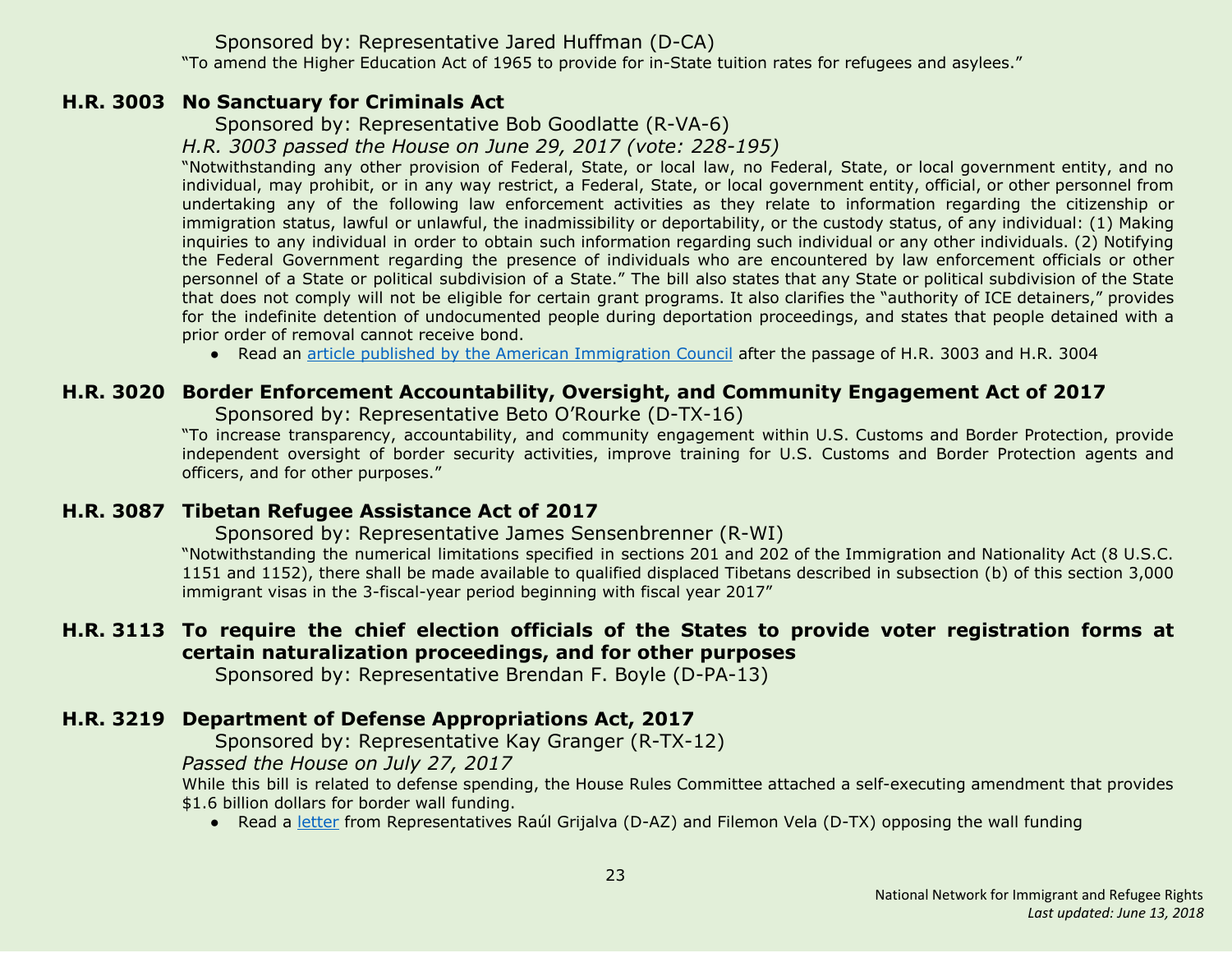#### <span id="page-23-3"></span>**H.R. 3227 Justice is Not for Sale Act**

#### Sponsored by: Representative Raúl M. Grijalva (D-AZ-3)

This bill calls for the elimination of federal contracts with private prisons within three years, as well as the prohibition on private entities running prisons that house state and local prisoners after three years, and expand eligibility for and use of parole. This would apply to prisons contracted by U.S. Immigration and Customs Enforcement as well as the immigrants detained in these facilities. The bill also eliminates the existing immigration detention bed quota, and provides for increased use of alternatives to detention in immigration-related cases. The bill terminates the practice of family detention.

#### <span id="page-23-0"></span>**H.R. 3265 To amend the Immigration and Nationality Act to permit certain E-2 nonimmigrant investors to adjust status to lawful permanent resident status**

Sponsored by: Representative John H. Rutherford (R-FL-4)

<span id="page-23-1"></span>**H.R. 3324 To include New Zealand in the list of foreign states whose nationals are eligible for admission into the United States as E-1 and E-2 nonimmigrants if United States nationals are treated similarly by the Government of New Zealand**

Sponsored by: Representative Darrell E. Issa (R-CA-49)

<span id="page-23-4"></span>**H.R. 3352 To amend the Immigration and Nationality Act to provide that an applicant for citizenship who served honorably in the Armed Forces of the United States is not automatically barred from becoming a citizen of the United States for having committed certain crimes, and for other purposes**

Sponsored by: Representative Mark Takano (D-CA-41)

#### <span id="page-23-2"></span>**H.R. 3355 Department of Homeland Security Appropriations Act, 2018**

Sponsored by: Representative John R. Carter (R-TX-31)

This bill appropriates \$44.3 billion dollars to DHS in FY2018 to fund a massive increase in military technology and surveillance at the border, hiring 500 more CBP agents, 1,000 more ICE agents, \$1.6 billion for border wall construction, and expanded detention capacity. The House Appropriations Committee adopted an amendment to the bill regarding H-2A visas that would expand the range of businesses that can apply for the H-2A visa program for temporary or seasonal agricultural workers, as well as nullify that stipulation that the work be short term.

● July 19, 2017 article from [Politico](http://www.politico.com/tipsheets/morning-agriculture/2017/07/19/dairy-happy-with-visa-proposal-221406) about the H-2A amendment

#### <span id="page-23-5"></span>**H.R. 3440 Dream Act of 2017**

#### Sponsored by Representative Lucille Roybal-Allard (D-CA-40)

"This bill directs the Department of Homeland Security (DHS) to cancel removal and grant lawful permanent resident status on a conditional basis to an alien who is inadmissible or deportable or is in temporary protected status who: (1) has been continuously physically present in the United States for four years preceding this bill's enactment; (2) was younger than 18 years of age on the initial date of U.S. entry; (3) is not inadmissible on criminal, security, terrorism, or other grounds; (4) has not participated in persecution; (5) has not been convicted of specified federal or state offenses; and (6) has fulfilled specified educational requirements."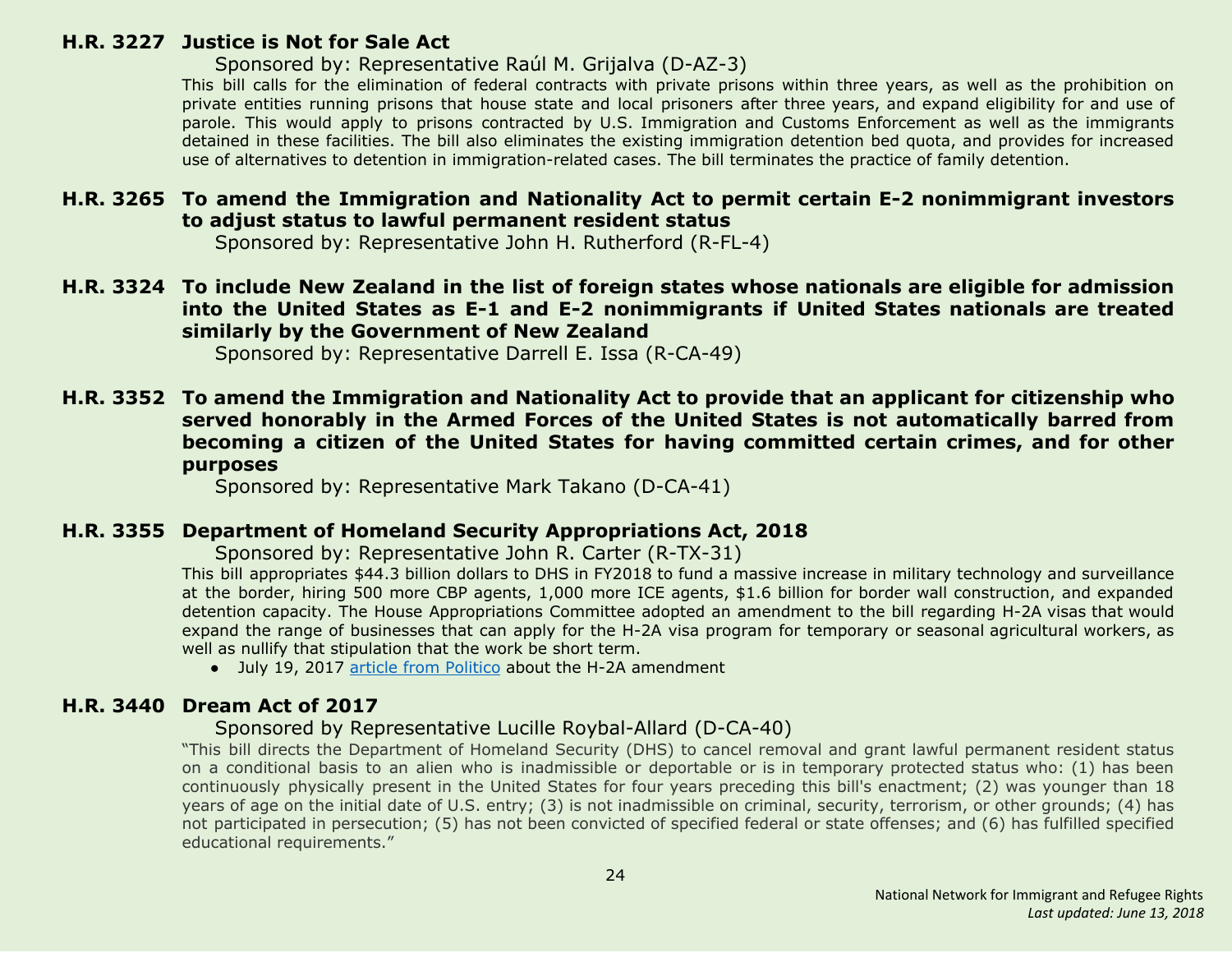• [Summary](https://www.nilc.org/wp-content/uploads/2017/07/DreamAct2017-summary-and-facts-2017-07-24.pdf) and FAQ sheet from the National Immigration Law Center

#### <span id="page-24-2"></span>**H.R. 3474 Border Security and Accountability Act of 2017**

#### Sponsored by Representative Raul M. Grijalva (D-AZ-3)

"To provide for the establishment of an accountable and humane border security strategy for the international land borders of the United States, address cultural, economic, ecological, environmental and humanitarian impacts of border security infrastructure, measures, and activities along the international land borders of the United States, and for other purposes."

## <span id="page-24-0"></span>**H.R. 3548 Border Security for America Act of 2017**

#### Sponsored by Representative Michael T. McCaul (R-TX-10)

"To make certain improvements to the security of the international borders of the United States, and for other purposes." This bill authorizes and provides \$10 million in funding for a border wall, \$5 billion to secure ports of entry, and adds 5,000 Border Patrol Agents and 5,000 CBP Officers.

- FAQ [sheet](https://homeland.house.gov/wp-content/uploads/2017/07/Border-Bill-One-Pager1.pdf) from the office of Representative Michael T. McCaul
- Bill [Summary](http://immigrationforum.org/blog/border-security-for-america-act-of-2017-bill-summary/) by the National Immigration Forum

#### <span id="page-24-3"></span>**H.R. 3591 American Hope Act of 2017**

#### Sponsored by Representative Luis Gutierrez (D-IL-4)

"This bill amends the Illegal Immigration Reform and Immigrant Responsibility Act of 1996 to allow a state to extend higher-education benefits to state residents regardless of whether they are lawfully present in the United States. In addition, the bill requires the Department of Homeland Security (DHS) to cancel the removal, and adjust the status, of certain residents who entered the United States as children prior to 2017. An individual whose status has been so adjusted shall be considered to have obtained conditional permanent-resident status, valid for a period of eight years and subject to termination on the basis of specified deportable conduct." The American Hope Act 2017 provides the legislative solutions to permanently protect young undocumented immigrants regardless of educational level, military service or work history.

- Bill [Summary](http://immigrationforum.org/blog/american-hope-act-of-2017-bill-summary/) by the National Immigration Forum
- One page [summary](https://gutierrez.house.gov/sites/gutierrez.house.gov/files/wysiwyg_uploaded/One%20Page%20Summary%20of%20American%20Hope%20Act%20of%202017.pdf) from Representative Luis Gutierrez

## <span id="page-24-4"></span> **H.R. 3647 Save America Comprehensive Immigration Act of 2017**

Sponsored by Representative Sheila Jackson Lee (D-TX-18)

"To amend the Immigration and Nationality Act comprehensively to reform immigration law, and for other purposes."

## <span id="page-24-5"></span>**H.R. 3695 Protect DREAMer COnfidentiality Act of 2017**

#### Sponsored by Representative Beto O'Rourke (D-TX-16)

"To provide for the confidentiality of information submitted in requests for the Deferred Action for Childhood Arrivals Program, and for other purposes." This bill would ensure that DACA information is not used for immigration enforcement.

## <span id="page-24-1"></span>**H.R. 3711 Legal Workforce Act**

#### Sponsored by Lamar Smith (R-Tx-21)

"To amend the Immigration and Nationality Act to make mandatory and permanent requirements relating to use of an electronic employment eligibility verification system, and for other purposes." This bill is to expand electronic worker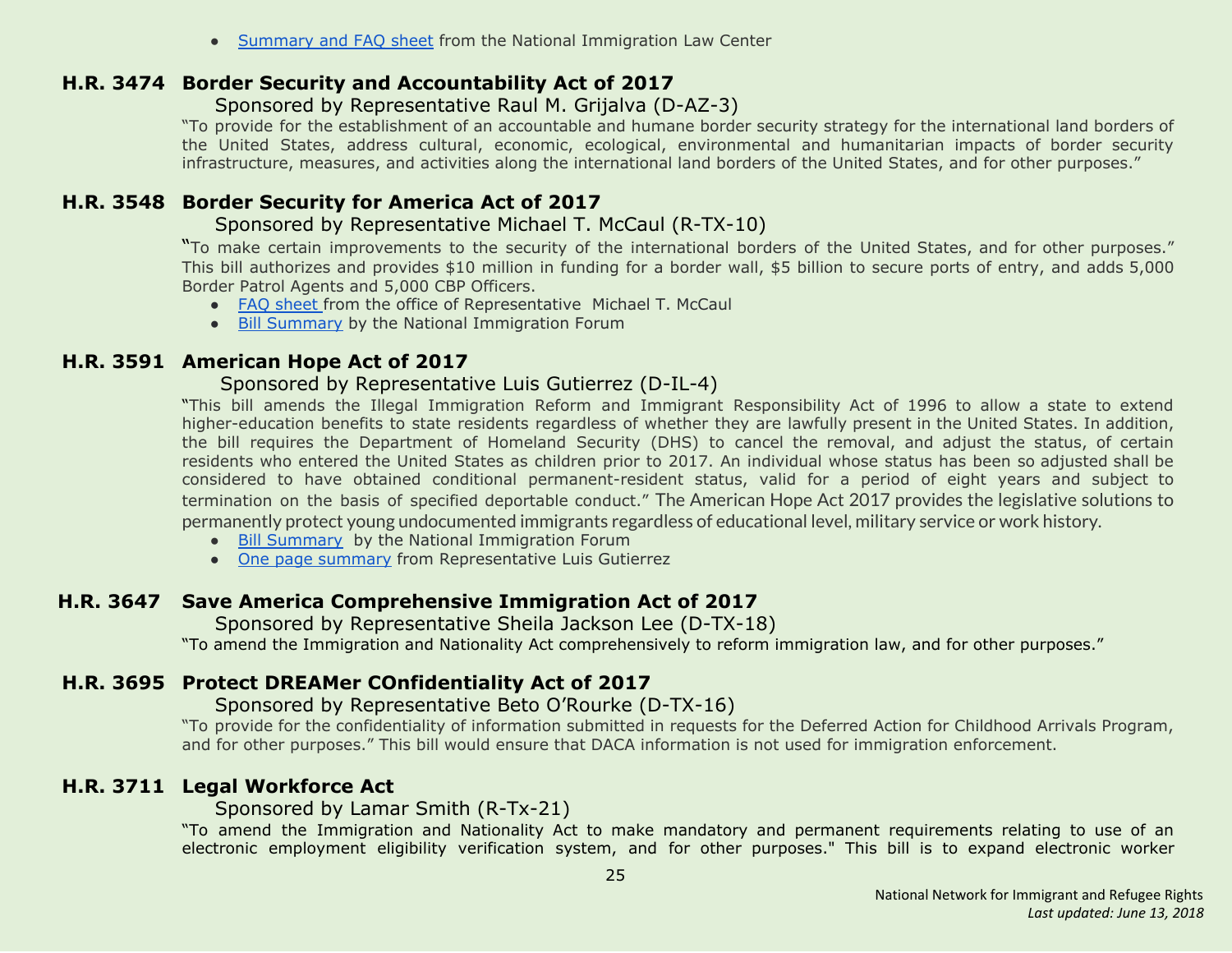verification requirement. The bill requires all U.S. employers to verify work eligibility of all future employees through the E-Verify system.

#### <span id="page-25-0"></span>**H.R. 3775 Immigration in the National Interest Act of 2017**

Sponsored by Representative Lamar Smith (R-TX-21)

"To amend the Immigration and Nationality Act to establish a skills-based immigration points system, to focus family-sponsored immigration on spouses and minor children, to eliminate the Diversity Visa Program, to set a limit on the number of refugees admitted annually to the United States, and for other purposes."

#### <span id="page-25-4"></span>**H.R. 3923 Dignity for Detained Immigrants Act of 2017**

Sponsored by Representative Adam Smith (D-WA-9)

"To provide standards for facilities at which aliens in the custody of the Department of Homeland Security are detained, and for other purposes."

#### <span id="page-25-1"></span>**H.R. 3934 No Social Security for Illegal Immigrants Act of 2017**

Sponsored by Representative Dana Rohrabacher (R-CA-48)

"To amend title II of the Social Security Act to exclude from creditable wages and self-employment income wages earned for services by aliens illegally performed in the United States and self-employment income derived from a trade or business illegally conducted in the United States."

#### <span id="page-25-5"></span>**H.R. 3943 Protecting Property Rights of Border Landowners Act**

Sponsored by Representative Beto O'Rourke (D-TX-16)

"To amend the Immigration and Nationality Act to prohibit the Secretary of Homeland Security and the Attorney General from using eminent domain to acquire land for the purpose of constructing a wall, or other physical barrier, along the international border between the United States and Mexico, and for other purposes."

#### <span id="page-25-2"></span>**H.R. 4092 AG Act**

Sponsored by Representative Bob Goodlatte (R-VA-6)

"To create a nonimmigrant H–2C work visa program for agricultural workers, and for other purposes." Read this [statement](http://www.nnirr.org/drupal/sites/default/files/goodlatte_fact_sheet_-_10.27postmarkupfinal_.pdf) of opposition put out by Farmworker Justice.

## <span id="page-25-3"></span>**H.R. 4184 ESPERER (Extending Status Protection for Eligible Refugees) Act of 2017**

 Sponsored by Representative Carlos Curbelo (R-FL-26)

To adjust the immigration status of certain foreign nationals in temporary protected status who are in the United States, and for other purposes. This bill would grant legal permanent residency to qualified TPS migrants from Nicaragua, Honduras, El Salvador, and Haiti.

#### <span id="page-25-6"></span>**H.R. 4253 American Promise Act of 2017**

#### Sponsored by Representative Nydia M. Velazquez (D-NY-7)

"To amend the Immigration and Nationality Act to provide for certain protections for aliens granted temporary protected status or deferred enforced departure, and for other purposes." This legislation would protect individuals, who currently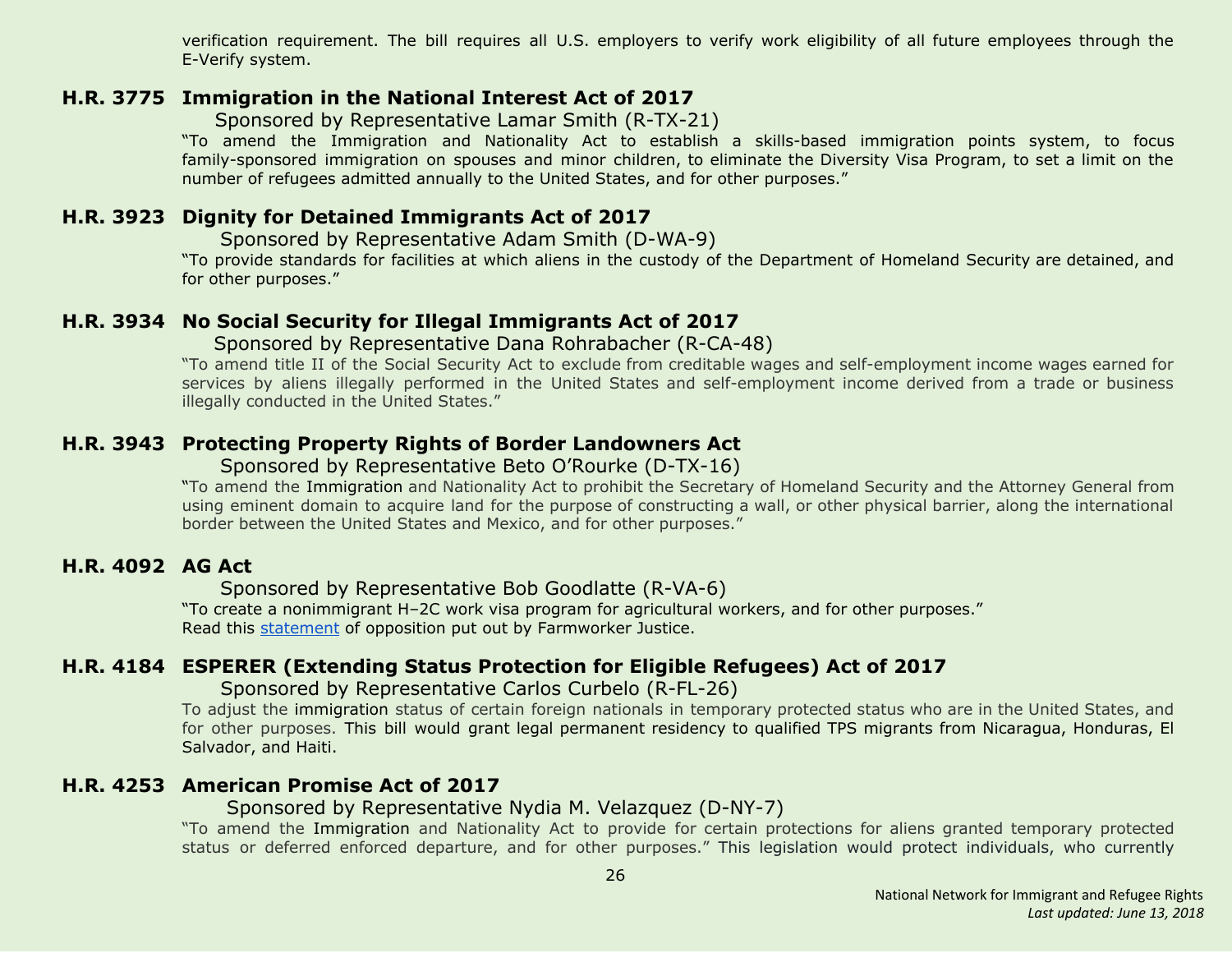receive Temporary Protected Status (TPS) and Deferred Enforced Departure (DED), from deportation and ensure those who have resided in the U.S. under these programs for a period of three years can remain in the country and pursue a path to naturalization.

#### <span id="page-26-4"></span>**H.R. 4271 To block the implementation of certain presidential actions that restrict individuals from certain countries from entering the United States.**

Sponsored by Representative Judy Chu (D-CA-27)

"To block the implementation of certain presidential actions that restrict individuals from certain countries from entering the United States."

#### <span id="page-26-0"></span>**H.R. 4282 Protecting UACs Through Enhanced Sponsor Vetting Act of 2017**

Sponsored by Representative Peter King (R-NY-2)

"To amend the Homeland Security Act of 2002 to direct the Director of the Office of Refugee Resettlements of the Department of Health and Human Services to establish additional procedures for making placement determinations for all unaccompanied alien children who are in Federal custody by reason of their immigration status, and for other purposes."

#### <span id="page-26-1"></span>**H.R. 4295 Clear Law Enforcement for Criminal Alien Removal (Clear) Act of 2017**

Sponsored by Representative Marsha Blackburn (R-TN-7)

"To provide for enhanced Federal, State, and local assistance in the enforcement of the immigration laws, to amend the Immigration and Nationality Act, to authorize appropriations to carry out the State Criminal Alien Assistance Program, and for other purposes."

#### <span id="page-26-2"></span>**H.R. 4310 Allow State Sovereignty Upon Refugee Entry (ASSURE) Act**

Sponsored by Representative Scott Perry (R-PA-4)

"To amend section 412(a)(2) of the Immigration and Nationality Act to require ratification of a plan with respect to a refugee by the legislature of a State before the refugee may be initially placed or resettled in the State, and for other purposes." This bill would require the Office of Refugee Resettlement to submit a plan to every state where they intend to send a refugee. This plan must includes information from projected costs to personal information like health records.

#### <span id="page-26-3"></span>**H.R. 4340 American LAWS Act**

Sponsored by Representative Dave Brat (R-VA-7)

To amend the Immigration and Nationality Act to eliminate the diversity immigrant program, to focus family-sponsored immigration on spouses and minor children, and make mandatory and permanent requirements relating to use of an electronic employment eligibility verification system. This bill would eliminate the visa lottery program, end chain migration, and mandate E-Verify.

#### <span id="page-26-5"></span>**H.R. 4384 ASPIRE-TPS Act of 2017**

Sponsored by Representative Yvette D. Clark (D-NY-9)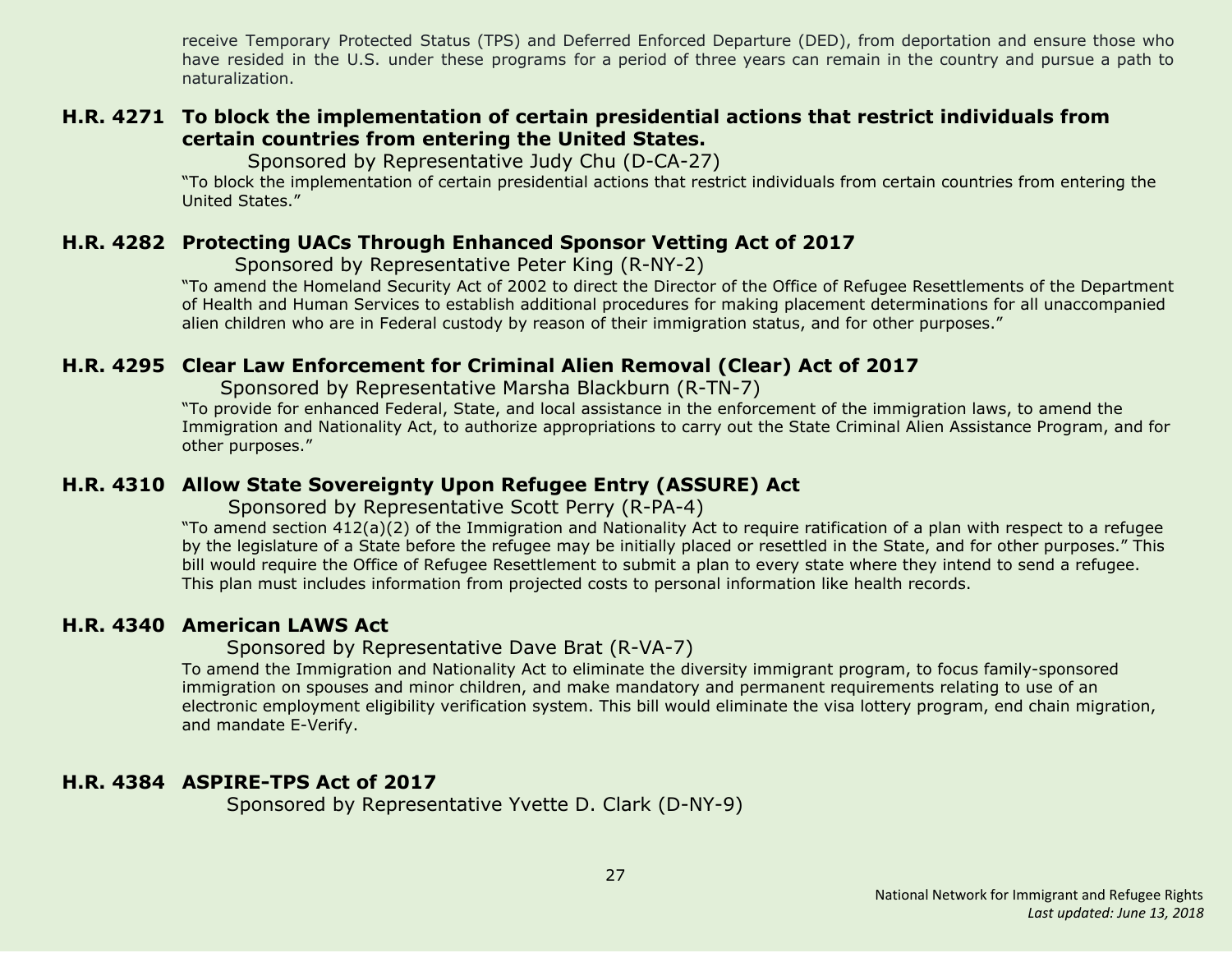To amend the Immigration and Nationality Act to provide protected status for certain aliens present in the United States, and for other purposes. This bill would allow TPS recipients to apply for permanent residency and would create a protected status for people who have been in the U.S. under the program for five years.

#### <span id="page-27-4"></span>**H.R. 4398 Safe Emergency Response Act**

Sponsored by Representative Nanette Diaz Barragan (D-CA-44)

"To require the Secretary of Homeland Security to suspend immigration enforcement operations within an area for which the President has declared a major disaster or an emergency, and for other purposes."

#### <span id="page-27-0"></span>**H.R. 4427 Protecting America and American Workers Act**

Sponsored by Representative Martha McSally (R-AZ-2)

To amend the Immigration and Nationality Act to eliminate the diversity immigrant program, and for other purposes including a reduction of diversity visas from 55,000 to 5,000.

#### <span id="page-27-1"></span>**H.R. 4488 Preserving Opportunities for Childhood Arrivals Act**

Sponsored by Representative Stevan Pearce (R-NM-2)

"To amend the Immigration and Nationality Act to provide conditional protected status for certain individuals who came to the United States as children, and for other purposes."

#### <span id="page-27-5"></span>**H.R. 4624 Notario Victim Relief Act**

Sponsored by Representative Marc A. Veasey (D-TX-33)

This bill amends the Immigration and Nationality Act to eliminate the time limit on the filing of a motion to reopen a removal proceeding if the basis of the motion is fraud, negligence, misrepresentation, or extortion by, or the attempted, promised, or actual practice of law without authorization on the part of, a representative.

## <span id="page-27-2"></span>**H.R. 4750 TPS Act**

#### Sponsored by Representative Mike Coffman (R-CO-6)

"To terminate the granting of temporary protected status to aliens, to provide for adjustment of status for former temporary protected status holders, and for other purposes." The act would end all future Temporary Protected Status (TPS) enrollment while extending current TPS recipients for a period of three years, after which, qualified recipients can apply for a green card.

## <span id="page-27-3"></span>**H.R. 4760 Securing America's Future Act of 2018**

Sponsored by Representative Bob Goodlatte (R-VA-6)

"To amend the immigration laws and the homeland security laws, and for other purposes."

- Ends the Diversity Visa Program and green card programs for relatives, except spouses and minor children, or so called "chain migration" programs while increasing numbers of skilled workers
- Authorizes border wall construction with additional technology and increases Border Patrol and CPB officers
- Enhances interior enforcement and border security

[Here](https://judiciary.house.gov/wp-content/uploads/2018/01/011018-Securing-Americas-Future-Act-Final.pdf) is a one page summary from the House Judiciary and Homeland Security Committees.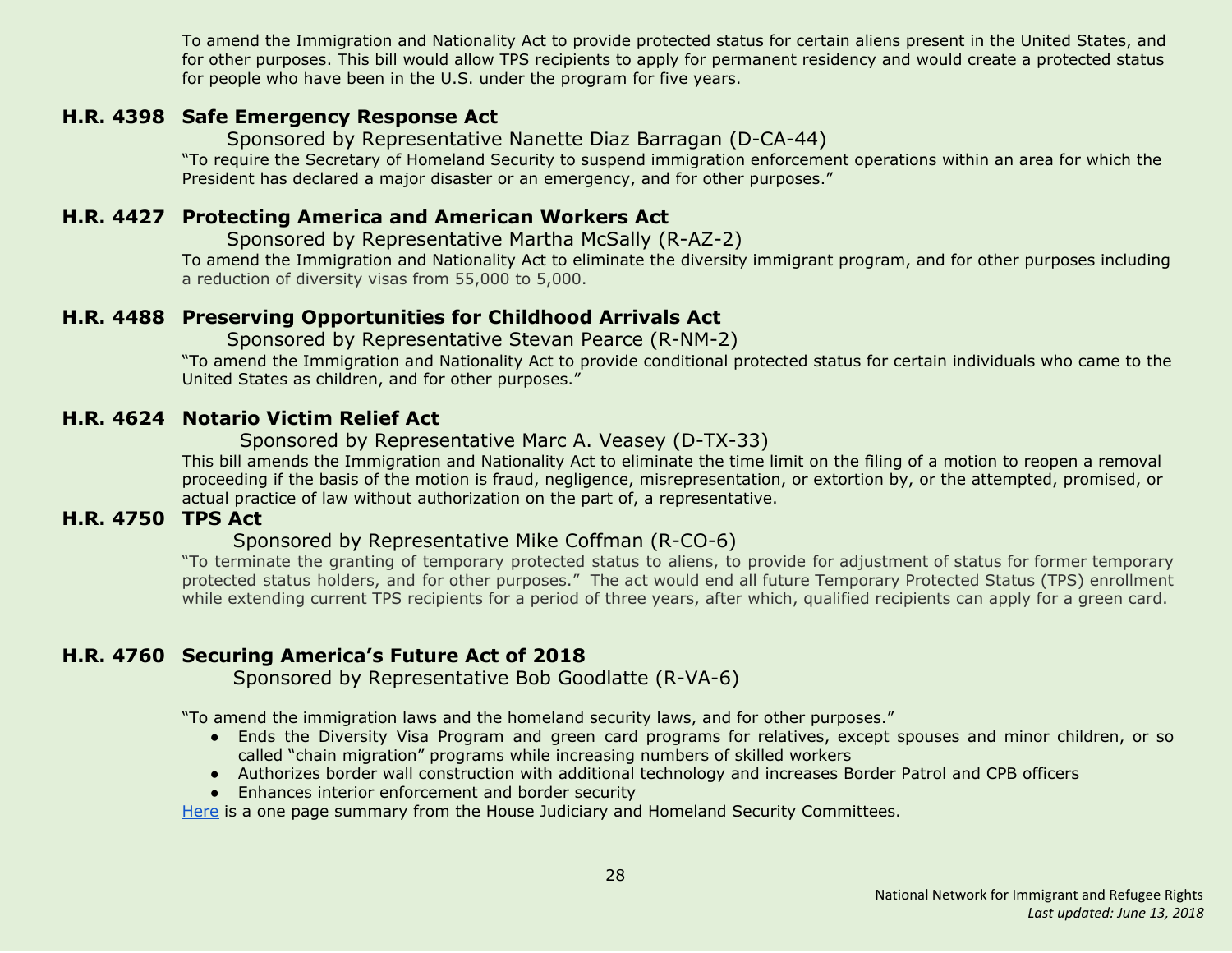## <span id="page-28-4"></span>**H.R. 4777 Visa Transparency Anti-Trafficking Act of 2018**

Sponsored by Representative Lois Frankel (D-FL-21)

"To amend section 214(c)(8) of the Immigration and Nationality Act to modify the data reporting requirements relating to nonimmigrant employees, and for other purposes."

- From the office of Representative Lois Frankel, Read more [here](https://frankel.house.gov/news/documentsingle.aspx?DocumentID=678) :
	- "Create a standardized reporting system across all non-immigrant visas that authorize work, and require that the reported information be made public;
	- Mandate that critical information be included in the public report in order to help advocacy groups and the public identify signs that a foreign workforce is demographically distinct from its domestic counterpart – which may indicate an underlying problem, such as employment discrimination, or worse, human trafficking;
	- Give governments, advocates, and the public the data needed to develop targeted trafficking prevention outreach programs to educate workers domestically and abroad."

## **+ S. 2293 Visa Transparency Anti-Trafficking Act of 2018**

Sponsored by Representative Richard Blumenthal (D-CT)

## <span id="page-28-0"></span>**H.R. 4796 Uniting and Securing America (USA) Act of 2018**

Sponsored by Representative Will Hurd (R-TX-23) and Pete Aguilar (D-CA-31 )

Bipartisan legislation to protect DACA recipients from deportations and implement new border security measures.

- Press [release](https://www.nilc.org/2018/01/16/response-to-introduction-of-usa-act/) from the National Immigration Law Center Describing the act as a bipartisan fix, although with flaws.
- Press [release](https://aguilar.house.gov/media-center/press-releases/reps-hurd-aguilar-denham-drive-bipartisan-daca-border-security-solution) from the office of Representative Pete Aguilar.
- Bill [summary](http://immigrationforum.org/wp-content/uploads/2018/01/Uniting-and-Securing-America-USA-Act-Bill-Summary-.pdf) from the National Immigration Forum

## <span id="page-28-1"></span>**H.R. 4805 No Federal Funding to Benefit Sanctuary Cities Act**

Sponsored by Representative Luke Messer (R-IN-6)

"To ensure that State and local law enforcement may cooperate with Federal officials to protect our communities from violent criminals and suspected terrorists who are illegally present in the United States, to stop taxpayer dollars from flowing to jurisdictions that fail to comply with Federal law, and for other purposes."

## <span id="page-28-2"></span>**H.R. 4850 Asylum Protection Act of 2018**

Sponsored by Representative Francis Rooney (R-Fl-19)

"to amend the Immigration and Nationality Act to alter the deadlines by which an application for asylum must be made, and for other purposes."

- Shortens the existing deadline for asylum applications from one year to 30 days from when the applicant enters the United States.
- The bill also requires applicants to declare status when entering the United States at any port of entry.

## <span id="page-28-3"></span>**H.R. 4873 DACA Compromise Act of 2018**

Sponsored by Representative Darrell E. Issa (R-CA-49)

"To authorize the cancellation of removal and adjustment of status of certain individuals who are long-term United States residents and who entered the United States as children, and for other purposes"

● Reallocating visas from existing family, employment, and diversity visa categories and making them available to DACA recipients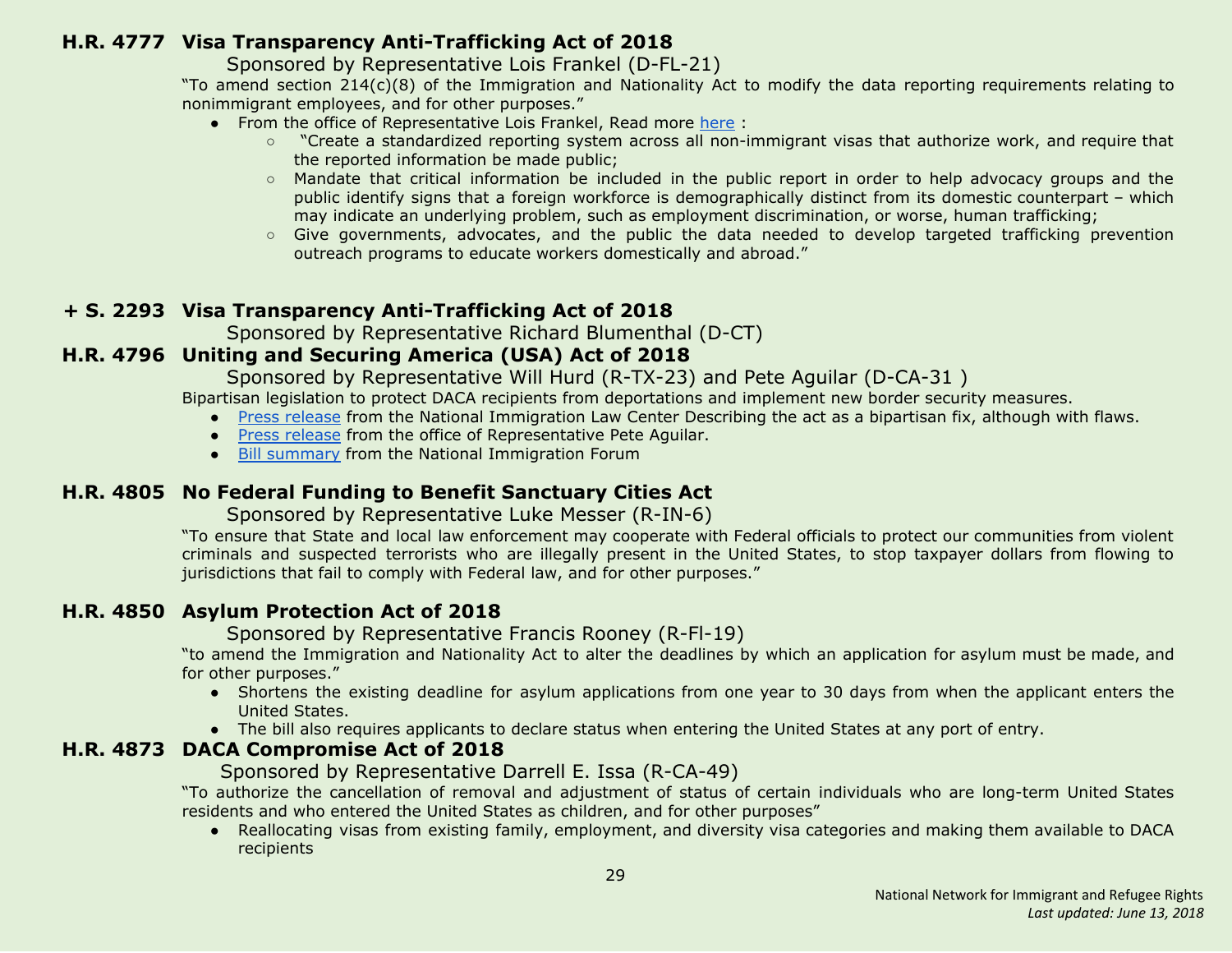● A one page [summary](https://issa.house.gov/sites/issa.house.gov/files/Summary%20of%20the%20DACA%20Compromise%20Act%20of%202018.pdf) from the office of Representative Darrell E. Issa.

#### <span id="page-29-2"></span>**H.R. 4906 Ensuring Full Participation in the Census Act of 2018**

Sponsored by Representative Eleanor Holmes Norton (D-DC- At Large) To amend title 13, United States Code, to prohibit the use of questions on citizenship, nationality, or immigration status in any decennial census, and for other purposes.

#### <span id="page-29-0"></span>**H.R. 4915 SLAP Act of 2018**

Sponsored by Representative Todd Rokita (R-IN-4)

To amend title 18, United States Code, to provide penalties for certain obstructions of the enforcement of Federal immigration laws, and for other purposes.

## <span id="page-29-1"></span>H.R. 4928 To amend title 28, United States Code, to provide that the United States district court for the **District of Columbia shall have exclusive jurisdiction over actions arising under the immigration laws, and for other purposes.**

Sponsored by Representative Dave Brat (R-VA-7)

This bill amends the federal judicial code to grant exclusive jurisdiction to the U.S. District Court for the District of Columbia over: (1) cases arising under the immigration laws, or (2) claims by foreign nationals challenging an order of removal or another action authorized under the Immigration and Nationality Act.

#### <span id="page-29-3"></span>**H.R. 4933 Fair TPS Act**

#### Sponsored by Representative Bobby L Rush (D-IL-1)

To prohibit the use of Federal funds to implement the policy changes in the notices terminating temporary status for natives of Nicaragua, Haiti, and El Salvador, and for other purposes.

## <span id="page-29-4"></span>**H.R. 4940 Border and Port Security Act**

Sponsored by Representative Filemon Vela (D-TX-34)

To increase the number of U.S. Customs and Border Protection officers and support staff, to require reports that identify staffing, infrastructure, and equipment needed to enhance security at ports of entry, and for other purposes.

## <span id="page-29-5"></span>**H.R. 4944 Reuniting Families Act**

Sponsored by Representative Judy Chu (D-CA-27)

To amend the Immigration and Nationality Act to promote family unity, and for other purposes.

## <span id="page-29-6"></span>**H.R. 4956 Keeping Salvadoran Families Together Act**

Sponsored by Representative Eleanor Holmes Norton (D-DC-At Large)

To amend the Immigration and Nationality Act to provide for adjustment of status for aliens who are nationals of El Salvador and were granted or eligible for temporary protected status, and for other purposes.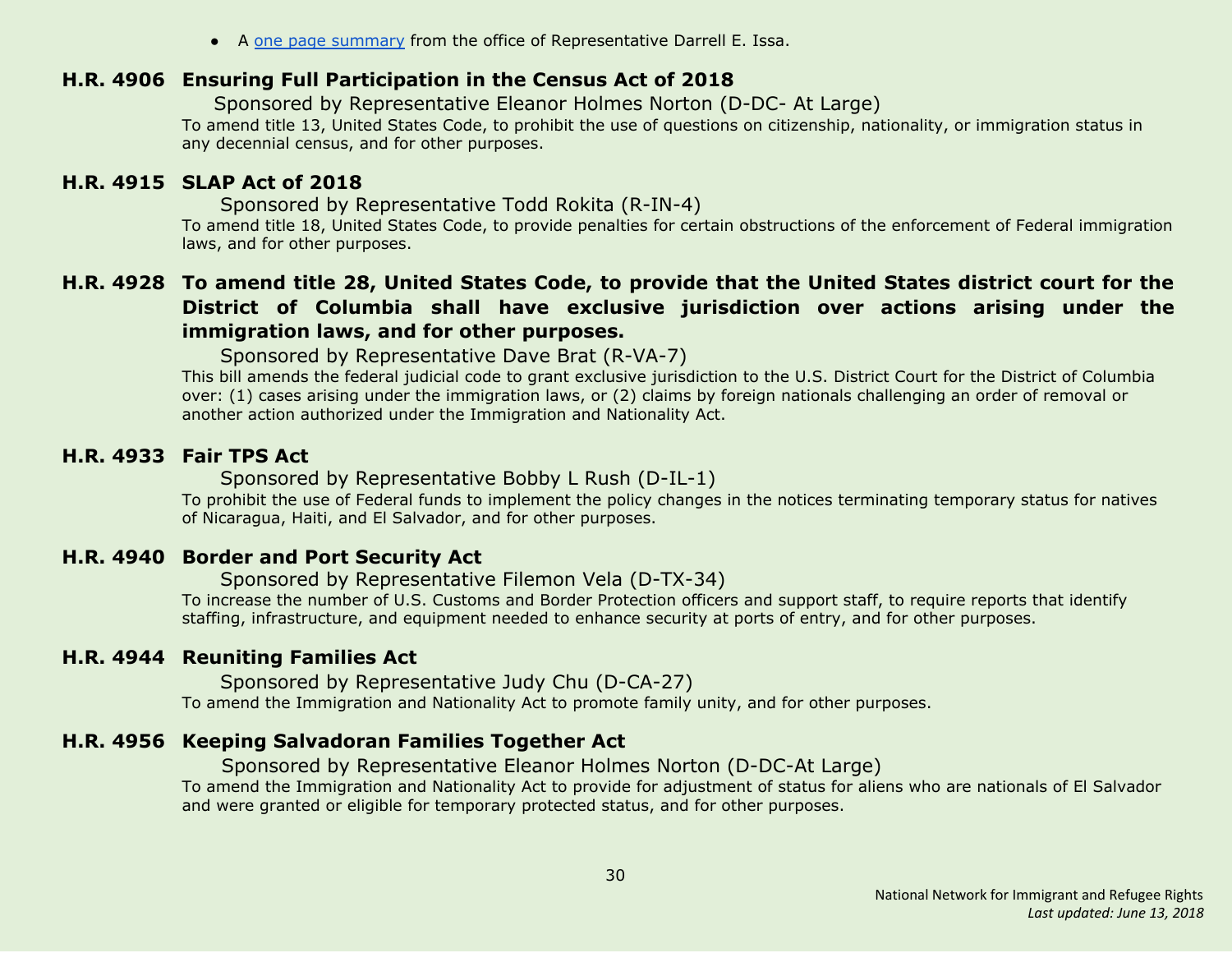## <span id="page-30-0"></span>**H.R. 4974 To amend the Immigration and Nationality Act to render overstaying a visa a criminal offense, and for other purposes.**

Sponsored by Representative Lloyd Smucker (R-PA-16)

#### <span id="page-30-1"></span>**H.R. 4996 Protecting Our Communities from Gang Violence Act of 2018**

Sponsored by Representative Lee Zeldin (R-NY-1)

To amend the Immigration and Nationality Act to provide that individuals who naturalized under title III of that Act, who are affiliated with a criminal gang, are subject to revocation of citizenship, and for other purposes.

## <span id="page-30-2"></span>**H.R. 5026 To amend the Immigration and Nationality Act to waive certain requirements for naturalization for American Samoan United States nationals to become United States citizens, and for other purposes.**

Sponsored by Representative Aumua Aumua Coleman Radewagen (R-AS-At Large)

#### <span id="page-30-3"></span>**H.R. 5065 To amend the Immigration and Nationality Act to provide that individuals who naturalized under title III of that Act, who are affiliated with a criminal gang, are subject to revocation of citizenship, and for other purposes**

Sponsored by Representative Lee M. Zeldin (R-NY-1)

## <span id="page-30-4"></span>**H.R. 5058 To amend the Immigration and Nationality Act to eliminate the annual numerical limitation on U visas, to require the Secretary of Homeland Security to grant work authorization to aliens with a pending application for nonimmigrant status under subparagraph (U) or (T) of section 101(a)(15) of such Act, and for other purposes.**

Sponsored by Representative Jimmy Panetta (D-CA-20)

## <span id="page-30-5"></span>**H.R. 5072 Liberian Refugee Immigration Fairness Act**

Sponsored by Representative Keith Ellison (D-MN-5)

"This bill directs the Department of Homeland Security to adjust to permanent resident status a qualifying Liberian national who: (1) has been continuously present in the United States between November 20, 2014, through the date of status adjustment application; or (2) is the spouse, child, or unmarried son or daughter of such an alien. Adjustment applications must be filed not later than one year after the date of enactment of this bill."

## <span id="page-30-6"></span>**H.R. 5173 Amigos Act**

Sponsored by Representative David N. Cicilline (D-RI-1)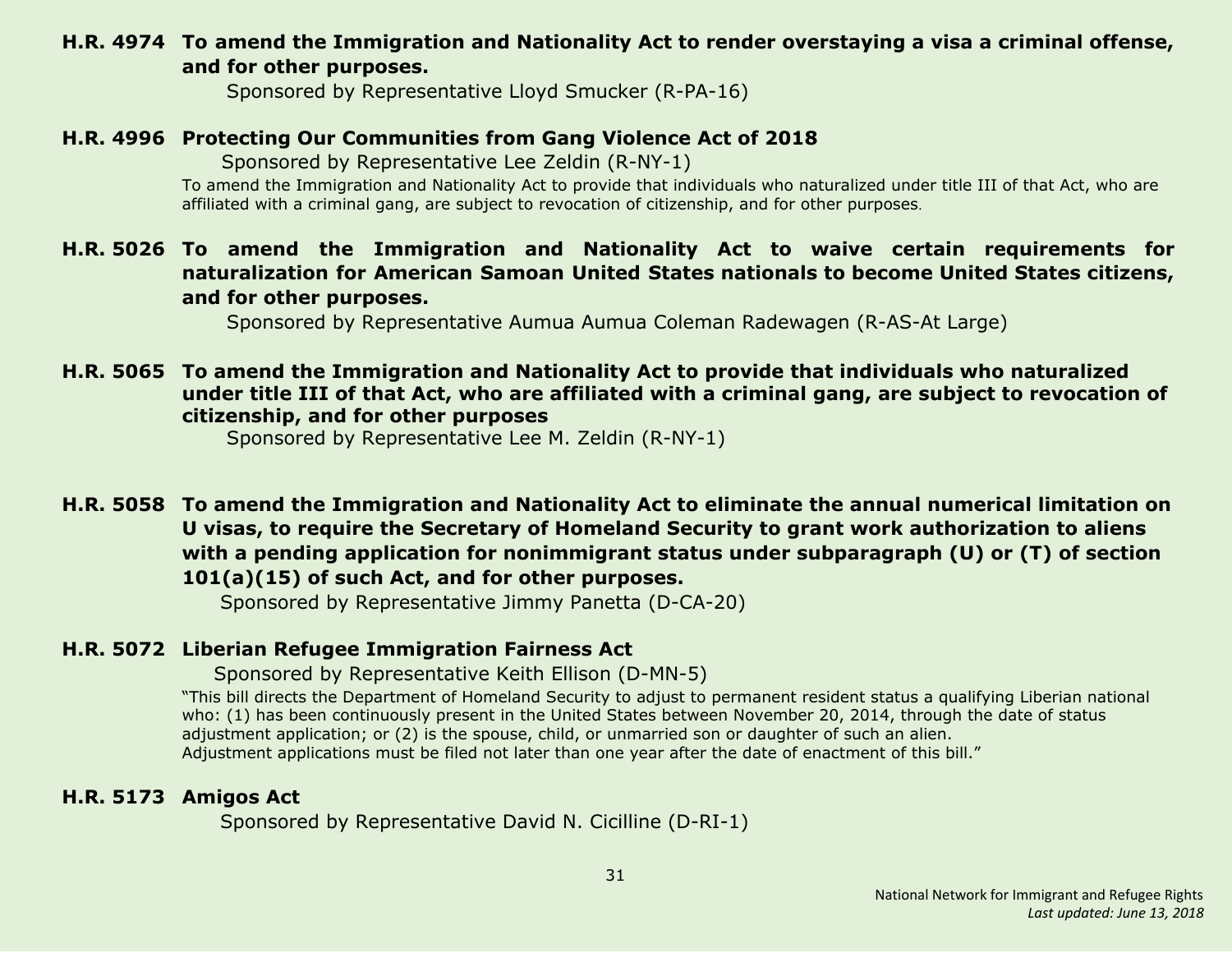"This bill makes Portuguese nationals eligible to enter the United States as nonimmigrant traders and investors as provided for under the Immigration and Nationality Act if Portugal provides reciprocal nonimmigrant treatment to U.S. nationals."

#### **+ S. 3007 Amigos Act**

Sponsored by Senator Sheldon Whitehouse (D-RI)

## <span id="page-31-0"></span>**H.R. 5207 Immigration Advisory Program (IAP) Authorization Act of 2018**

Sponsored by Representative Martha McSally (R-AZ-2)

"To amend the Homeland Security Act of 2002 to establish the immigration advisory program, and for other purposes."

#### <span id="page-31-4"></span>**H.R. 5229 Tuition Fairness For Citizens Act**

Sponsored by Representative Scott Perry (R-PA-4)

"To amend section 505 of the Illegal Immigration Reform and Immigrant Responsibility Act of 1996 to clarify the prohibition on postsecondary education benefits for certain aliens, to grant a private right of action to persons injured by a violation of such prohibition, and for other purposes."

#### <span id="page-31-1"></span>**H.R. 5233 Adoptee Citizenship Act**

Sponsored by Representative Adam Smith (D-WA-9)

"To provide for automatic acquisition of United States citizenship for certain internationally adopted individuals, and for other purposes."

#### <span id="page-31-2"></span>**H.R. 5292 2020 Census Accountability Act**

Sponsored by Representative Darren Soto (D-Fl-9)

"To establish a task force to review new decennial census questions and their impact on response rates for minorities, the accuracy of the census, redistricting, costs and funding distribution, and for other purposes."

## <span id="page-31-5"></span>**H.R. 5496 To amend Immigration and Nationality Act regarding the extension of a foreign state's designation for purposes of temporary protected status, and for other purposes.**

Sponsored by Representative Scott Perry (R-PA-4)

"This bill would amend the Immigration and Nationality Act to restrict the extension of temporary protected status (TPS) designations, limiting extensions to only 6-month periods and terminating TPS where the Attorney General fails to act on the extension of an expiring designation."

## <span id="page-31-3"></span>**H.R. 5510 Reentry and Reunification Act**

Sponsored by Representative Al Green (D-TX-9)

This bill would authorize the Secretary of Homeland Security to provide lawful permanent resident status to previously removed alien parents and spouses of citizens of the United States and for other purposes. This would be granted if: (A) the alien is the spouse, parent, or guardian of a citizen of the United States, (B) prior to the date of the enactment of this Act, the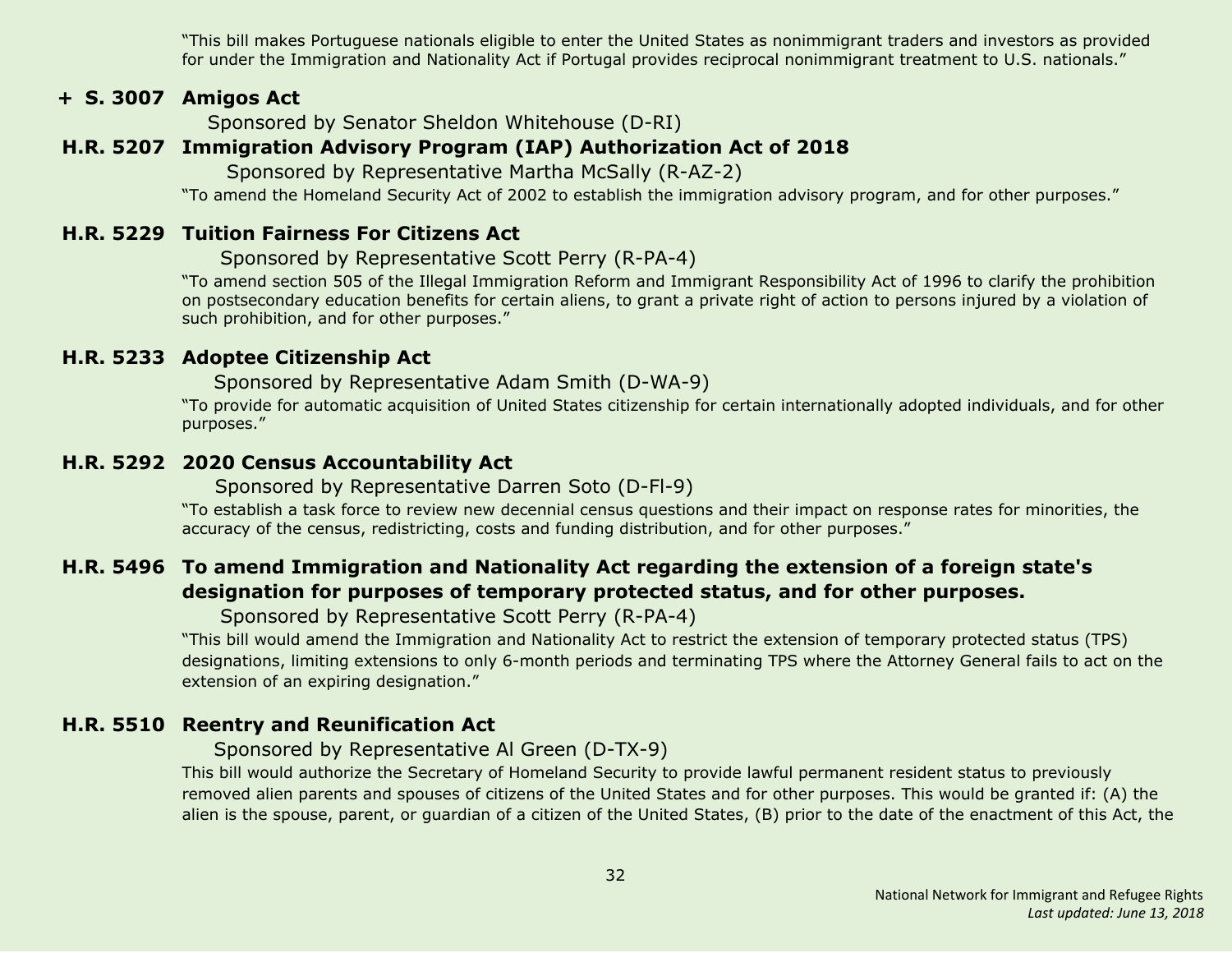alien departed the United States pursuant to an order of removal: oris subject to an order of removal, or is in removal proceedings, the alien has been a person of good moral character since the date the alien initially entered the United States

#### <span id="page-32-2"></span>**H.R. 5515 H. Amdt. 653**

Sponsored by Representative Mike Gallagher (R-WI-8)

An amendment numbered 55 printed in House Report 115-702 to add the use of immigration programs and visas by the Chinese Communist Party to enter the United States for the purposes of political, academic, or social influence efforts to the strategy required in Section 1252.

#### <span id="page-32-0"></span>**H.R. 5593 Protect Patriot Spouses Act**

Sponsored by Darren Soto (D-FL-9) To render certain U.S. military spouses eligible for adjustment of immigration status.

#### <span id="page-32-3"></span>**H.R. 5617 No Enforcement, No Grants for Sanctuary Cities Act of 2018**

Sponsored by Representative Daniel M. Donovan Jr. (R-NY-11) "This bill would prohibit sanctuary jurisdictions from receiving Federal funds under the State Criminal Alien Assistance Program, and for other purposes."

#### <span id="page-32-4"></span>**H.R. 5648 INA Jurisdiction Act of 2018**

Sponsored by Representative Louie Gohmert (R-TX-1)

"This bill amends the federal judicial code to specify that the U.S. Supreme Court and immigration courts are the only courts that have jurisdiction over (and in which a claimant has standing to raise) issues regarding immigration, naturalization, refugee status, asylum, and any other related matter involving a claimed legal right to enter or remain in the United States, or any case or controversy of any provision of the immigration laws, or any order issued or rule made pursuant to immigrations laws."

#### <span id="page-32-5"></span>**H.R. 5653 Criminal Alien Certification Act of 2018**

Sponsored by Representative Paul Gosar (R-AZ-4)

"This bill would amend the Immigration and Nationality Act to provide that any alien who has been convicted of a felony or two misdemeanors, is deportable, and for other purposes."

#### <span id="page-32-1"></span>**H.R. 5663 Make Sanctuary Cities Pay for the Wall Act of 2018**

Sponsored by Representative Robert Pittenger (R-NC-9)

"This bill directs the Department of Homeland Security (DHS) to establish a DHS account for the planning, design, and construction of a U.S. - Mexico border barrier. Certain housing, community development, and public works appropriations for sanctuary cities, localities, or states shall be withheld and deposited into such account."

DHS: (1) may decline to transfer an alien in its custody to a sanctuary jurisdiction regardless of whether such jurisdiction has issued a writ or warrant, (2) shall not transfer an alien under a final order of removal (or a restatement of an order of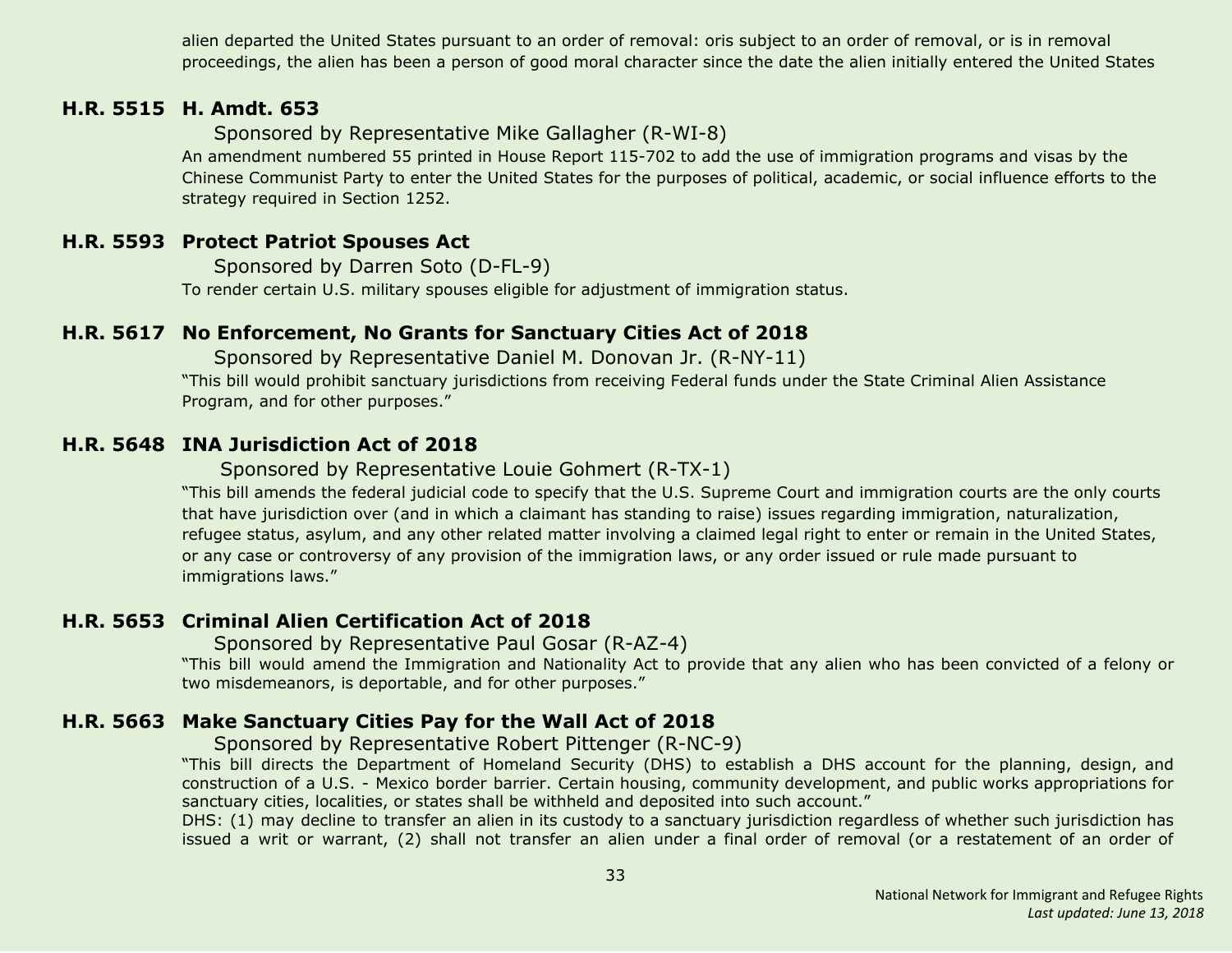removal) to a sanctuary jurisdiction, and (3) shall determine and report to Congress each year which political subdivisions or states are sanctuary jurisdictions.

## <span id="page-33-4"></span>**H.R 5750 E-bonding for Immigration Integrity Act of 2018**

## Sponsored by Representative Steve King (R-IA-4)

"This bill requires an alien who is in one of the following nonimmigrant categories to post a bond prior to being issued a U.S. entry visa: (1) an alien who is from a country with a visa overstay rate greater than 1.5%; or (2) a B-visa tourist or business entrant, and F-visa foreign student, an H-visa temporary non agricultural worker, or a K-visa fiance/ fiancee. The Department of Homeland Security (DHS) shall: (1) establish a \$2,500-\$10,000 bond amount, which shall be reviewed annually, for each visa category based upon overstay risk; and (2) identify nonimmigrant visa category overstay rates, including categories with overstay rates greater than 1.5%. The bill establishes the E-bond Enforcement Fund which shall be funded by forfeited bonds and used to ensure compliance with this bill and to administer enforcement programs. DHS shall report to ongress annually regarding: (1) visa overstay rates by nonimmigrant category, (2) categories with overstay rates greater than 1.5%, (3) bond amounts, and (4) fund information."

## <span id="page-33-1"></span>**H.R. 5950 HELP Separated Children Act**

#### Sponsored by Representative Lucille Roybal-Allard (D-CA-40)

This bill outlines protections for children affected by immigration enforcement actions. It outlines apprehension procedures, access to child welfare agencies, courts, and consular officials.

#### **+ S. 2937 HELP Separated Children Act**

Sponsored by Representative Tina Smith (D-MN)

## <span id="page-33-0"></span>**H.R. 5954 Anti-terrorism Clarification Act of 2018**

#### Sponsored by Representative Bob Goodlatte (R-VA-6)

This bill clarifies and updates the existing Anti-Terrorism Act. Among other things, the *Anti-Terrorism Clarification Act of 2018* clarifies that the "act of war" defense does not apply to acts carried out by entities designated as foreign terrorist organization by the U.S. government or any person that has been determined by the court to not be a military force. Additionally, it states that no one benefiting from a U.S. program or maintaining a presence in the United States should be able to dodge responsibility in U.S. courts for involvement in terrorist attacks that harm Americans. The *Anti-Terrorism Clarification Act* clarifies that defendants who take advantage of benefits under certain U.S. laws shall be deemed to have consented to jurisdiction in U.S. courts for any *Antiterrorism Act* lawsuit.

#### **+ S. 2946 Anti-terrorism Clarification Act of 2018**

Sponsored by Senator Chuck Grassley (R-IA)

#### <span id="page-33-2"></span>**H.R. 5991 DATA Act**

Sponsored by Representative Joseph Crowley (D-NY-14)

"To require the collection of data by officers enforcing United States laws and regulations, including at border security stops within United States borders, and for other purposes."

#### <span id="page-33-3"></span>**H.R. 6055 Keep Our Cities Safe Act of 2018**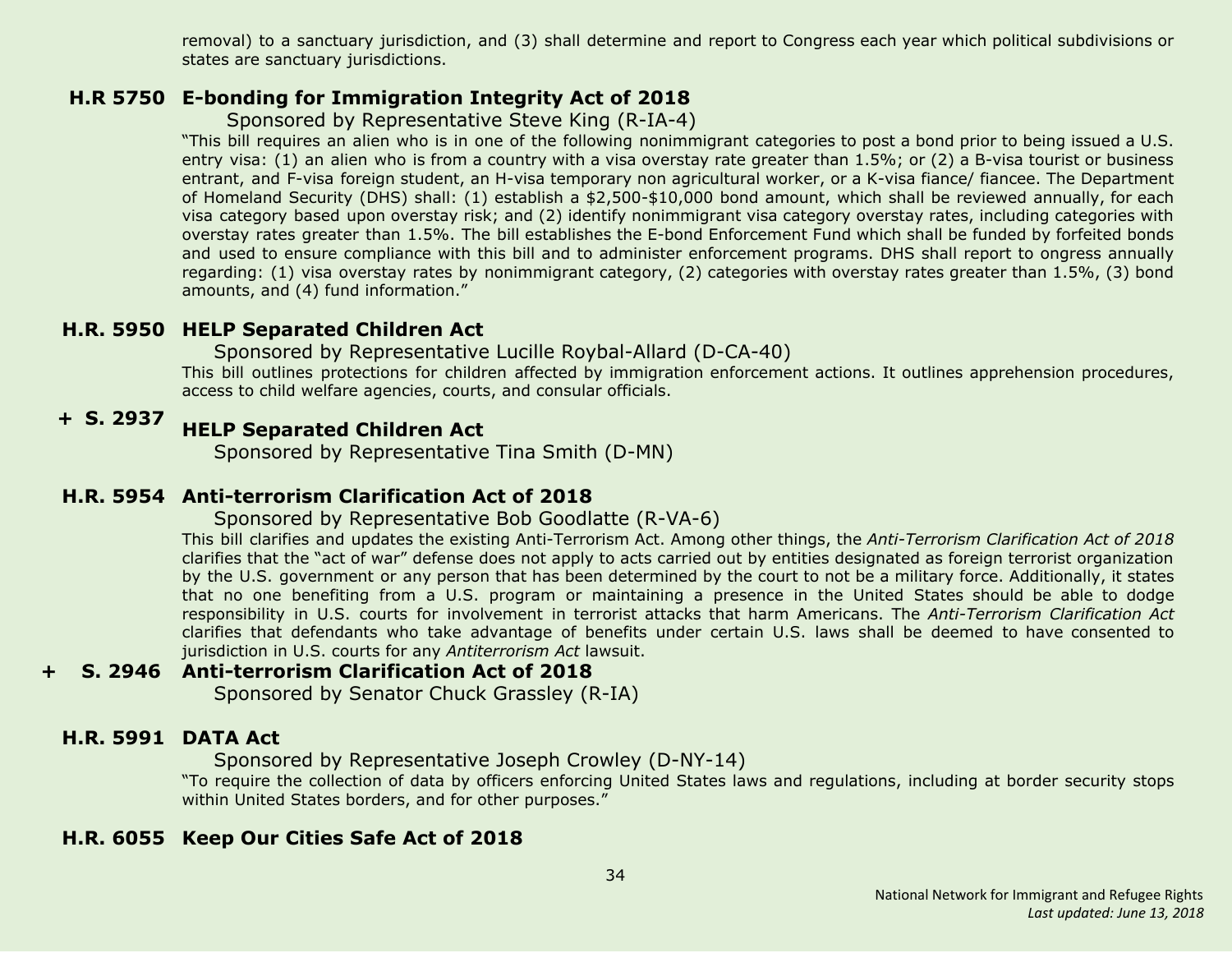#### Sponsored by representative Jimmy Gomez (D-CA-34)

"To amend the Immigration and Nationality Act to indemnify government employees, and employees that have contracts with such governments, from certain judgements for acting within their capacity to comply with their official duties and responsibilities, and other purposes."

#### <span id="page-34-0"></span>**S. 36 Keep Our Communities Safe Act of 2017**

Sponsored by: Senator James M. Inhofe (R-OK)

"The bill expands the authority of the Department of Homeland Security (DHS) to take a criminal alien into custody pending a determination of removability and provides that the alien, unless eligible for bond release, may be detained without limitation until subject to a final order of removal. The Attorney General's review of DHS custody determinations is limited to whether the alien may be detained, released with no bond, or released on bond of at least \$1,500. Review of DHS custody determinations for an alien in certain categories is limited to whether the alien was properly included in such category."

#### <span id="page-34-1"></span>**S. 51 Taking Action Against Drunk Drivers Act**

Sponsored by: Senator Chuck Grassley (R-IA)

"An alien convicted of three or more federal or state offenses for driving under the influence or driving while intoxicated, regardless of whether the offenses are classified as felonies or misdemeanors, is: (1) inadmissible, or (2) deportable if at least one of such offenses occurred after the enactment of this bill. The definition of "aggravated felony" is expanded for purposes of such Act to include a third conviction under federal or state law for driving under the influence or driving while intoxicated, regardless of whether the offense is classified as a felony or a misdemeanor, for which the term of imprisonment is at least one year."

#### <span id="page-34-2"></span>**S. 52 A bill to make aliens associated with a criminal gang inadmissible, deportable, and ineligible for various forms of relief**

Sponsored by: Senator Chuck Grassley (R-IA)

"An alien who is or was a member of a criminal gang, or who participated in gang activity knowing that such participation will promote the gang's illegal activity, shall be inadmissible and deportable. The Department of Homeland Security may designate a group or association as a criminal gang. Detention shall be mandatory for anyone found inadmissible or deportable for criminal street gang membership. Individuals found inadmissible or deportable for criminal gang membership shall be barred from: asylum; withholding of removal; temporary protected status; special immigrant juvenile status; deferred action; and parole, unless assisting the United States in a law enforcement matter and required by the government to be present with respect to such assistance. An alien found at a U.S. land border or port of entry who is determined to be inadmissible and a threat to public safety (certain criminals, terrorists, street gang members) shall be subject to expedited removal."

#### <span id="page-34-3"></span>**S. 180 H1-B and L-1 Visa Reform Act of 2017**

Sponsored by: Senator Chuck Grassley (R-IA)

"This bill amends the Immigration and Nationality Act to revise employer and government requirements regarding visas for nonimmigrant aliens rated H-1B (specialty occupation) and L-1 (intracompany transfer to the United States from abroad). The bill establishes an H-1B visa allocation system, with first priority reserved for aliens who have earned an advanced degree in a field of science, technology, engineering, or mathematics (STEM) from a U.S. institution of higher education. The bill requires completion of a U.S. degree (or an equivalent foreign degree) as a qualification for "specialty occupation" eligibility,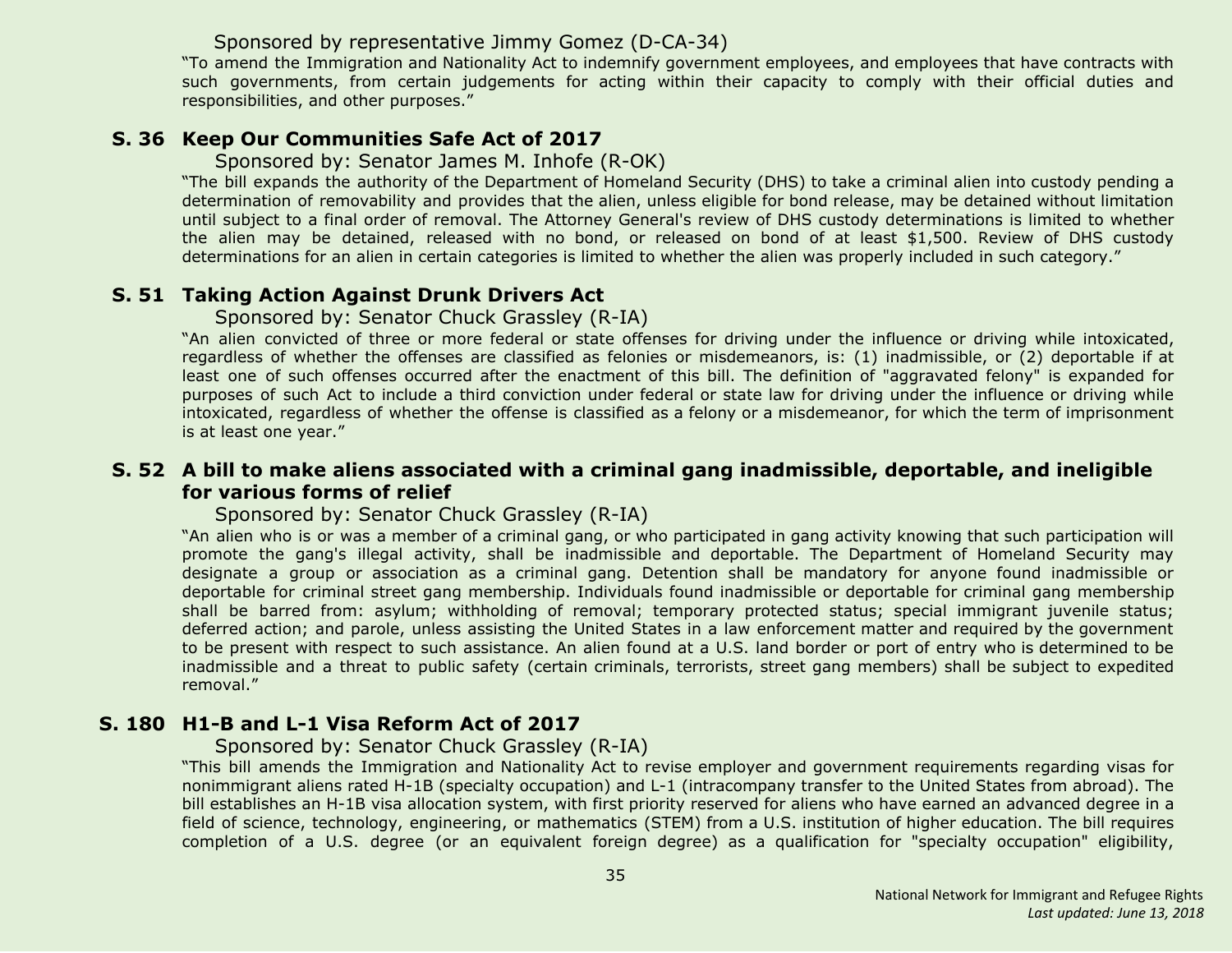eliminating experience in a specialty as an equivalent to the completion of such a degree. The bill prescribes an H-1B labor condition application fee."

#### <span id="page-35-3"></span>**S. 229 Protect DREAMer Confidentiality Act of 2017**

Sponsored by: Senator Martin Heinrich (D-NM)

A bill to provide that "The Secretary [of Homeland Security] shall protect individual application information from disclosure to U.S. Immigration and Customs Enforcement or U.S. Customs and border Protection for any purpose other than implementing the DACA program."

#### <span id="page-35-4"></span>**S. 232 A bill to terminate the EB-5 Visa Program and to reallocate the employment creation visas to the other employment-based visa classifications.**

Sponsored by: Senator Dianne Feinstein (D-CA)

"A bill to terminate the EB-5 Visa Program and to reallocate the employment creation visas to the other employment-based visa classifications."

## <span id="page-35-0"></span>**S. 354 Reforming American Immigration for Strong Employment Act or the RAISE Act**

Sponsored by: Senator Tom Cotton (R-AR)

"To amend the immigration and Nationality Act to eliminate the Diversity Visa Program, to limit the President's discretion in setting the number of refugees admitted annually to the United States, to reduce the number of family sponsored immigrants, to create a new nonimmigrant classification for the parents of adult United States citizens, and for other purposes."

• Asian American [Advancing](http://advancingjustice-aajc.org/sites/default/files/2017-04/RAISE%20Act%20Would%20Separate%20Families.pdf) Justice factsheet on why they oppose S. 354

On 8/02/17 Senator Tom Cotton introduced [S.1720](#page-37-1) a revised version of the RAISE Act.

## <span id="page-35-5"></span>**S. 415 A bill to nullify the effect of the recent Executive order that makes the vast majority of unauthorized individuals priorities for removal and aims to withhold critical Federal funding to sanctuary cities.**

Sponsored by: Senator Catherine Cortez Masto (D-NV)

"The provisions of Executive Order 13768, entitled "Enhancing Public Safety in the Interior of the United States", are rescinded and shall not have any legal effect."

## <span id="page-35-1"></span>**S. 745 A bill to reauthorize the State Criminal Alien Assistance Program, and for other purposes.**

Sponsored by: Senator Jeff Flake (R-AZ)

"A bill to reauthorize the State Criminal Alien Assistance Program… assistance for states incarcerating undocumented aliens charged with or convicted of certain crimes."

● Read [background](http://www.ncsl.org/research/immigration/state-criminal-alien-assistance-program.aspx) information on SCAAP from the National Conference of State Legislatures

## <span id="page-35-2"></span>**S. 775 Religious Worker Visa Improvement Act**

Sponsored by: Senator Orrin G. Hatch (R-UT)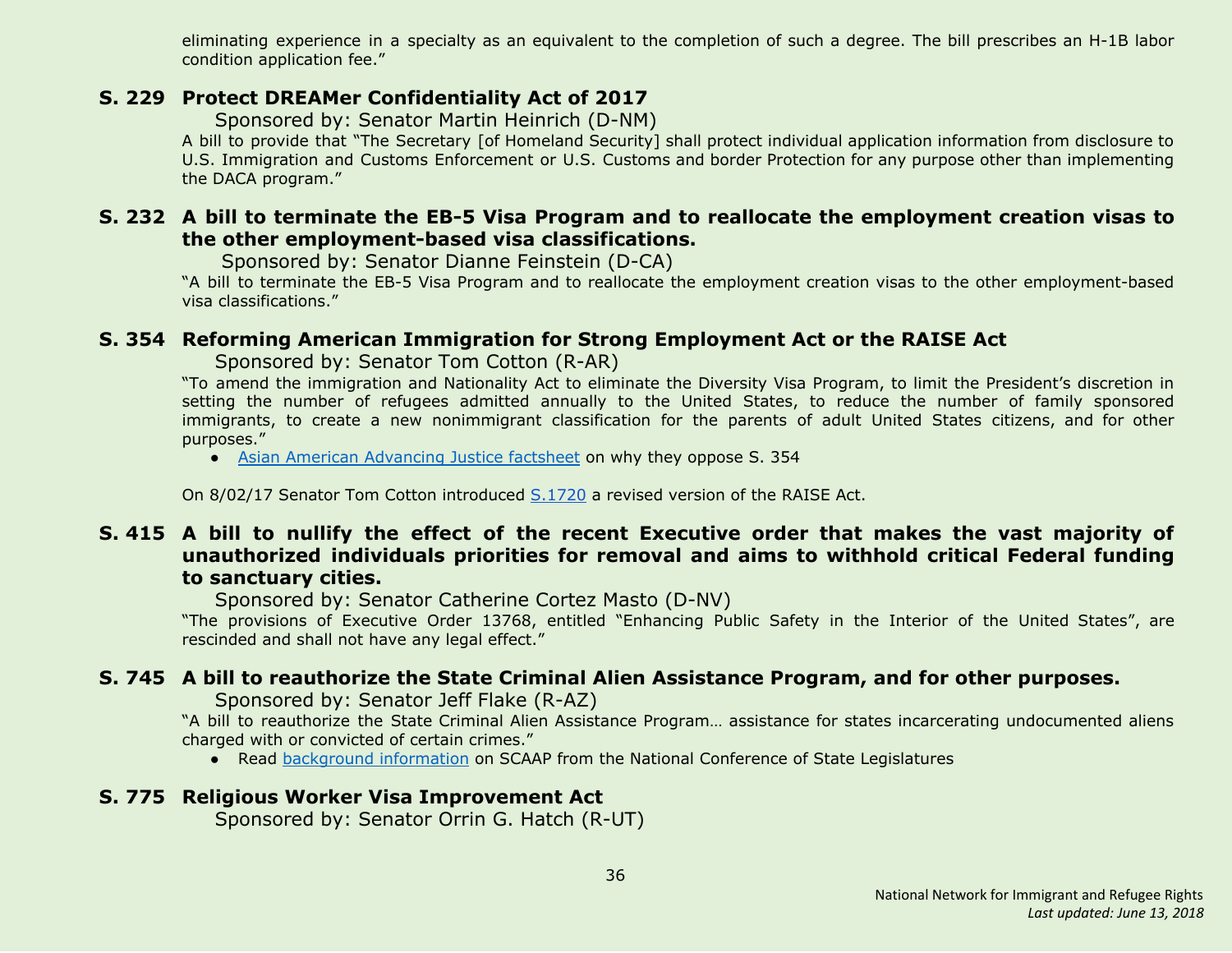"This bill amends the Immigration and Nationality Act to prohibit a consular officer from issuing a nonimmigrant R-visa (for a religious worker and accompanying or joining spouse or child), and the DHS from granting such status, to an alien until DHS has approved a petition filed on the alien's behalf. An eligible petitioner may file a blanket petition, in lieu of individual petitions, on behalf of aliens meeting specified requirements for blanket petition inclusion."

## <span id="page-36-1"></span>**S. 1040 State Sponsored Visa Pilot Program Act of 2017**

Sponsored by: Senator Ron Johnson (R-WI)

This bill would allow states to create and administer their own temporary work visas. Farmworker Justices opposes this bill because "The bill would allow individual states to create and run their own guestworker programs. Under our Constitution, immigration policy is a federal issue and for good reason. It does not make sense to allow states to enact 50 different laws regulating admission to the U.S. of foreign citizens. In addition, Sen. Johnson's bill lacks protections against the abuses that are endemic to guestworker programs."

● [Farmworker](https://www.farmworkerjustice.org/sites/default/files/FJ%20-%20Johnson%20State%20GW%20Bill%20Fact%20Sheet%20-FINAL.pdf) Justice factsheet opposing S. 1040

## <span id="page-36-2"></span>**S. 1126 Securing the Border and Protecting Our Communities Act**

Sponsored by: Senator Luther Strange (R-AL)

"A bill to prohibit certain Federal funds from being available to sanctuary jurisdictions that refuse to cooperate with the Federal Government on immigration matters or retaliate against border security contractors."

## <span id="page-36-4"></span>**S. 1199 Border Enforcement Security Task Force Reauthorization Act of 2017**

**+ H.R. 2281** Sponsored by: Senator Claire McCaskill (D-MO)

Rep. Filemon Vela (D-TX-34)

#### *H.R. 2281 passed the House on May 17, 2017 (voice vote)*

"A bill to amend the Homeland Security Act of 2002 to reauthorize the Border Enforcement Security Task Force program within the Department of Homeland Security."

● A [definition](https://www.law.cornell.edu/uscode/text/6/240) of BEST (Border Enforcement Security Task Force)

## <span id="page-36-3"></span>**S. 1305 CBP HiRe Act**

Sponsored by: Senator Jeff Flake (R-AZ)

"To provide U.S. Customs and Border Protection with adequate flexibility in its employment authorities." CBP would have the ability to pay recruitment, retention and relocation incentives, provide commuting allowances, and offer higher pay rates.

<span id="page-36-5"></span>**S. 1560 A bill to ensure the integrity of border and immigration enforcement efforts by requiring U.S. Customs and Border Protection and U.S. Immigration and Customs Enforcement to administer law enforcement polygraph examinations to all applicants for law enforcement positions and to require post-hire polygraph examinations for law enforcement personnel as part of periodic reinvestigations.**

Sponsored by: Senator Richard J. Durbin (D-IL)

## <span id="page-36-0"></span>**S. 1578 A bill to streamline the application process for H-2A employers and for other purposes**

**+ H.R. 3297** Sponsored by: Senator Rand Paul (R-KY)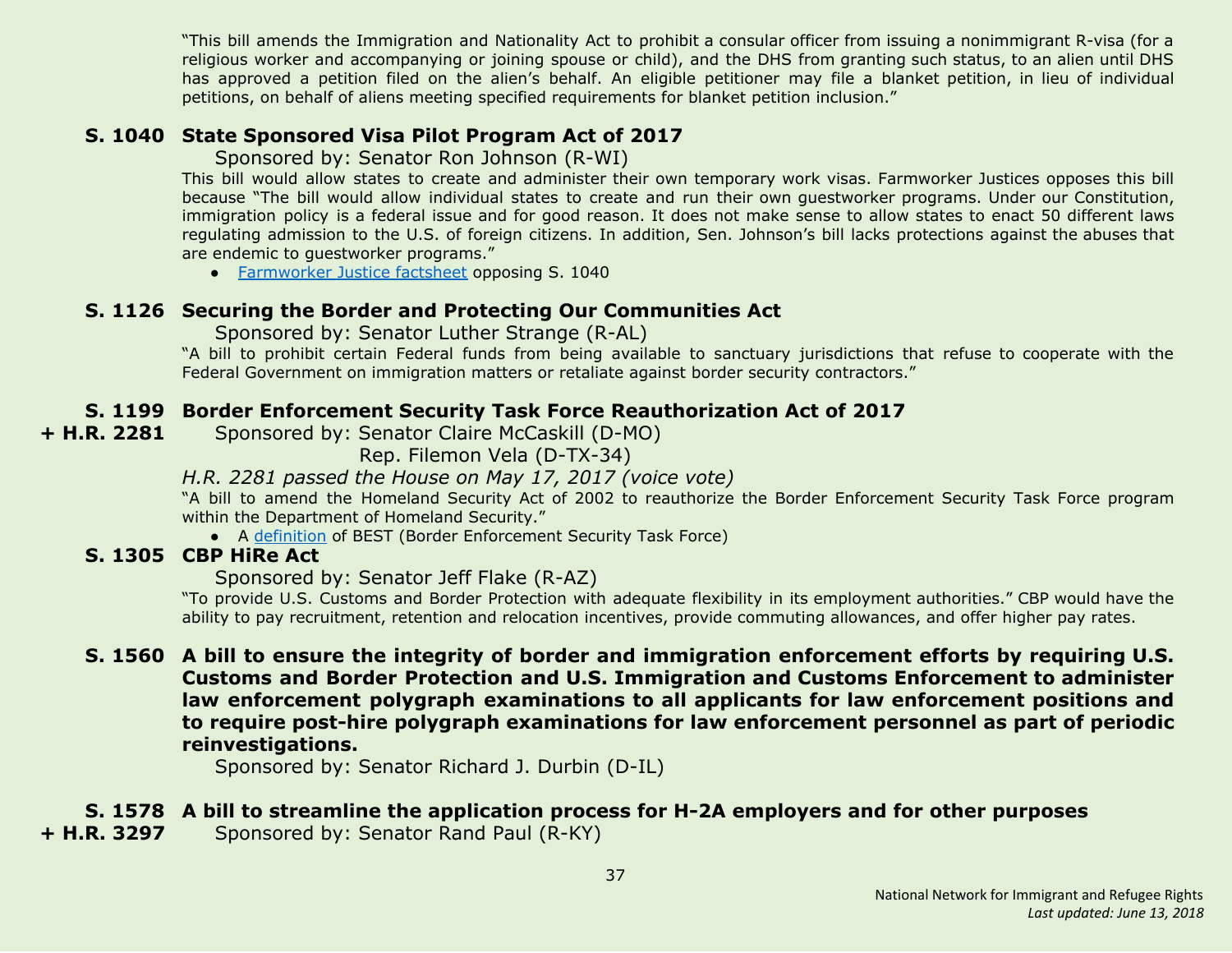#### <span id="page-37-0"></span>**S. 1615 A bill to authorize the cancellation of removal and adjustment of status of certain individuals who are long-term United States residents and who entered the United States as children and for other purposes**

Sponsored by: Senator Lindsey Graham (R-SC) and Senator Richard Durbin (D-IL)

This bill, often referred to as the Dream Act of 2017, provides legal status and a pathway to citizenship for some undocumented immigrants who entered the U.S. before the age of seventeen and have lived continuously in the U.S. for four years. Those who meet educational eligibility requirements would receive conditional permanent residency for eight years, after which they would be able to apply for legal permanent residency if they have attained certain educational, work, or military service requirements. The Migration Policy Institute estimates that of the 3.3 million undocumented people who entered the U.S. before the age of seventeen and have lived in the U.S. for four years, 1.8 million would meet the requirements for conditional permanent residency. Of that group, an estimated 1.5 million would be able to adjust their status to that of legal permanent resident after eight years.

● Read this article from [crImmigration](http://crimmigration.com/2017/07/21/dream-act-of-2017-crime-bars/) about the "crime bars" in S. 1615 that could make many people ineligible for the program

#### <span id="page-37-2"></span>**S. 1704 Veterans Visa and Protection Act of 2017**

#### Sponsored by: Senator Tammy Duckworth (D-IL)

"To require the Secretary of Homeland Security to establish a veterans visa program to permit veterans who have been removed from the United States to return as immigrants, and for other purposes." The bill would require the Secretary of Homeland Security to establish a veterans visa program to permit veterans who have been removed from the United States to return as immigrants.

● Bill [Summary](http://immigrationforum.org/blog/veterans-and-visa-protection-act-of-2017-bill-summary/) from National Immigration Forum

## <span id="page-37-1"></span>**S. 1720 RAISE Act**

#### Sponsored by: Senator Tom Cotton (R-AR)

"To amend the Immigration and Nationality Act to establish a skills-based immigration points system, to focus family-sponsored immigration on spouses and minor children, to eliminate the Diversity Visa Program, to set a limit on the number of refugees admitted annually to the United States, and for other purposes." This bill has the potential to reduce overall immigration by 41% in the first year and 50% by year 10.

- Fact [Sheet](http://static.politico.com/fd/af/3eebc635479892982f81bdfe3fa2/raise-act.pdf) from the office of Senator Tom Cotten
- An [article](http://www.migrationpolicy.org/news/raise-act-dramatic-change-family-immigration-less-so-employment-based-system) by the Migration Policy Institute

## <span id="page-37-3"></span>**S. 1725 I-VETS Act**

#### Sponsored by: Senator Tammy Duckworth (D-IL)

"This bill directs the Department of Homeland Security (DHS), upon an alien's application for an immigration benefit or the placement of such alien in an immigration enforcement proceeding, to:

● determine if the alien is serving, or has served, as a member of a regular or reserve component of the Armed Forces on active duty or as a member of a reserve component in an active status; and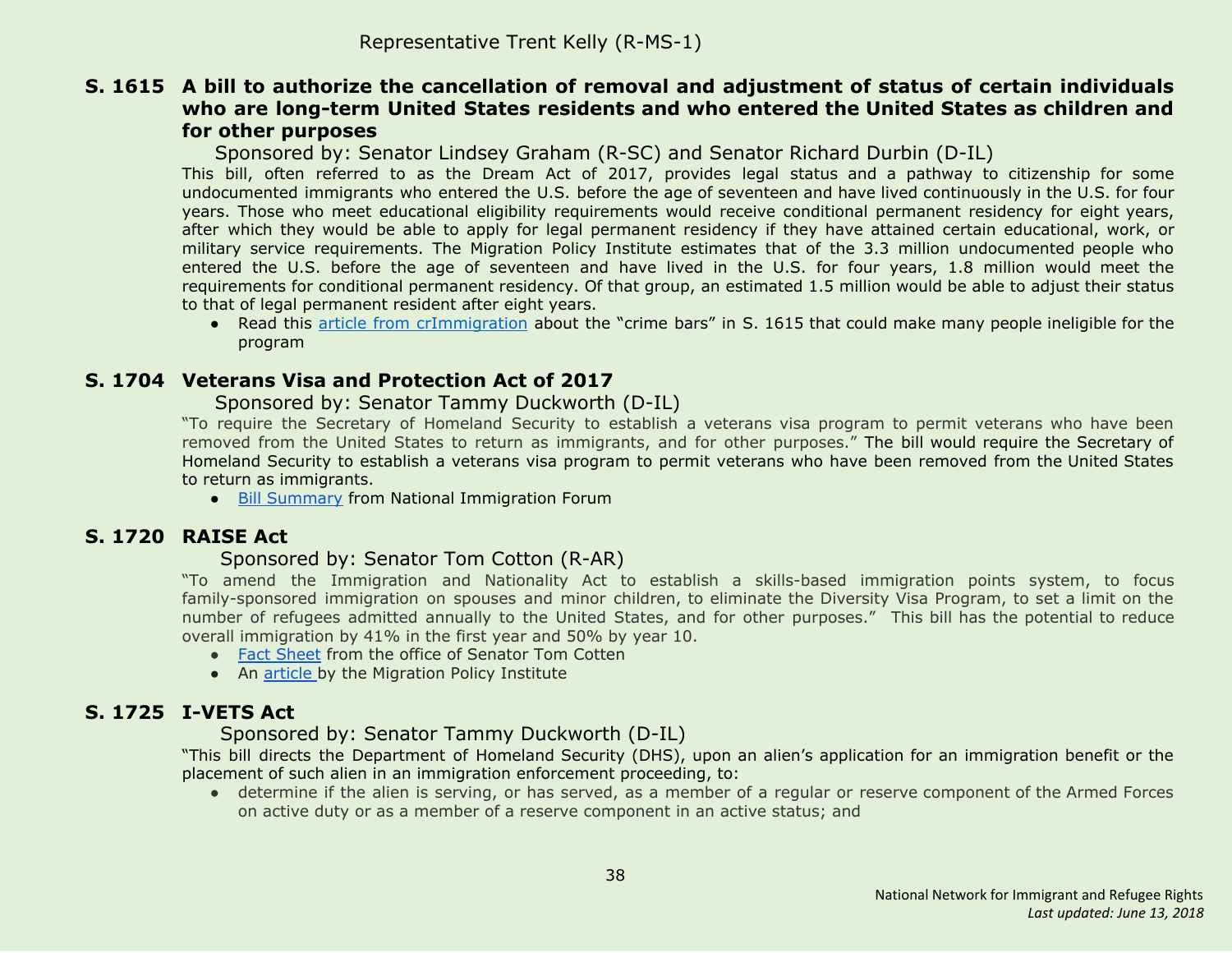● annotate every DHS immigration and naturalization record relating to such an alien to reflect such membership and to afford an opportunity to track the outcomes for each alien."

#### <span id="page-38-0"></span>**S. 1757 Building America's Trust Act**

#### Sponsored by: Senator John Cornyn (R-TX)

"To strengthen border security, increase resources for enforcement of immigration laws, and for other purposes" The bill authorizes approximately \$15 billion over 4 years for a long-term border security and interior enforcement strategy, strengthening existing legal authorities and increasing public safety

● Bill [summary](https://www.cornyn.senate.gov/sites/default/files/Building%20America%27s%20Trust%20Act%20-%20One%20Pager.pdf) published by Senator John Cornyn

## <span id="page-38-1"></span>**S. 1852 The Solution for Undocumented Children through Careers, Employment, Education and Defending our Nation (SUCCEED) Act**

Sponsored by: Senator Thom Tillis (R-NC)

"To authorize the cancellation of removal and adjustment of status of certain aliens who are long -term United States residents and who entered the United States as children, and for other purposes."

- Read this [SUCCEED](https://www.tillis.senate.gov/public/_cache/files/6a79e1da-2671-427a-9d1c-b3b16376a40c/the-succeed-act-two-pager.pdf) Act FAQ sheet
- A bill [summary](http://immigrationforum.org/blog/the-succeed-act-bill-summary/)
- ●

## <span id="page-38-2"></span>**S. 1877 Startup Act**

Sponsored by: Senator Jerry Moran (R-KS)

"To jump-start economic recovery through the formation and growth of new businesses, and for other purposes." It would direct the Secretary of Homeland Security to under certain circumstances adjust status of not more than 50,000 immigrants who have earned a master's degree or a doctorate degree in a STEM field to be conditionally admitted for permanent residence, and issue a conditional immigrant visa to up to 75,000 qualified immigrant entrepreneurs.

#### <span id="page-38-3"></span>**S. 1937 A bill to authorize appropriations for border infrastructure construction, to provide conditional resident status to certain aliens, and to amend the Immigration and Nationality Act to include grounds of inadmissibility and deportability for alien members of criminal gangs and cartels, and for other purposes.**

Sponsored by: Senator Jeff Flake (R-AZ)

"A bill to authorize appropriations for border infrastructure construction, to provide conditional resident status to certain aliens, and to amend the Immigration and Nationality Act to include grounds of inadmissibility and deportability for alien members of criminal gangs and cartels, and for other purposes."

## <span id="page-38-4"></span>**S. 1979 A bill to block the implementation of certain presidential actions that restricts individuals from certain countries from entering the United States.**

Sponsored by: Senator Christopher Murphy (D-CT)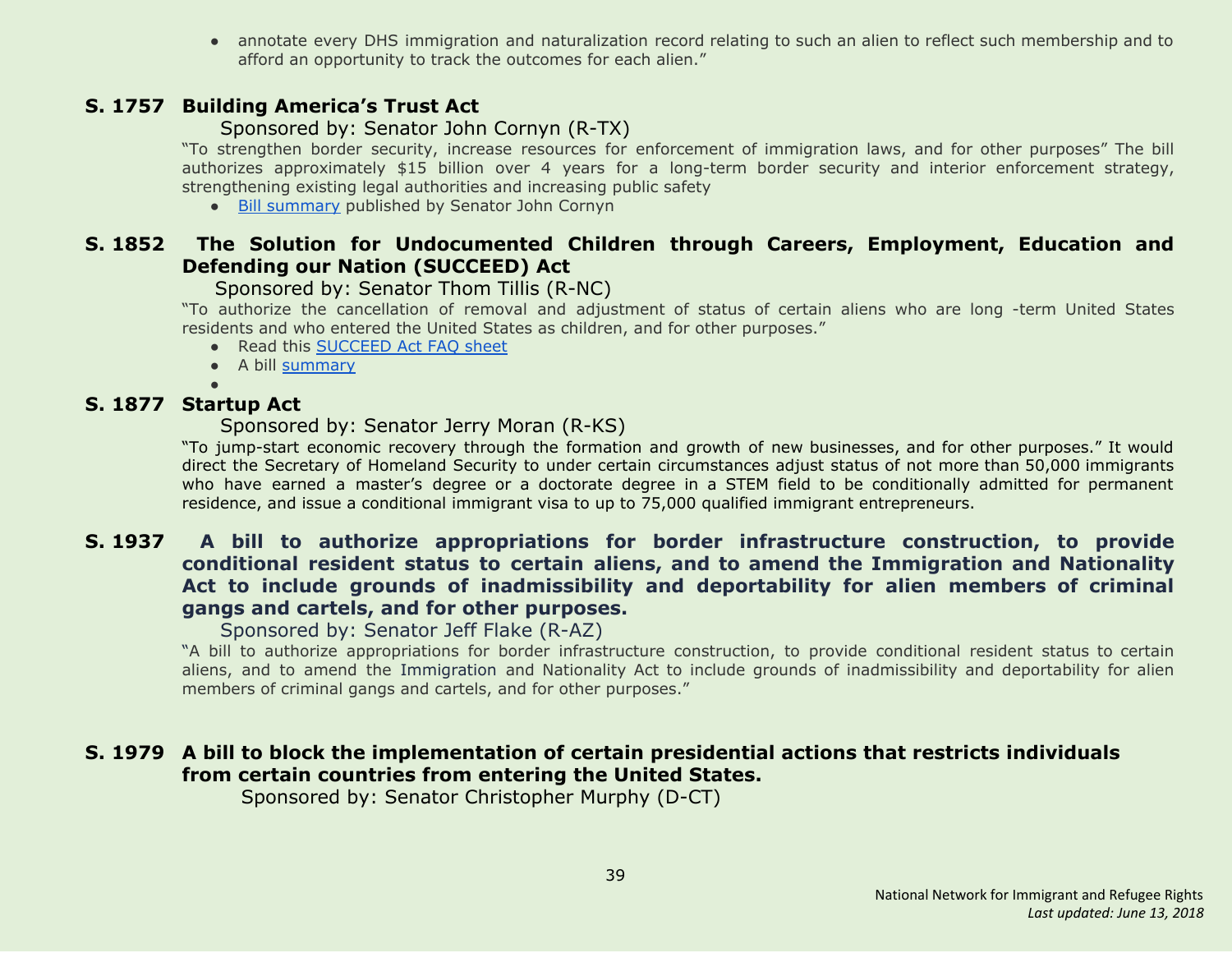## <span id="page-39-0"></span> **S. 2082 A bill to terminate the Diversity Immigrant Visa Program**

Sponsored by: John Kennedy (R-LA)

#### <span id="page-39-3"></span> **S. 2144 The Safe Environment from Countries Under Repression and Emergency Act (SECURE Act)** Sponsored by: Senator Chris Van Hollen (D-MD)

"To provide a process for granting lawful permanent resident status to aliens from certain countries who meet specified eligibility requirements." This bill would make immigrants under Temporary Protected Status (TPS) eligible to apply for legal permanent residency after at least three consecutive years in the United States.

● Read Senator Chris Van Hollen's one pager [here](https://www.vanhollen.senate.gov/sites/default/files/TPS%20One%20Pager.pdf)

## <span id="page-39-4"></span> **S. 2145**

## **A bill to prohibit the United States Government from barring refugees from entering the United States based on their country of origin.**

Sponsored by: Senator Christopher Murphy (D-CT)

"To prohibit the United States Government from barring refugees from entering the United States based on their country of origin."

## <span id="page-39-1"></span> **S. 2192 SECURE Act of 2017**

#### Sponsored by: Senator Chuck Grassley (R-IA)

"The bill provides for: (1) additional border control and immigration personnel, (2) reimbursement to state and local prosecutors for federally initiated immigration-related criminal cases, (3) expansion of biometric technology and data, and (4) immigration detention capacity increases."

## <span id="page-39-2"></span> **S. 2199 Border Security and Deferred Action Recipient Relief Act**

#### Sponsored by: Senator Jeff Flake (R-AZ)

"This bill establishes the Border Security Trust Fund, which shall make funds available for: (1) specified border fencing and wall procurement, construction, and improvements in Texas and California; and (2) border wall planning activities.

The Department of Homeland Security (DHS) may cancel removal of, and grant lawful permanent resident status on a conditional basis for up to 10 years to, qualifying resident aliens who: (1) have been continuously physically present in the United States since January 1, 2012; (2) were under 16 years old on the initial date of U.S. entry or, if 18 years or older when filing under this bill, have met certain educational, employment, or military requirements; (3) are not inadmissible or deportable on criminal, security, terrorism, or other grounds; (4) have not participated in persecution of any person on account of race, religion, nationality, membership in a particular social group, or political opinion; and (5) have not been convicted of specified federal or state offenses. Such an alien may subsequently adjust to permanent resident status and become eligible for naturalization.

DHS may designate as a criminal gang or cartel a group, club, organization, or association comprised of five or more individuals that has as a primary purpose the commission of one or more specified criminal offenses and whose members engage in, or, during the five years immediately preceding the most recent commission of such an offense, have engaged in, a continuing series of such offenses.

The bill makes persons associated with gangs or cartels inadmissible or deportable.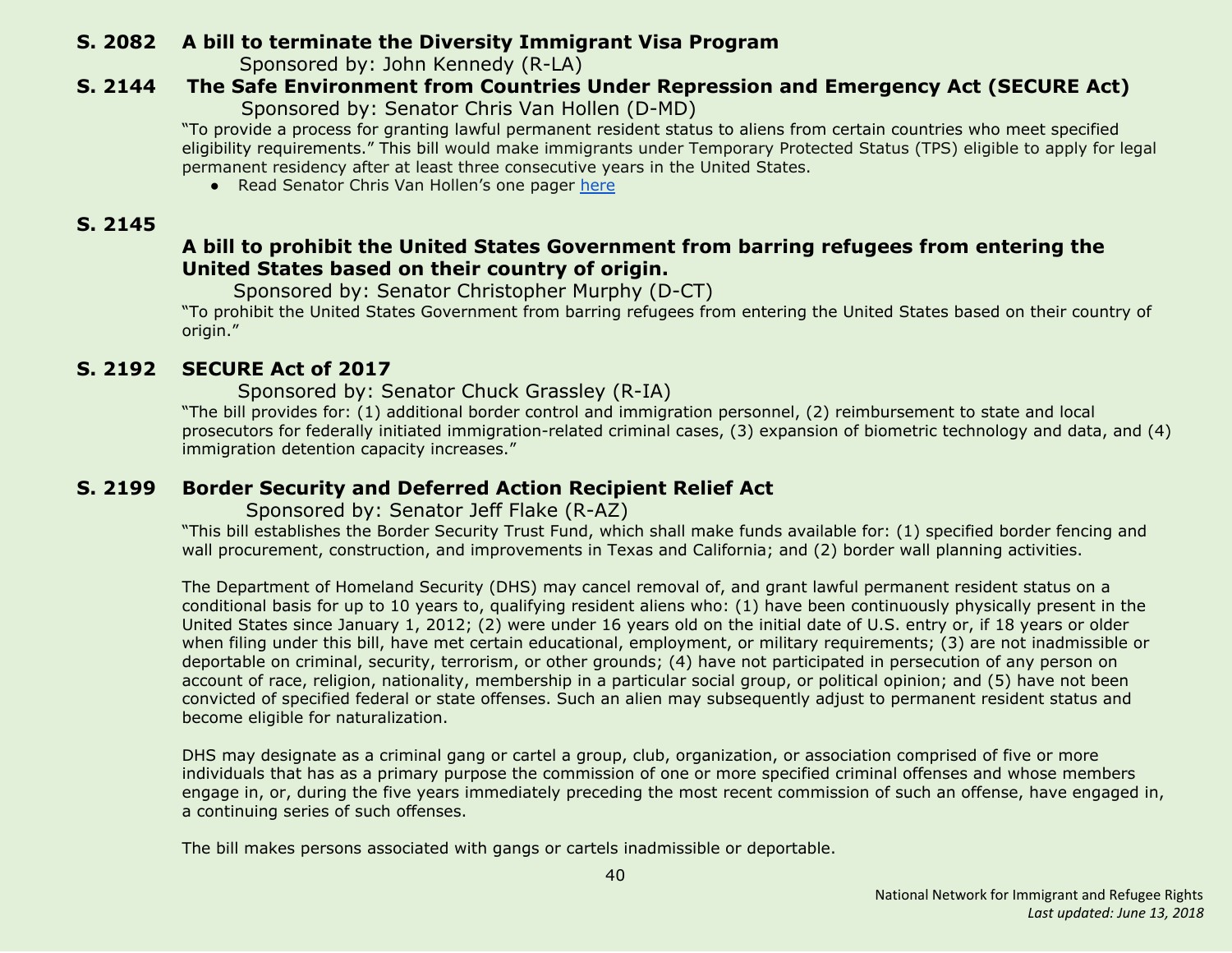DHS shall complete the construction of roads along the southern border to facilitate U.S. Customs and Border Protection access."

#### <span id="page-40-1"></span> **S. 2245 KIWI Act**

Sponsored by: Senator Mazie K. Hirono (D-HI)

This bill makes New Zealand nationals eligible to enter the United States as nonimmigrant traders and investors as provided for under the Immigration and Nationality Act if New Zealand provides reciprocal nonimmigrant treatment to U.S. nationals.

## <span id="page-40-2"></span> **S. 2275 Liberian Refugee Immigration Fairness Act of 2018**

Sponsored by: Senator Jack Reed (D-RI)

"This bill directs the Department of Homeland Security to adjust to permanent resident status a qualifying Liberian national who: (1) has been continuously present in the United States between November 20, 2014, through the date of status adjustment application; or (2) is the spouse, child, or unmarried son or daughter of such an alien. Adjustment applications must be filed not later than one year after the date of enactment of this bill."

## <span id="page-40-3"></span> **S. 2338 Border Patrol Agent Pay Reform Technical Amendments Act of 2018**

Sponsored by: Senator Jon Tester (D-MT)

To amend [chapter](http://uscode.house.gov/view.xhtml?req=granuleid:USC-prelim-title5-chapter55-front&num=0&edition=prelim) 55 of title 5, United States Code, to reform the manner in which Border Patrol agents are compensated.

## <span id="page-40-0"></span> **S. 2344 Immigration Innovation (I-squared) Act of 2018**

Sponsored by: Senator Orrin Hatch (R-UT)

"A bill to amend the Immigration and Nationality Act to authorize additional visas for well educated aliens to live and work in the United States, and for other purposes."

- Seeks to increase annual H-1B (employment based) visa limit
- Increase visa fees to fund STEM education and worker training
- Expand eligibility of spouses of H-1B holders

## <span id="page-40-4"></span> **S. 2367 USA Act of 2018**

## Sponsored by: Senator Christopher A Coons (D-DE)

"This bill provides conditional permanent resident status for an alien meeting specified requirements, including having entered the United States when younger than 18 years old and residing in the United States since December 31, 2013.

An individual may apply to have such conditional basis removed after meeting specified eligibility requirements. The Department of Homeland Security (DHS) shall cancel the removal of, and adjust to the status of an alien lawfully admitted for permanent residence on a conditional basis, an individual who was granted Deferred Action for Childhood Arrivals (DACA) status, unless such individual has engaged in disqualifying conduct.

The bill repeals provisions that deny an unlawful alien eligibility for higher education benefits on the basis of residence within a state unless a U.S. citizen or national is eligible for such benefits without regard to whether such citizen or national is such a resident.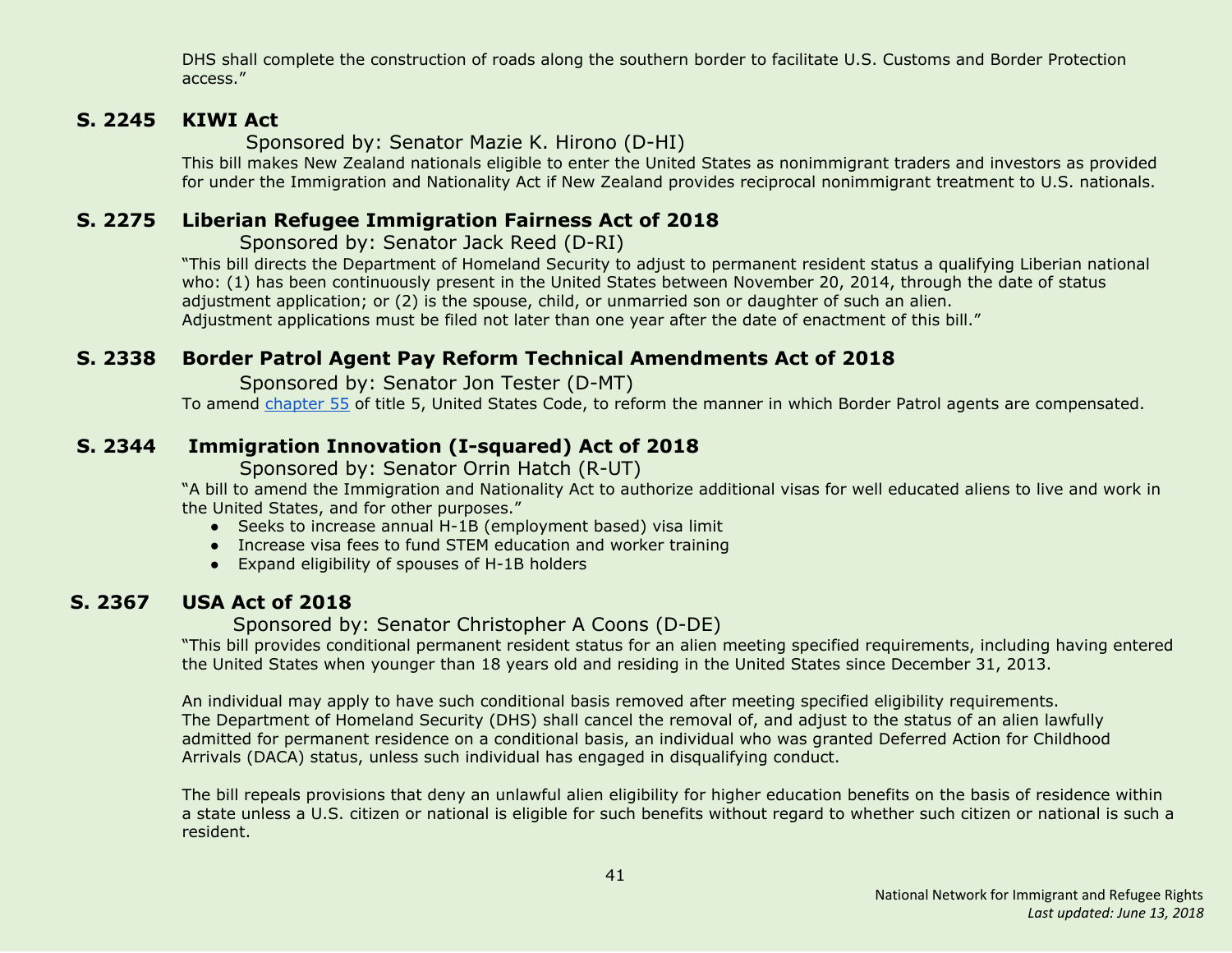DHS shall: (1) deploy the most practical and effective technology available in order to achieve situational awareness and operational control along the U.S. border; (2) submit to Congress a comprehensive southern border strategy to achieve border control; and (3) begin eradicating the carrizo cane plant and salt cedar along the Rio Grande River and the Lower Colorado River.

DHS may construct new ports of entry along the northern and southern borders.

The bill establishes Operation Stonegarden in DHS to provide border security grants to law enforcement agencies in border or maritime border states that are involved in U.S. Customs and Border Protection operations DHS shall establish a two-year grant program to improve emergency communications in the southern border region for individuals who are at risk of violence and lack cellular and LTE network service.

The number of immigration judges is increased.

The President shall designate a senior official (Coordinator) to coordinate federal and international efforts to strengthen citizen security, the rule of law, and economic prosperity in Central America."

#### <span id="page-41-0"></span> **S. 2380 Criminal Alien Gang Member Removal Act**

#### Sponsored by: Senator Dean Heller (R-NV)

This bill amends the Immigration and Nationality Act to make an alien: (1) inadmissible if a consular officer, the Department of Homeland Security (DHS), or the Department of Justice (DOJ) knows or has reason to believe that such person is or has been a member of a criminal gang or has participated in criminal gang activities; and (2) deportable if such person is or has been a member of a criminal gang or has participated in criminal gang activities.

A "criminal gang" is defined as an ongoing group, club, organization, or association of five or more persons (group): (1) one of the primary purposes of which is the commission of one or more specified criminal offenses and the members of which engage, or have engaged within the past five years, in a continuing series of such offenses; or (2) that has been designated as a criminal gang by DHS.

DHS may: (1) designate a group as a criminal gang based upon its conduct, and (2) revoke a designation for national security interests or if the group no longer conducts such criminal activities. Such designation shall be effective until revoked or judicially set aside. Congress may block or revoke a designation.

A group may file a petition for revocation: (1) prior to designation, with DHS, and (2) after designation, with the U.S. Court of Appeals, DC Circuit.

The bill: (1) provides for mandatory detention of alien gang members; and (2) makes alien gang members ineligible for asylum, temporary protected status, special immigrant juvenile status, and parole (unless such an alien is assisting the United States in a law enforcement matter).

#### <span id="page-41-1"></span> **S. 2464 Three Year Border and DACA Extension Act**